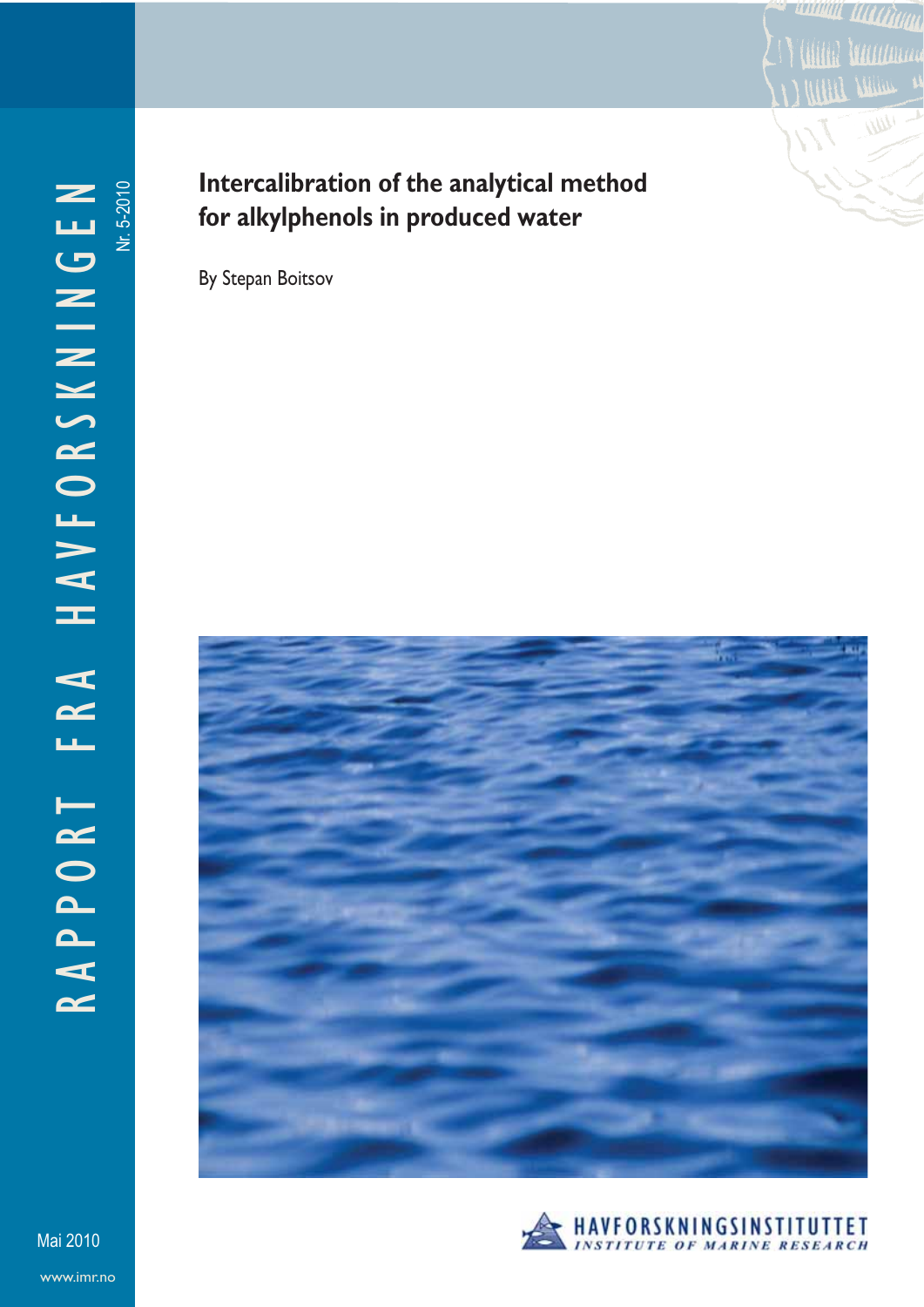| PROSJEKTRAPPORT                                                                                       |                                                                                      |  |  |  | Distribusjon:<br>Åpen             |  |  |
|-------------------------------------------------------------------------------------------------------|--------------------------------------------------------------------------------------|--|--|--|-----------------------------------|--|--|
| HAVFORSKNINGSINSTITUTTET                                                                              |                                                                                      |  |  |  | Prosjektnr.:<br>100018-04         |  |  |
| Nordnesgaten 50, Postboks 1870 Nordnes, 5817 BERGEN<br>Tlf. 55 23 85 00, Faks 55 23 85 31, www.imr.no |                                                                                      |  |  |  | Oppdragsgiver(e):<br><b>OLF</b>   |  |  |
| Tromsø<br>9294 TROMSØ                                                                                 | Flødevigen<br><b>Matre</b><br>Austevoll<br>4817 HIS<br>5392 STOREBØ<br>5984 MATREDAL |  |  |  | Oppdragsgivers referanse:         |  |  |
| Nr. - År<br>5-2010<br>Rapport fra Havforskningen                                                      |                                                                                      |  |  |  | Dato:<br>7. mai 2010              |  |  |
| Tittel (norsk/engelsk):                                                                               |                                                                                      |  |  |  | Program:<br>Olje-fisk             |  |  |
| Intercalibration of the analytical method for alkylphenols in<br>produced water                       |                                                                                      |  |  |  | Faggruppe:<br>Marin miljøkvalitet |  |  |
| Forfatter(e):<br><b>Stepan Boitsov</b>                                                                |                                                                                      |  |  |  | Antall sider totalt:<br>41        |  |  |

**Sammendrag (norsk):** Fire laboratorier fra Norge og USA deltok i ringtest-undersøkelse av kjemisk analytisk metode for bestemmelse av alkylfenoler i produsert vann. Det var bra samsvar mellom resultatene fra to av laboratoraiene mens metodiske forskjell har ført til noe dårligere overenstemmelse med de to andre. Det anbefales derfor at prosedyren følges nøyaktig for å få sammenlignbare resultater. Det var imidlertid ikke nok deltakere i ringtesten for å kunne dra definitive konklusjoner.

**Summary (English):** Four laboratories from Norway and USA took part in a ringtest-study of a chemical analytical method for determination of alkylphenols in produced water. There was a good agreement between the results from two of the laboratories, while methodical differences have resulted in a somewhat worse agreement with the two others. It is recommended that the procedure is followed carefully if comparable results are desired. There were, however, not enough participants in the ringtest to draw definitive conclusions.

| Emneord (norsk):  | <b>Subject heading (English):</b> |
|-------------------|-----------------------------------|
| 1. Alkylfenoler   | 1. Alkylphenols                   |
| 2. Produsert vann | 2. Produced water                 |
| 3. Ringtest       | 3. Ringtest                       |

Prosjektleder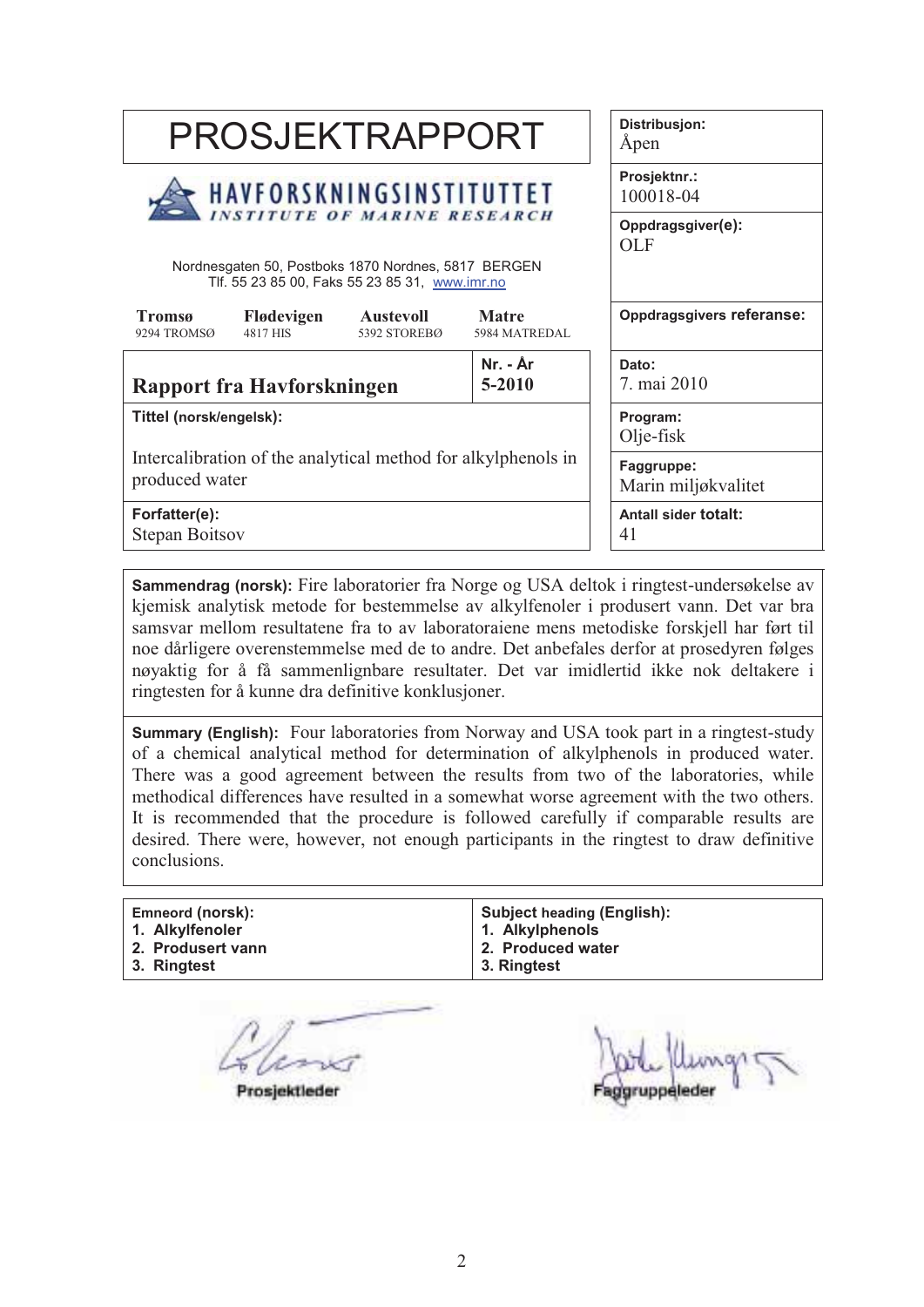# **1. Background**

The aim of this project was to test the reproducibility of the analytical method used by oil companies in Norway for the determination of alkylphenols in produced water. For this purpose, an interlaboratory study involving 4 laboratories from 2 countries has been arranged by the Institute of Marine Research (IMR) by request of the Norwegian Oil Industry Union (OLF).

The analytical method has been selected for this work based on preliminary tests carried out at IMR in 2007-2008. Three analytical methods for the measurement of alkylphenols in produced water have been tested. After considering the results of the test (given in Appendix A), OLF has chosen one of the methods for intercalibration between several laboratories. The chosen method involves liquid-liquid extraction by dichloromethane, GPC cleanup and GC-MS analysis (a detailed description of the method is given below).

After the method has been selected, a freshly delivered sample of produced water has been distributed between the participant laboratories for analysis according to the suggested plan of work, same for all the participants. Alkylphenol standard solutions, to be used for calibration, identification and quantification, were also distributed by IMR between the laboratories. The following laboratories have agreed to take part in the experiment.

- 1. IMR (produced water samples were analysed at IMR simultaneously with the other participants)
- 2. Battelle, USA
- 3. Intertek West Lab AS
- 4. NIVA

A fifth laboratory, CEFAS (UK), agreed to participate in the test initially but quit the work later due to impossibility to fulfill it on time.

# **2. Materials and method description**

#### *2.1. Sample collection and handling*

Produced water sample was received from Oseberg C oil installation in the North Sea in early November 2008. The sample was split into several parts by transferring it to 5 l glass bottles containing 50 ml (1%) 1:1 mixture of HCl and water and kept in the dark at  $+2$  °C for approximately 3 weeks. Six extracts of the sample (500 ml produced water each) were prepared at IMR. After that, analytical kits for this work were prepared at IMR and sent out to each participant laboratory together with a description of the procedure to be followed. The samples were received by most participants in late December 2008 (Battelle received their sample a month later due to postal delay) and analyzed by March 2009.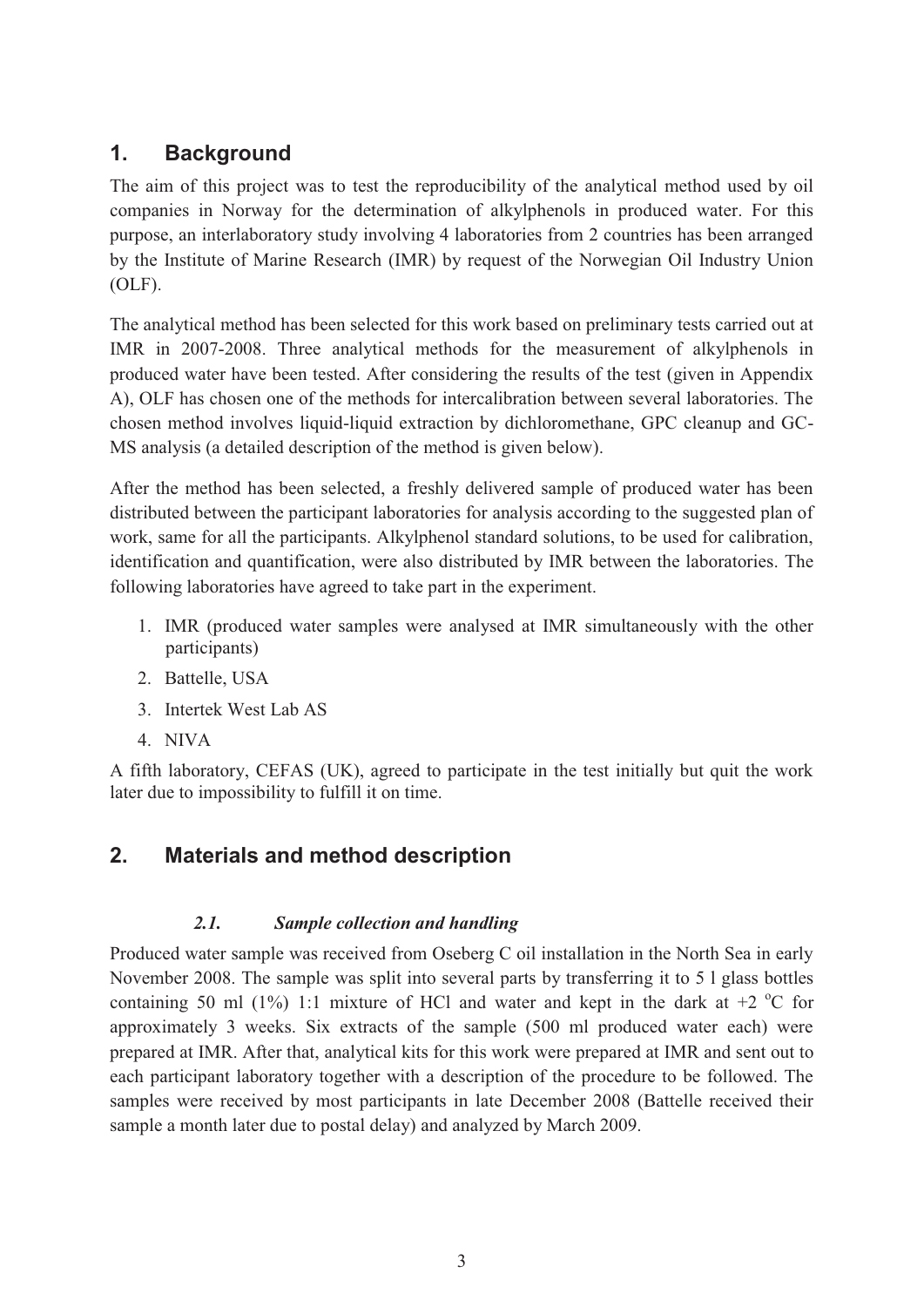#### *2.2. Alkylphenol compounds selected for analysis*

Twelve alkylphenols analysed in this work are described in Table 1 together with their chromatographic properties. Six deuterated alkylphenols used as internal standard are shown in bold in the table. Each internal standard is followed by those alkylphenols that are quantified by means of this standard. "APRI" stands for "Alkylphenol Retention Indices" and is used as reference instead of retention time as a more stable parameter, according to Mjøs et al., 2006.

Only alkylphenols with up to 6 carbon atoms in the alkyl chain(s) were included in this work, since alkylphenols of higher alkylation degree are not efficiently analysed by this method, as has been confirmed by the test carried out in 2007-2008 (see Appendix A).

| Compound*                          | Molecular<br>ion mass | Quantification<br>ion mass | Qualifier<br>ion mass  | <b>APRI</b> |
|------------------------------------|-----------------------|----------------------------|------------------------|-------------|
| <b>SIS Phenol-d5</b>               | 99                    | 99                         | 71                     |             |
| Phenol                             | 94                    | 94                         | 66                     | 0,0000      |
| SIS p-Cresol-d8                    | 116                   | 115                        | 115                    |             |
| o-Cresol                           | 108                   | 108                        | 107                    | 0,7866      |
| SIS 2,4-Dimethylphenol-d3          | 125                   | 125                        | $\textsf{G}\textsf{G}$ |             |
| 2,4-Dimethylphenol                 | 122                   | 122                        | 107                    | 1,8154      |
| 2,3-Dimethylphenol                 | $\zeta$ $\zeta$       | $\zeta$ $\zeta$            | $\zeta$ $\zeta$        | 2,1441      |
| SIS 4-Ethylphenol-d10              | 132                   | 113                        | 131                    |             |
| 2-Ethylphenol                      | 122                   | 122                        | 107                    | 1,6743      |
| 3,5-Dimethylphenol                 | $\zeta$ $\zeta$       | $\zeta$ $\zeta$            | $\zeta\,\zeta$         | 2,0372      |
| SIS 4-n-Propylphenol-d12           | 148                   | 113                        | 147                    |             |
| 2-Isopropylphenol                  | 136                   | 136                        | 107,121                | 2,3461      |
| 2-n-Propylphenol                   | $\zeta$ $\zeta$       | $\zeta$ $\zeta$            | 66                     | 2,5997      |
| 2,4,6-Trimethylphenol              | $\zeta$ $\zeta$       | $\zeta$ $\zeta$            | $\zeta\,\zeta$         | 2,4977      |
| 4-tert-Butylphenol                 | 150                   | 135                        | 107, 150               | 3,3528      |
| 4-n-butylphenol                    | ,,                    | ,,                         | ,,                     | 4,0000      |
| SIS 4-n-Pentylphenol-d16           | 180                   | 113                        | 179                    |             |
| 4-n-Pentylphenol                   | 164                   | 107                        | 164                    | 5,0000      |
| <b>RIS Pentafluorobenzophenone</b> | 272                   | 272                        | 107                    |             |

**Table 1.** List of alkylphenols included in the analysis, with their GC-MS parameters.

\* - SIS – surrogate internal standards, RIS – relative internal standard. Alkylphenol analytes are given in chromatographic order, while SIS compounds precede the corresponding groups of alkylphenols that are quantified by these SIS.

#### *2.3. Materials for the analysis*

The following materials were included in the kit prepared at IMR and sent out to the labs:

- 1. Produced water sample, approx. 5 l.
- 2. Produced water extract, approx. 1,5 ml.
- 3. Alkylphenol surrogate internal standard (SIS) solution, approx. 2 ml.
- 4. Alkylphenol calibration standard solution, approx. 10 ml.
- 5. APRI standard solution, approx. 10 ml.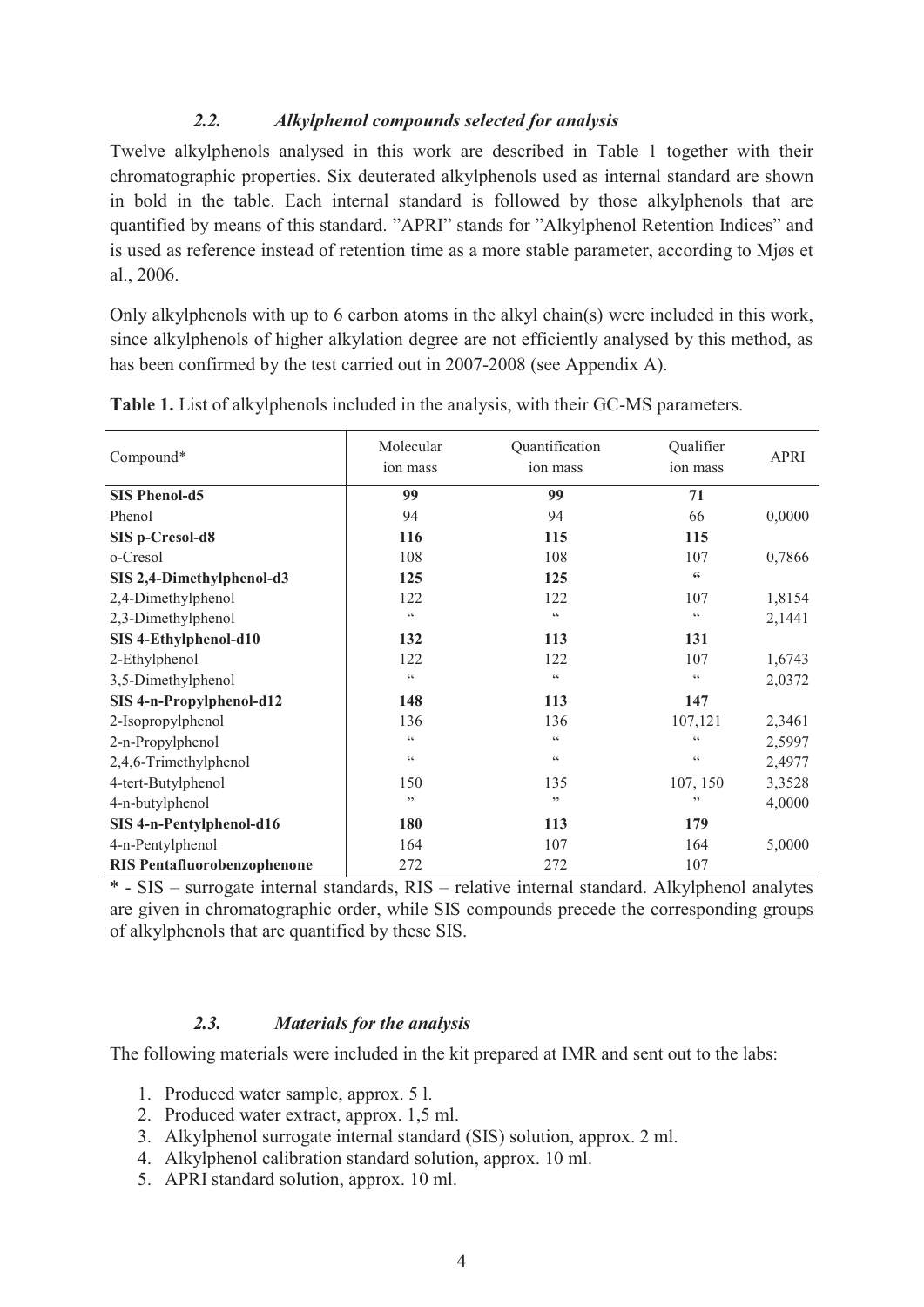6. Alkylphenol relative internal standard (RIS) solution, approx. 10 ml.

A detailed description of these materials and the suggested procedure for their use were as follows:

#### 1. Produced water sample.

A sample of produced water for analysis, 5 l, was sent out in two 2,5-litre dark-glass bottles. Five replicate samples, 500 ml each, were to be taken from the bottles and analysed according to the single method described below. Own distilled water was to be used for the blank sample.

2. Produced water extract.

A sample of produced water was prepared and cleaned-up at IMR. The hexane extract, approx. 1,5 ml in a GC vial, was sent out for GC-MS analysis. The sample contained 100 µl SIS (see below) and 100 µl RIS (see below), and was ready for analysis.

3. Alkylphenol surrogate internal standard (SIS) solution.

A methanol solution of SIS, approx. 2 ml in an approx. 100  $\mu$ g/ml concentration, was sent out for use both with the produced water samples and with the calibration standard. One was to add 100 µl SIS to the water samples at the beginning of the sample treatment, as described in the procedure sent out earlier. The calibration standards (see below) were to be added 100 ul SIS each, i.e. equal amount SIS to each calibration solution.

The precise amounts of the internal standards are given in Table 2.

| <b>Internal standard</b> | Concentration in the methanol solution | Amount in 100 µl |
|--------------------------|----------------------------------------|------------------|
|                          | $\mu$ g/ml                             | $\mu$ g          |
| Phenol-d5                | 100                                    | 10               |
| Cresol-d <sub>8</sub>    | 100                                    | 10               |
| 2,4-Dimethylphenol-      |                                        |                  |
| d10                      | 100                                    | 10               |
| 4-Ethylphenol-d8         | 100                                    | 10               |
| 4-Propylphenol-d12       | 100                                    | 10               |
| 4-n-Pentylphenol-d16     | 100                                    | 10               |

**Table 2.** The amounts of deuterated alkylphenols in the distributed SIS solution.

4. Alkylphenol calibration standard solution.

A hexane solution of the 15 alkylphenols that were to be analysed in this work, approx. 10 ml in an approx. 300 µg/ml concentration, was sent out for calibration purposes. It was suggested that one makes a dilution series of calibration standards, starting out from this concentrated standard. The precise amounts of the standards are given in Table 2.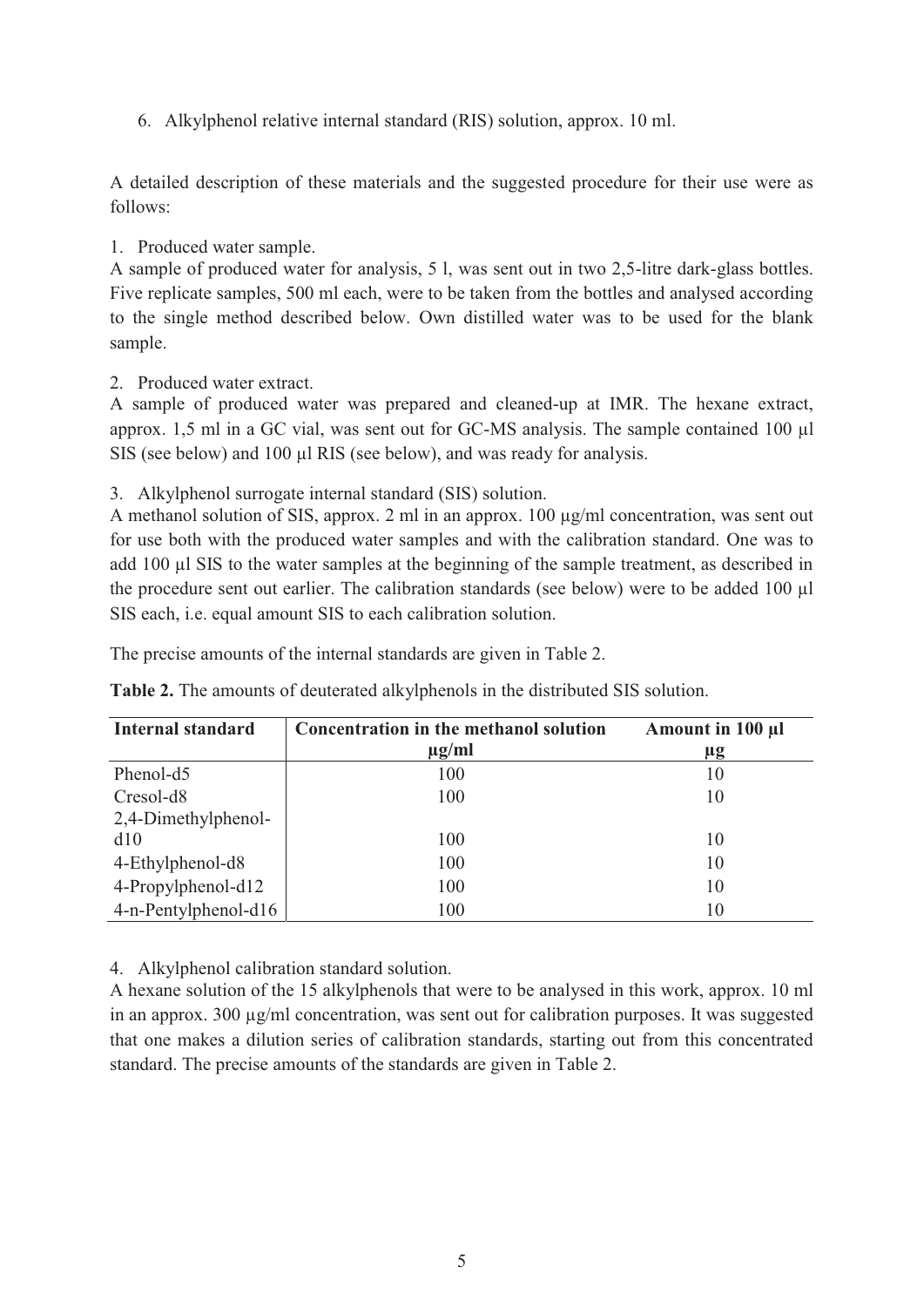| Alkylphenol calibration standard | <b>Concentration in hexane solution</b> |
|----------------------------------|-----------------------------------------|
|                                  | $\mu$ g/ml                              |
| Phenol                           | 355                                     |
| o-Cresol                         | 330                                     |
| 2,4-Dimethylphenol               | 300                                     |
| 2,3-Dimethylphenol               | 296                                     |
| 2-Ethylphenol                    | 334                                     |
| 3,5-Dimethylphenol               | 354                                     |
| 2-Isopropylphenol                | 338                                     |
| 2-n-Propylphenol                 | 256                                     |
| 2,4,6-Trimethylphenol            | 257                                     |
| 4-tert-Butylphenol               | 716                                     |
| 4-n-Butylphenol                  | 252                                     |
| 4-n-Pentylphenol                 | 324                                     |

**Table 3**. The amounts of alkylphenols in the calibration standard.

#### 5. APRI standard.

A hexane solution og phenol and 6 *para*-substituted alkylphenols, approx. 10 ml in an approx. 200 µg/ml concentration, were sent out for easier identification of alkylphenols in produced water. "APRI" stands for "Alkylphenol retention indices" and substitutes retention times as a more stable parameter, according to Mjøs *et al.* (2006). For each compound of alkylphenol type, APRI may be calculated according to equation (1):

APRI<sub>x</sub> = 
$$
n \frac{t_{R(x)} - t_{R(z)}}{t_{R(z+n)} - t_{R(z)}} + z
$$
 (1)

where  $t<sub>R</sub>$  is retention times of the compound of interest, *x*, and two *para*-substituted *n*alkylphenols eluting on each side of the compound. *z* represents the number of carbon atoms in the alkyl chains of the *para*-alkylphenols eluting before *x*, and *n* is the difference in the number of carbon atoms between the two references. *z* is zero if the first reference compound is phenol.

The compounds included in this standard are shown in Table 4. APRI standard was not used for quantitative measurements but the amounts of the components are also given for information.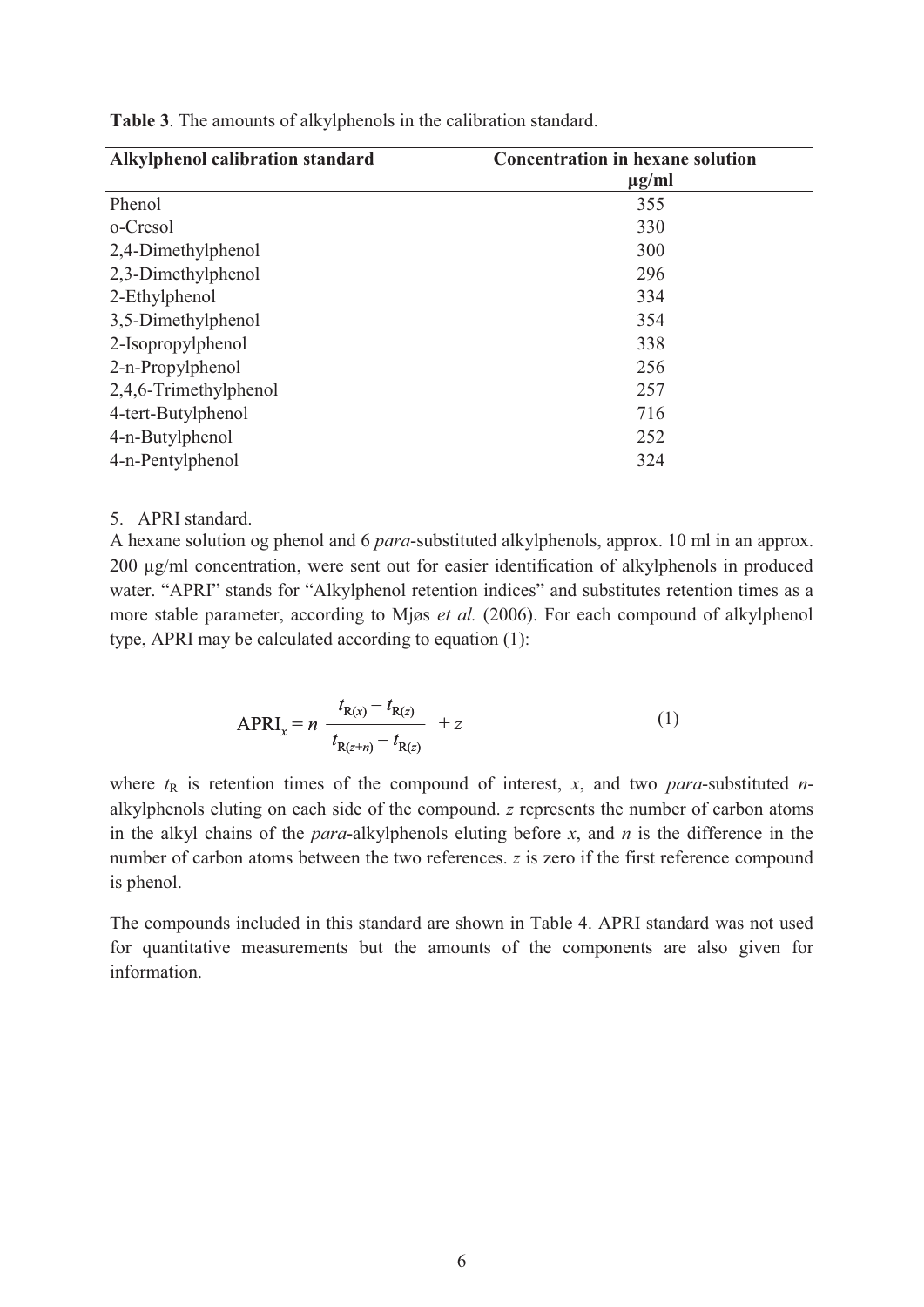| <b>Table 4.</b> The amounts of alkylphenols in APRI standard. |
|---------------------------------------------------------------|
|---------------------------------------------------------------|

| <b>APRI</b> standard alkylphenols | Concentration in hexane solution, µg/ml |
|-----------------------------------|-----------------------------------------|
| Phenol                            | 230                                     |
| p-Cresol                          | 370                                     |
| 4-Ethylphenol                     | 216                                     |
| 4-Propylphenol                    | 225                                     |
| 4-n-Butylphenol                   | 243                                     |
| 4-n-Pentylphenol                  | 224                                     |
| 4-n-Hexylphenol                   | 145                                     |

6. RIS.

Relative internal standard, RIS, used in this work is pentafluorobenzophenone, a compound with molecular weight of 272. A hexane solution, approx. 10 ml in 216  $\mu$ g/ml concentration precisely, was sent out for use in the end of sample preparation procedure. One was to add 100 µl (21,6 µg) to each sample before the samples are run on GC-MS.

#### *2.4. Analytical method.*

The following method was selected for this work, based on the test of 3 methods carried out earlier by IMR, as described in Appendix A. The method is originally developed by Battelle and SINTEF (see SINTEF, 2002). The participant laboratories have been encouraged to adhere to this method as closely as possible. Some participants had, however, certain deviations from the method. These are described as reported by each institution after the main method description below.

*Extraction.* Samples (500 ml volume) to which 100 µl internal standard has been added are filtered through GF/C glass fiber filters under vacuum. The water sample is the extracted by dichloromethane (DCM), 3 times with correspondingly 100, 50 and 50 ml DCM, while the filters are extracted by DCM by keeping them in this solvent for 1 hour. The water extracts are then reduced in volume by a gentle stream of nitrogen gas at  $39^{\circ}$ C to ca. 2 ml, and then are merged with the filter extracts and the volume is further reduced to 2 ml. The extracts are then clean-up by GPC.

*GPC.* The following system is used for GPC: Gilson (Gilson 232 autoinjector, injector Gilson 401 dilutor, Gilson 202 fraction collector, Gilson, France) and Pharmacia (LKB 2150 HPLC pump, LKB 2252 LC controller, LKB 2144 fluorescence detector, Pharmacia LKB, Sweden). Two GPC columns from Waters (Envirogel GPC cleanup 19 mm x 300 mm) are used, coupled together by Gilson 232 autoinjector as switch vent. The procedure is described in more detail in Meier et al., 2005. The elution is done by DCM at flow rate of 5 ml/min. GPCextracts are then reduced in volume to 2 ml and the solvent is exchanged to hexane. The samples are then ready for GC-MS (EI) analysis. Relative internal standard (RIS) is added to all samples just before GC-analysis.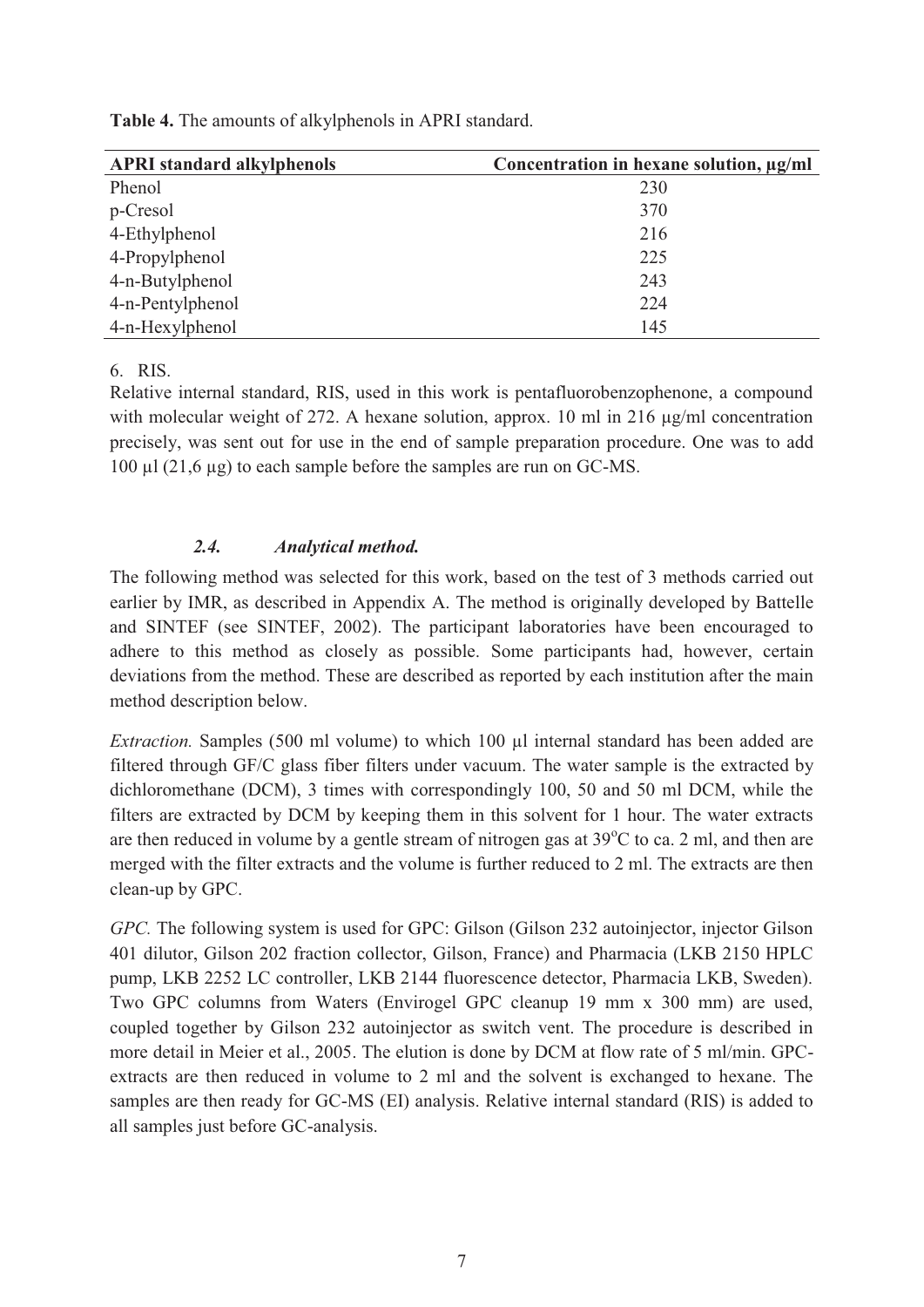*GC-MS (EI) analysis.* The analyses are done with Agilent 6890 GC-system coupled to Agilent 5973 mass-selective detector with electron-impact (EI) ion source, used in ion-selective mode (SIM). The GC-programme is as follows: oven temperature is  $50^{\circ}$ C at injection and is kept at this level for 2 min. Then the temperature is increased to  $100^{\circ}$ C at  $10^{\circ}$ C/min, then to  $220^{\circ}$ C at  $3^{\circ}$ C/min, then to  $300^{\circ}$ C at  $15^{\circ}$ C/min. The programme ends after that (52,33 min total time). Solvent delay is 10 min, and the total chromatogram is divided into 5 SIM-windows with 7 to 14 ions in each window.

Quantification of the results was done by means of deuterated internal standards given in Table 1. Quantification is corrected for variations in chromatographic response by means of response factors, which are calculated with the help of an independent calibration standard made for this purpose.

#### *Deviations from the method at each laboratory.*

Westlab Intertek. The produced water sample was not filtered before the extraction. The sample was extracted once with DCM and not 3 times as suggested by IMR, but it was then stirred for at least 2 hours. The extracts were not cleaned up by GPC or any other technique. Because of this, it was not possible to analyse all the same ions in GC-MS as IMR suggested, since there was too much interference from other compounds. Other ions were therefore used for quantification. Own internal standard (SIS) was used by Westlab, consisting of phenol-d5, p-cresol-d8 and phenanthrene-d10. Alkylphenols were quantified according to this standard, and the extract prepared at IMR and sent to Westlab could only partly be analysed since it lacked one of the internal standards used by Westlab, phenanthrene-d10. Of the 12 alkylphenols suggested for analysis by IMR, 10 were analysed by Westlab. 4-Ethylphenold10 was used by Westlab as surrogate internal standard while RIS pentafluorobenzophenone was not used. A detailed description of the method used by Westlab is given in Appendix B.

NIVA. The method used at NIVA was almost exactly as suggested by IMR, except that large amount of SIS, 500 µl instead of 100 µl, was added to the samples, and only about  $2/3$  of the sample was injected through GPC. Solvent volume was further reduced by nitrogen gas flow instead of rotary evaporation, and the final solvent was DCM and not hexane. There was a long gap (10 weeks) between extraction and GPC+GC-MS analysis at NIVA. GPC recovery was however tested as a separate step at NIVA since the analytical system had been recently changed, and the resulting precision was found appropriate.

Battelle. The method used by Battelle was almost exactly as suggested by IMR. A long delay with the postage of the samples (more than one month) resulted in a much longer time interval between the sampling and the analysis at Battelle.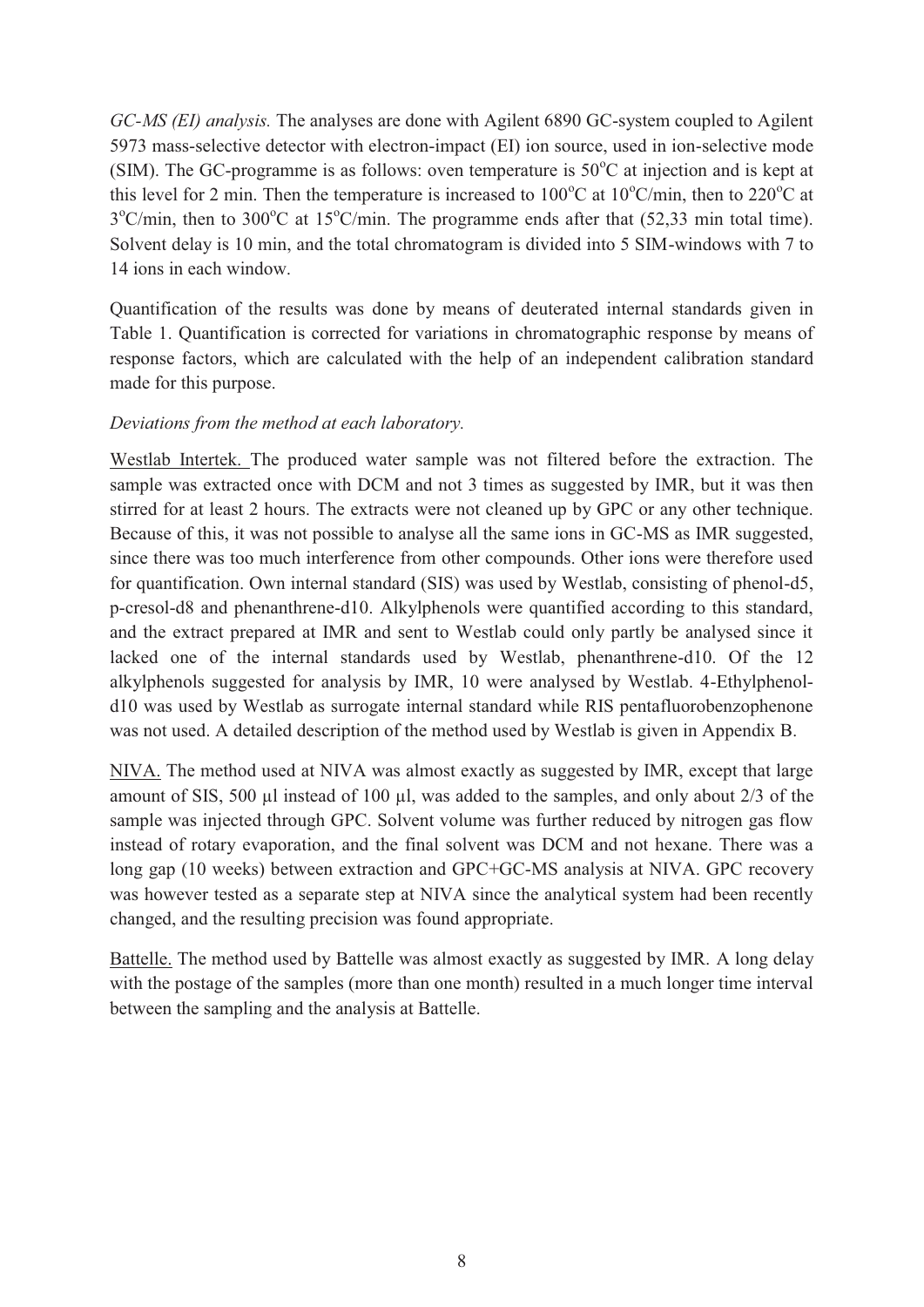# **3 Results and discussion**

The results of the interlaboratory study are summarised in Table 5 and are also shown as a plot in Figure 1 (normalised to sum of all results for each compound).

**Table 5**. Alkylphenol concentrations in Oseberg C produced water sample measured by 4 laboratories.

| Compound              | Concentration, $\mu$ g/l |                          |      |                          | Relative yield, % of the median value |                          |             |                                        |
|-----------------------|--------------------------|--------------------------|------|--------------------------|---------------------------------------|--------------------------|-------------|----------------------------------------|
| Institute             |                          | <b>IMR</b> Intertek NIVA |      | Battelle                 | <b>IMR</b>                            | Intertek                 | <b>NIVA</b> | <b>Battelle</b>                        |
| Phenol                | 3001                     | 6816                     | 4647 | 4211                     | 68                                    | 154                      | 105         | 95                                     |
| o-Cresol              | 1259                     | 1683                     | 1196 | 2429                     | 86                                    | 114                      | 81          | 165                                    |
| 2-Ethylphenol         | 37                       | $\overline{\phantom{0}}$ | 44   | 73                       | 84                                    |                          | 100         | 166                                    |
| 2,4-Dimethylphenol    | 268                      | 295                      | 315  | 289                      | 92                                    | 101                      | 108         | 99                                     |
| 3,5-Dimethylphenol    | 185                      | 261                      | 163  | 574                      | 83                                    | 117                      | 73          | 258                                    |
| 2,3-Dimethylphenol    | 56                       | $\overline{\phantom{0}}$ | 63   | 51                       | 100                                   | -                        | 111         | 91                                     |
| 2-Isopropylphenol     | 30                       | -                        | 41   | $\blacksquare$           | 84                                    | $\overline{\phantom{a}}$ | 116         | $\overline{\phantom{a}}$               |
| 2-n-Propylphenol      | 7,3                      | 9,4                      | 7,8  | 8,5                      | 90                                    | 116                      | 96          | 104                                    |
| 2,4,6-Trimethylphenol | 13                       | 14                       | 12   | $\overline{\phantom{0}}$ | 100                                   | 110                      | 95          |                                        |
| 4-tert-Butylphenol    | 36                       | 6,7                      | 43   | 5,2                      | 169                                   | 31                       | 203         | 24                                     |
| 4-n-butylphenol       | 2,8                      | 3,1                      | 1,9  | 2,3                      | 111                                   | 119                      | 73          | 89                                     |
| 4-n-Pentylphenol      | 0,29                     | 0,61                     | 0,25 | 0,20                     | 107                                   | 224                      | 93          | 75                                     |
| $Mean \pm SD$         |                          |                          |      |                          | $98 = 25$                             |                          |             | $121 \pm 50$ $104 \pm 34$ $117 \pm 64$ |



**Figure 1**. Alkylphenol concentrations in Oseberg C produced water sample measured by 4 laboratories (normalised to the sum of all results for each compound).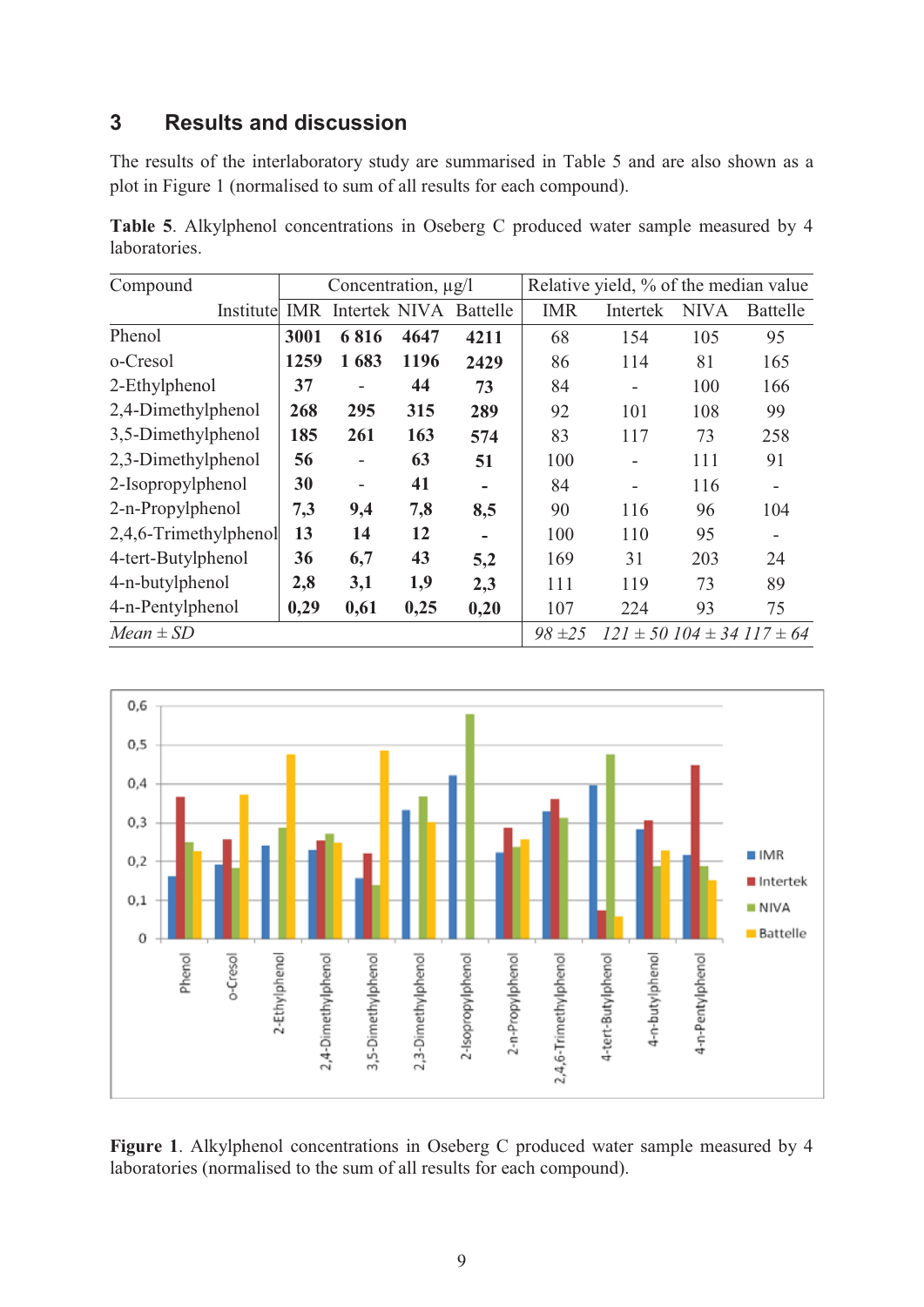The results vary between the laboratories for different compounds from 5% to as much as more than 8-fold. Generally, the results of IMR and NIVA are nearest to the median values, while those of Intertek are consistently higher, with an exception of 4-tert-Butylphenol which is much lower. The results of NIVA are for all but 3 compounds within 20% difference of those of IMR. The results of Battelle are unevenly spread, being close to those of NIVA and IMR for 6 compounds and much higher than any other participant for 3 compounds, while 4 tert-butylphenol is reported by Battelle at approximately the same level as by Intertek.

With regard to specific compounds, phenol seems to have a high variance between the labs, which may be due to problems with correct measurement and quantification of this compound, found in largest amounts in the samples. Only 2,4-dimethylphenol and 2,4,6 trimethylphenol (not measured by Battelle) were found to have similar values by all the laboratories, with less than 20% difference. A curious result obtained for 4-tert-butylphenol, reported at similar low levels by Intrertek and Battelle, and at approximately 10 times higher, but also similar levels by IMR and NIVA, may be explained by difficulties with analyzing this compound due to its presence in many types of plastic, and sometimes contaminating the samples but not the blank.

A similarity of the results of NIVA and IMR and their difference from the results obtained by Intertek may be due to significant differences in the method used by Intertek, in particular the internal standard used for quantification. However, Battelle used the same method as NIVA and IMR, while the results for several compounds reported by Battelle were strongly different from the other laboratories. This could be due to a long time between sampling and analysis taken by Battelle. Thus, it seems problematic to use the results of Intertek for assessing the reproducibility of the method, while it is the results of the other 3 laboratories that should be taken into consideration. One should note, however, that all the results of all the participants, apart from 4-tert-butylphenol, are of the same order of magnitude and are largely comparable, if not always quite agreeing.

Residual standard deviations for each compound are given in Table 6.

| Compound              | <b>IMR</b> | Intertek | <b>NIVA</b> | Battelle |
|-----------------------|------------|----------|-------------|----------|
| Phenol                | ∍          |          |             |          |
| o-Cresol              |            |          |             |          |
| 2-Ethylphenol         |            |          |             |          |
| 2,4-Dimethylphenol    |            |          |             |          |
| 3,5-Dimethylphenol    |            |          |             |          |
| 2,3-Dimethylphenol    |            |          |             |          |
| 2-Isopropylphenol     |            |          | 13          |          |
| 2-n-Propylphenol      |            |          | 13          |          |
| 2,4,6-Trimethylphenol |            |          | 12          |          |
| 4-tert-Butylphenol    |            |          |             |          |
| 4-n-butylphenol       |            |          |             |          |
| 4-n-Pentylphenol      | 15         | 18       | 13          |          |
| Mean                  |            |          |             |          |

**Table 6**. Residual standard deviations of alkylphenol measurements by the 4 laboratories, %.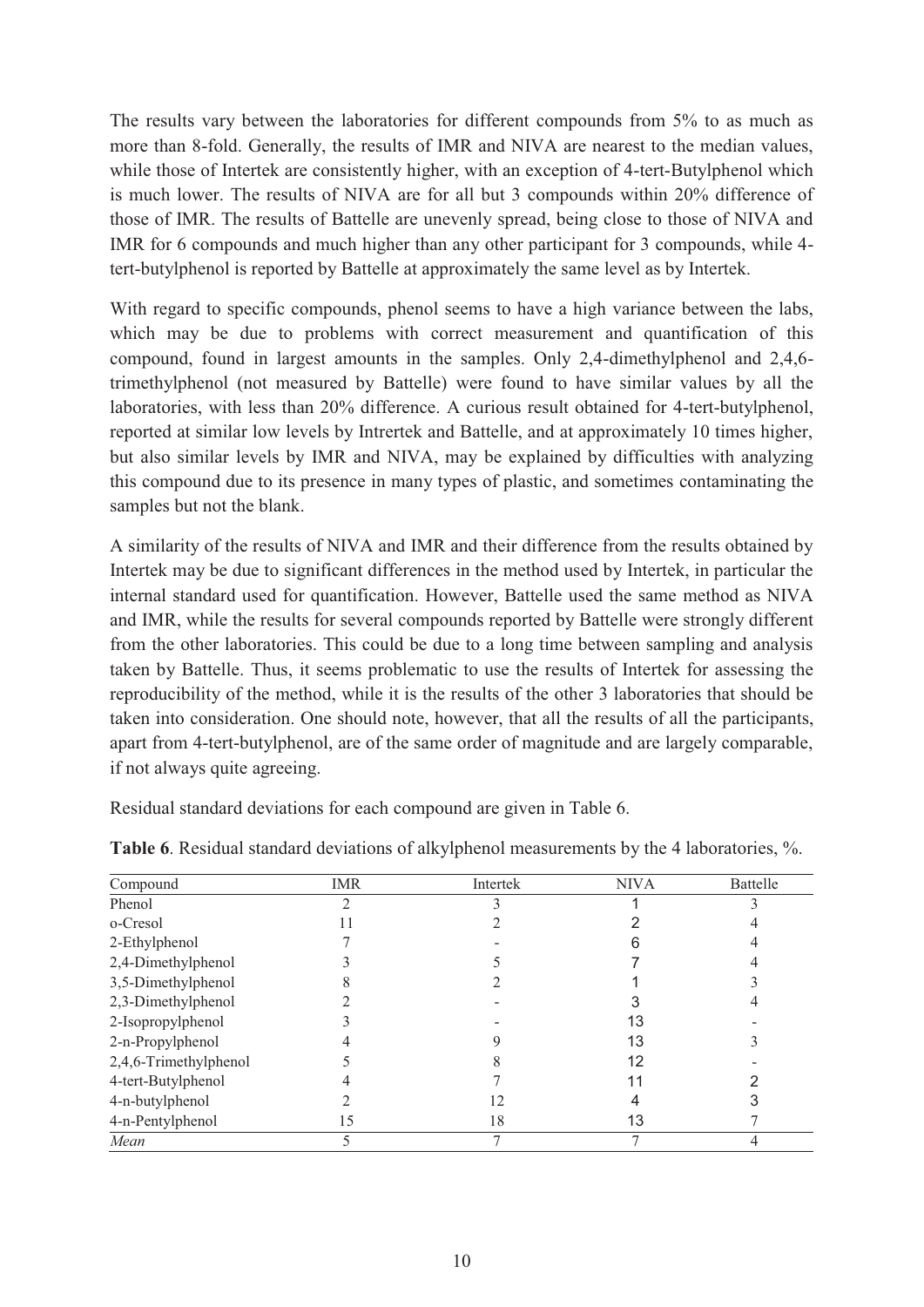All the participants achieved good RSD values for the method, 4% to 7% on average and all below 20%, although all the participants had somewhat higher RSD for 4-n-pentylphenol. This is rather typical since this compound is found in lowest concentrations of all, approximately 10 times lower than any other compound analysed in this work. This confirms the previously reported fact that it is problematic to use the studied analytical method for long-chained alkylphenols.

The results of analysis of the extract prepared at IMR by different laboratories are given in Table 7.

| Compound              | <b>IMR</b> | Intertek | <b>NIVA</b> | Battelle |
|-----------------------|------------|----------|-------------|----------|
| Phenol                | 3038       | 6300     | 5086        | 4503     |
| o-Cresol              | 1510       | 1700     | 1160        | 4016     |
| 2-Ethylphenol         | 39         |          | 50          | 47       |
| 2,4-Dimethylphenol    | 251        | 280      | 299         | 403      |
| 3,5-Dimethylphenol    | 185        | 260      | 164         | 388      |
| 2,3-Dimethylphenol    | 58         |          | 115         | 85       |
| 2-Isopropylphenol     | 31         |          | 29          |          |
| 2-n-Propylphenol      | 7,5        | 11       | 7,0         | 6,9      |
| 2,4,6-Trimethylphenol | 12         | 12       | 9,0         |          |
| 4-tert-Butylphenol    | 37         |          | 40          | 5,5      |
| 4-n-butylphenol       | 2,7        |          | 1,6         | 2,6      |
| 4-n-Pentylphenol      | 0,51       |          | 0,24        | 0,23     |

**Table 7.** Concentrations of alkylphenols measured by different laboratories in produced water extract prepared by IMR, µg/l.

All laboratories reported the results for the extract rather close to the results obtained by the same laboratories for the original sample. Thus, one may suggest that the differences in the results between the laboratories is caused by GC-MS analysis and/or quantification method, and not by sample preparation and cleanup. In particular, the difference in the results reported by Intertek as compared to the other laboratories, is probably caused by the difference in the internal standard and possibly also by the difference in the ions used for detecting target compounds in GC-MS. One should note, however, that only half of the compounds has been analysed by Intertek in the extract, with no C4- or C5-phenols.

# **4 Conclusion**

There is a good agreement between two of the laboratories on the results, and a slightly worse, though not an altogether wrong one, for the two others. Methodical differences, such as differences in quantification technique, seem to explain some of the difference in the results. A long time between sampling and analysis may also lead to poor reproducibility. The method may be well reproducible and deliver comparable results at different laboratories, on the condition that the procedure is followed closely at each laboratory and that the time between sampling and analysis is not longer than 2 months. At the same time, one has to note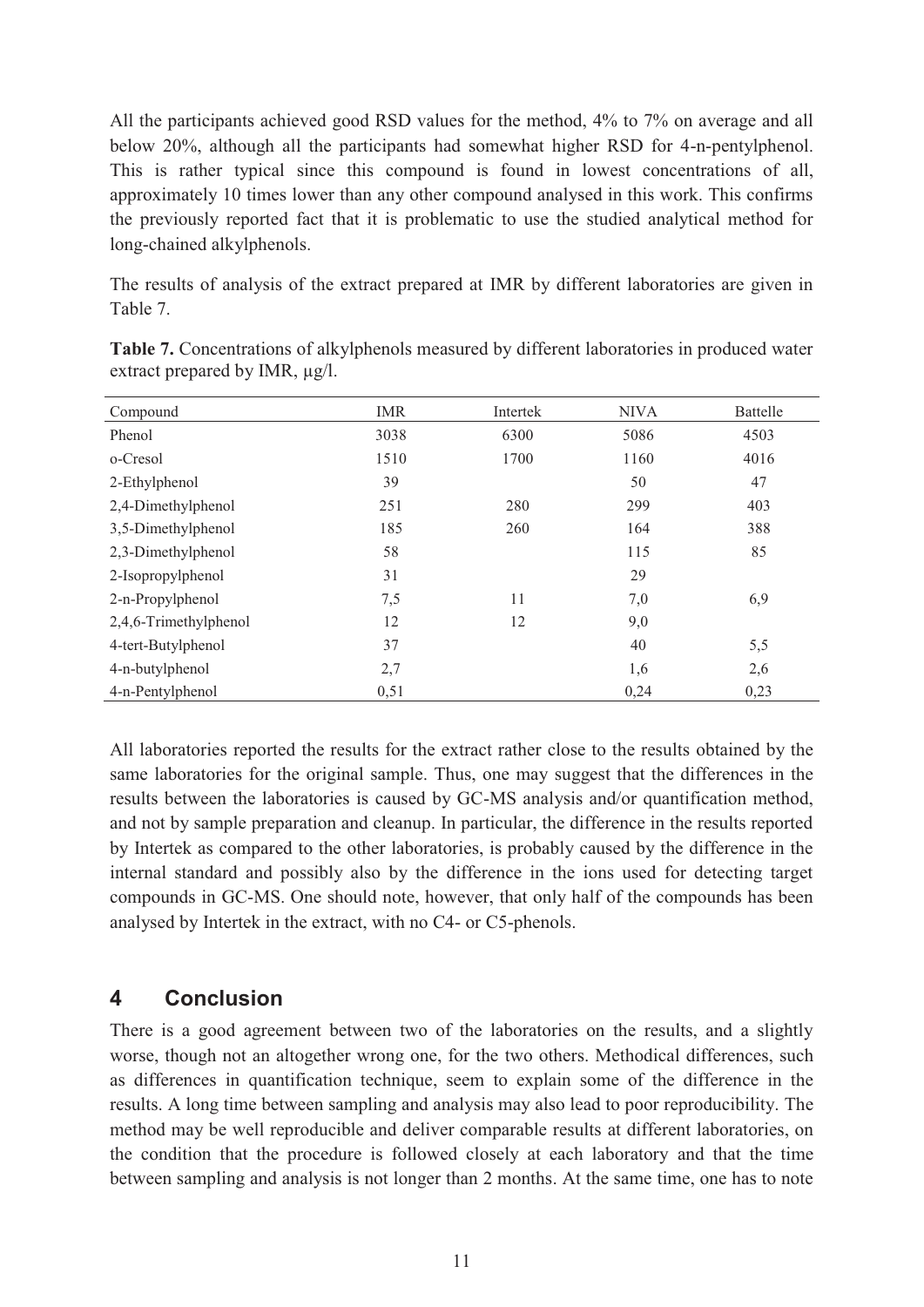that only 4 laboratories have taken part in this study, which is far from enough for drawing any statistically confirmed conclusions.

# **5 References**

- 1. S.A. Mjøs, S. Meier, S. Boitsov (2006). Alkylphenol retention indices. *Journal of Chromatography A*, 1123, 98-105.
- 2. SINTEF Rapport (2002). Forfattere: G. Durell, B. Liu, and L.-G. Faksness, Produced Water Phenol Analysis. Summary report from the Round Robin Study. SINTEF Applied Chemistry, Trondheim.
- 3. S. Meier, J. Klungsøyr, S. Boitsov, T. Eide, A. Svardal (2005). Gas chromatography– mass spectrometry analysis of alkylphenols in cod (*Gadus morhua*) tissues as pentafluorobenzoate derivatives. *Journal of Chromatography A*, 1062, 255-268.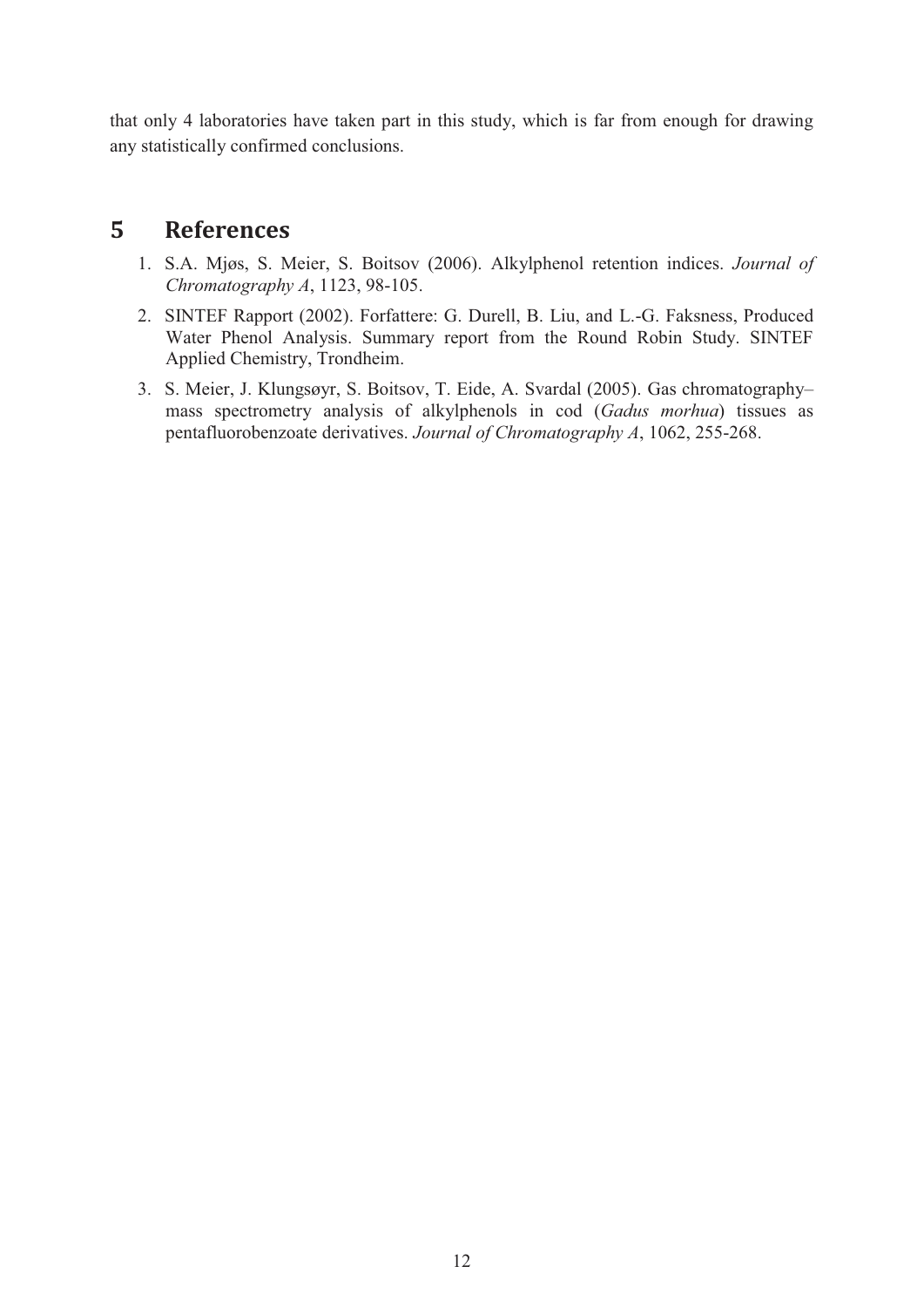**Appendix A. The results of the test of 3 analytical methods for the determination of alkylphenols in produced water. Report on the work carried out by IMR in 2007-2008. (In Norwegian)** 

# **Uttesting av alkylfenol analysemetoder.**

**Arbeidet utført av:** Marin Miljøkvalitet gruppe, Havforskningsinstituttet

Tid: november-desember 2007

Rapportert: 03.01.2008

Ansvarlig: S. Boitsov

# **Innledning**

Formålet med dette arbeidet var å finne den optimale analytiske metoden for alkylfenol analyse i vann som kunne videre bli brukt til interkalibrering av flere laboratorier knyttet til oljeindustri og organisert av OLF.

Tre følgende metoder for alkylfenol analyse ble undersøkt i denne omgang:

pentafluorobenzoyl-derivatisering av prøvene ekstrahert med fastfase ekstraksjon (solid-phase extraction, SPE) og videre analysert med GC-MS med negativ kjemisk ionisering, NCI (Metode I),

en variasjon av den første som forutsetter samme type derivatisering direkte på SPE-kolonne (Metode II),

væske-væske ekstraksjon med diklormetan (DCM), uten derivatisering, med GC-MS analyse med elektron-impakt, EI (Metode III).

Metodisk prosedyre brukt i dette arbeidet var basert på tidligere publisert beskrivelser gitt for Metode I i Boitsov et al., (2004, 2007); for Metode II i Jonsson (2004) og Jonnson et al. (2008); og for Metode III i SINTEF (2002); med små endringer som er beskrevet i detalj nedover.

# **Metoder og forsøksbeskrivelse**

#### **Plan for forsøket**

Standardløsning av 48 alkylfenoler (C0-C9) og intern standard oppløsning (7 deutererte alkylfenoler) ble laget for videre bruk gjennom hele forsøket (for listen over komponentene se Tabell 1). Alkylfenoler ble kjøpt fra Chiron (Trondheim, Norway) eller Aldrich (Oslo, Norway), eller tidligere syntetisert på HI, som beskrevet av Boitsov et al. (2007). Pentafluorobenzofenon (Chiron, Trondheim, Norway) ble brukt som relativ intern standard for bestemmelse av absolutt mengde alkylfenoler.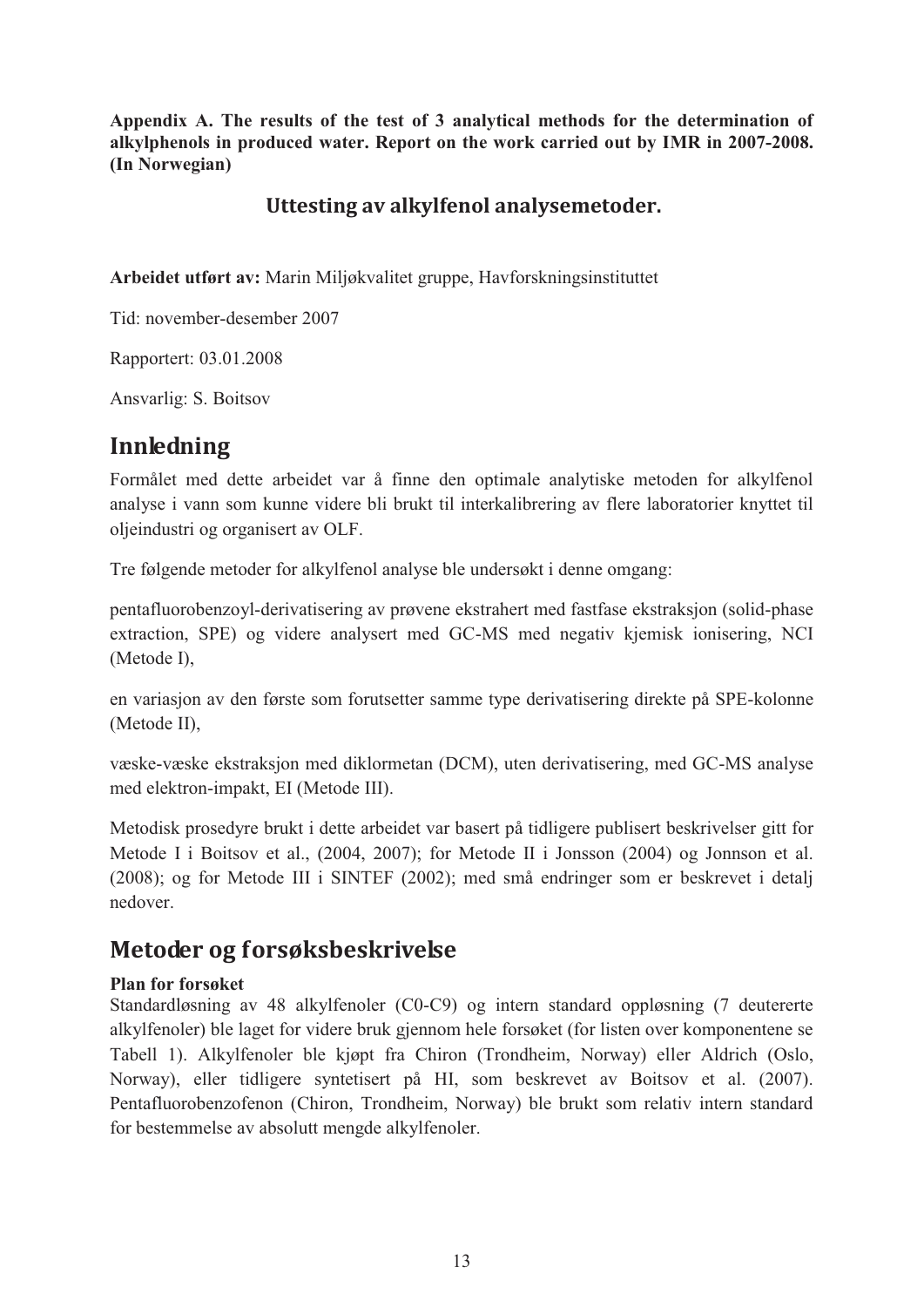Produsert vann til analyse ble levert fra Oseberg C installasjon i Nordsjøen, 5 l med tilsatt 50 ml HCl:vann 1:1 blanding for stabilisering. Produsert vann var oppbevart i mørke ved  $+2$ <sup>o</sup>C i 2 uker før analysestart.

Følgende prøver ble analysert med hver av de 3 metodene:

- 1. destillert vann prøver spiket med alkylfenol-standardoppløsning ved konsentrasjonsnivå som ligner på en reell prøve, 5 paralleller og en blankprøve, 100 ml hver (500 ml hver ved Metode III). De nøyaktige mengdene er gitt i Appendiks A.
- 2. produsert vann fra Oseberg C oljeplattforme, 5 paralleller og en blankprøve, 100 ml hver (500 ml hver ved Metode III).

Resultatene fra hver metode blir sammenlignet for

Nøyaktighet (avvik fra riktige verdier)

Presisjon (repeterbarhet)

Selektivitet (kromatografisk oppløsning)

Følsomhet (LOD og LOQ verdier til metoden)

#### Metode I

*Ekstraksjon.* 100 ml produsert vann prøve er tilsatt 100 µl deuterert internstandard. Prøven filtreres gjennom glassfiber GF/C filtrer med bruk av vakuum. Filtrene lagres etterpå i diklormetan (DCM) i ca. 1 time for å ekstrahere partikkel-bundete alkylfenoler. Filtraten (100 ml vannløsning) surgjøres med HCl (ca. 100 µl) og kjøres videre med svak vakuum gjennom Oasis® MAX fastfase-ekstraksjon kolonner, kondisjonert med 6 ml tert-butyl-metyl eter og vasket med 6 ml dest.vann. Prøven påsatt MAX-kolonne vaskes med 10 ml KOH (30%) og elueres sakte med 15 ml 5% maursyre i metanol. Etter det slås prøvene sammen med DCMekstraktet av filteret og neddampes til ca. 1 ml volum med hjelp av nitrogen strøm ved 39oC. Det er viktig å ikke tillate prøvene bli dampet ned til tørrhet.

*Derivatisering.* Prøvene derivatiseres med pentafluorobenzoyl klorid (100 µl 30% PFBC i isooktan) i et 2-fase system med 1 ml NaOH og 2 ml Na2CO3 som uorganisk fase og 2 ml heksan som organisk fase. Etter kraftig risting i ett minutt står prøvene i en halv time ved rom temperatur. Rester av derivatiseringsmiddelet fjernes med overskudd NaOH (ca 15 ml) i løpet av natten, prøvene lagres ved +4 oC overnatt. Neste dag er heksan-fasen tatt ut fra derivatiseringsblanding (2x2 ml heksan, til endelig prøvevolum 4 ml). Deretter tar man ut 1 ml og fortynner 10 ganger i heksan for å analysere de høyt-konsentrerte alkylfenoler, og både den fortynnete og den konsentrerte fraksjon analyseres på GC-MS (NCI SIM). Relativ intern standard (RIS, 100 µl) tilsettes alle prøver like før GC-MS-analyse.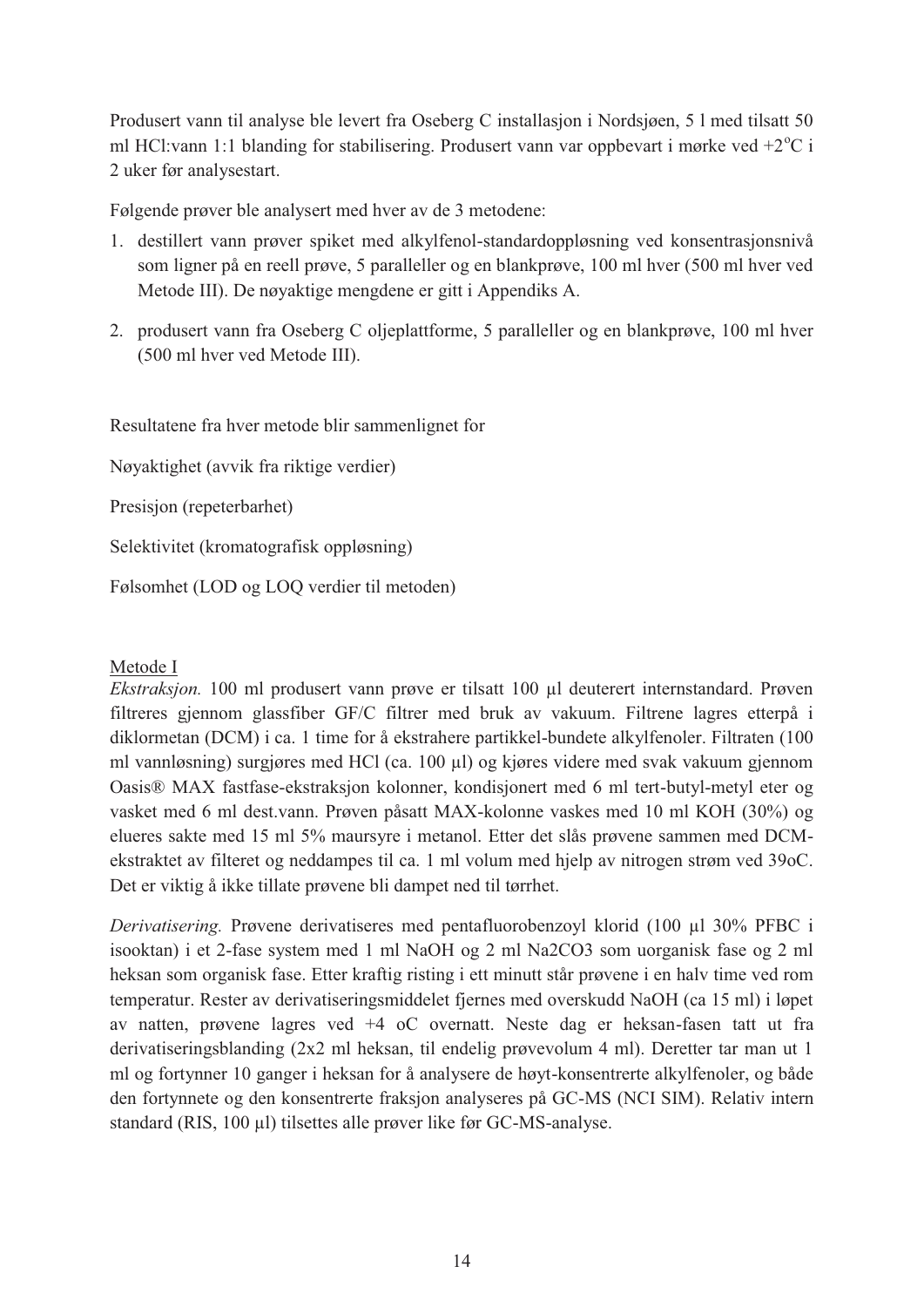*GC-MS (NCI) analyse.* Analysene utføres på Agilent 6890 GC-system koblet til Agilent 5973 masse-selektiv detektor med negativ kjemisk ionisering (NCI), i full-skan modus (skan fra *m/z* 50 til 500) eller i ion-selektiv modus (SIM). Analytisk GC-kolonne brukt til hele arbeidet var Varian FactorFour VF-5ms (Varian, Lake Forest, CA, USA), *L* = 50 m, I.D. = 0.25 mm, *d*f = 0.25 um. Helium (99.9%) ble brukt som bærer-gas i et 30 cm/s constant-flow modus. Prøver (1 µl i heksan oppløsning) ble injisert i splitless modus og split-valve ble åpnet etter 2 min. GC-programmet var som følger: ovnens temperatur var 90°C ved injeksjon og ble holdt slik i 2 min etterpå. Så var temperaturen økt til 110°C ved 10°C/min, så til 250°C ved 3°C/min, så til 300 $^{\circ}$ C ved 10 $^{\circ}$ C/min og holdt ved denne temperaturen i 10 min (65,67 min total tid). Solvent delay var 14 min, og den totale kromatogrammen ble delt i 5 SIM-vinduer med mellom 4 og 9 ioner i hvert vindu.

#### Metode II

*Ekstraksjon.* Denne delen av Metode II er lik samme delen i Metode I fram til påføring av prøven på fastfase-ekstraksjon kolonne (MAX), bortsett fra at filtrene kunne ikke analyseres i denne metoden siden derivatiseringen skjer direkte på MAX-kolonne.

*Derivatisering.* Før derivatisering, tørkes MAX-kolonner med påsatt prøve med svak strøm av nitrogen i ca. 30 min. Etter det derivatiseres prøvene med pentafluorobenzoyl klorid (750 µl 4% PFBC i isooktan) direkte på MAX-kolonnen. Kolonnene står så ved +60°C i 2 timer med Al kork på, og så elueres med heksan (15 ml). Etter det er prøvene dampet ned til 2 ml volum med strøm av nitrogen ved 50°C. Rester av derivatiseringsmiddelet fjernes med tilsatt overskudd NaOH (ca 15 ml) - prøvene ristes kraftig og står i ca. 1 time ved romtemperatur, før heksan-fasen tas ut (2x2 ml heksan). Prøvene er da klare for GC-MS. Relativ intern standard (RIS) tilsettes alle prøver like før GC-analyse. Det var ikke nødvendig å fortynne disse prøver siden absolutt gjenvinning av lav-kokende alkylfenoler er lavere med denne metoden.

*GC-MS (NCI) analyse.* GC-MS-analyse for denne metoden er nøyaktig lik Metode I.

#### Metode III.

*Ekstraksjon.* Prøver (500 ml volum) tilsettes 500 µl intern standard, filtreres på samme måte som i Metode I. Vannprøven ekstraheres så med diklormetan (DCM), 3 ganger med henholdsvis 100, 50 og 50 ml DCM, mens filtrene ekstraheres med DCM på samme måte som i Metode I. Vannprøve-ekstraktene er så redusert i volum mha. inndamping med nitrogen gass ved 39°C til ca. 2 ml, slått sammen med filter-ekstraktene og neddampet videre til 2 ml. Så renses prøvene opp med GPC.

*GPC.* Til GPC ble det brukt følgende system: Gilson (Gilson 232 autoinjector, injector Gilson 401 dilutor, Gilson 202 fraction collector, Gilson, France) and Pharmacia (LKB 2150 HPLC pump, LKB 2252 LC controller, LKB 2144 fluorescence detector, Pharmacia LKB, Sweden). To GPC kolonner fra Waters (Envirogel GPC cleanup 19 mm x 300 mm) ble brukt, koblet sammen med hjelp av Gilson 232 autoinjector som switch vent. Prosedyren er beskrevet i mer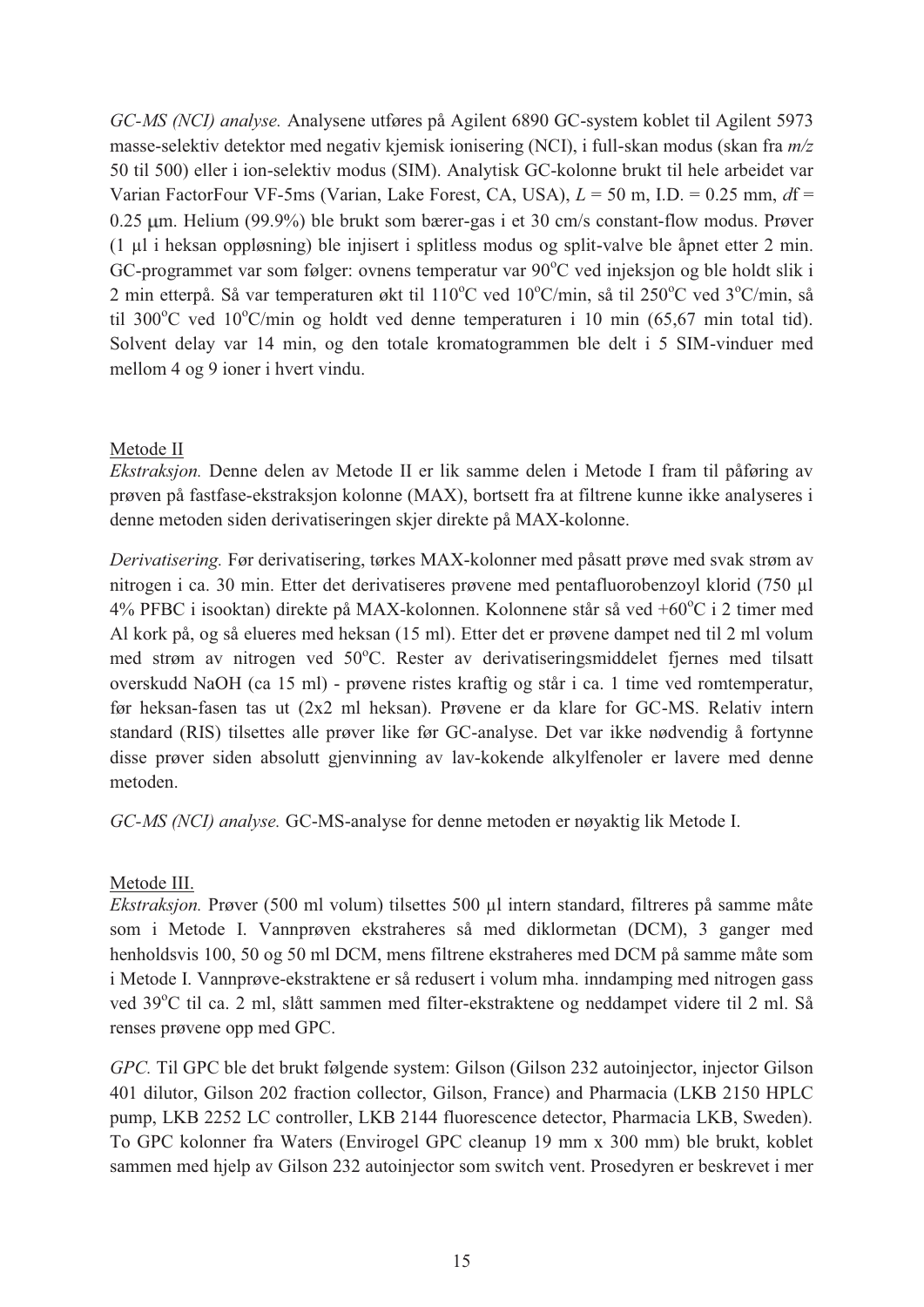detalj av Meier *et al.*, 2005. Elueringen ble gjort med DCM ved flow rate av 5 ml/min. GPCekstrakten neddampes så til 2 ml med løsemiddelet byttet til heksan, og prøvene analyseres med GC-MS (EI). Relativ intern standard (RIS) tilsettes alle prøver like før GC-analyse.

*GC-MS (EI) analyse.* Samme GC-MS-apparattet og GC-kolonne som i Metode I ble brukt til denne analyse. Elektron-impakt (EI) ionisering ble brukt i full-skan modus (skan fra *m/z* 50 til 500) eller i ion-selektiv modus (SIM). GC-programmet var som følger: ovnens temperatur var 50°C ved injeksjon og ble holdt slik i 2 min etterpå. Så var temperaturen økt til 100°C ved 10°C/min, så til 220°C ved 3°C/min, så til 300°C ved 15°C/min. Programmet ble avsluttet med en gang etter det (52,33 min total tid). Solvent delay var 10 min, og den totale kromatogrammen ble delt i 5 SIM-vinduer med mellom 7 og 14 ioner i hvert vindu.

Alkylfenoler analysert i dette arbeidet, samt deres kromatografiske egenskaper er gitt i Tabell 1. "APRI" står for "Alkylphenol Retention Indices" og erstatter retensjonstider som et mer stabilt parameter, ifølge Mjøs et al. (2006). Deutererte alkylfenoler brukt som interne standarder er vist med hevet skrift i tabellen. Hver intern standrad er fulgt med de alkylfenoler som er kvantifisert etter denne standard. Kvantifisering er korrigert for variasjoner i kromatografisk respons med hjelp av respons fatkorer, som ble regnet ut med uavhengig alkylfenol standard laget til dette formål, både for derivatiserte og uderivatiserte alkylfenoler.

| Forbindelse                                      | Molekular<br>ionmasse | Kvantifiserings<br>ionmasse, frie<br>fenoler | Qualifier<br>ionmasser,<br>frie<br>fenoler | <b>PFBC</b><br>derivat<br>ionmasse | APRI, frie<br>fenoler | APRI,<br><b>PFBC</b><br>derivat |
|--------------------------------------------------|-----------------------|----------------------------------------------|--------------------------------------------|------------------------------------|-----------------------|---------------------------------|
| <b>IS Phenol-d5</b>                              | 99                    | 99                                           | 71                                         | 293                                |                       |                                 |
| Phenol                                           | 94                    | 94                                           | 66                                         | 288                                | 0,0000                | 0,0000                          |
| IS p-Cresol-d8                                   | 116                   | 115                                          | 115                                        | 309                                |                       |                                 |
| o-Cresol                                         | 108                   | 108                                          | 107                                        | 302                                | 0,7866                | 0,6847                          |
| m-Cresol                                         | $\zeta\,\zeta$        | $\zeta$ $\zeta$                              | $\zeta\,\zeta$                             | $\zeta\,\zeta$                     | 1,0000                | 0,8990                          |
| p-Cresol                                         | $\zeta\,\zeta$        | $\zeta$ $\zeta$                              | $\zeta$ $\zeta$                            | $\zeta\,\zeta$                     | 1,0000                | 1,0000                          |
| IS 2,4-Dimethylphenol-d3                         | 125                   | 125                                          | ${\scriptstyle \mathsf{66}}$               | 319                                |                       |                                 |
| IS 4-Ethylphenol-d10                             | 132                   | 113                                          | 131                                        | 325                                |                       |                                 |
| 2-Ethylphenol                                    | 122                   | 122                                          | 107                                        | 316                                | 1,6743                | 1,3203                          |
| 2,6-Dimethylphenol                               | $\zeta$ $\zeta$       | $\zeta$ $\zeta$                              | $\zeta$ $\zeta$                            | $\zeta\,\zeta$                     | 1,4318                | 1,4847                          |
| 2,5-Dimethylphenol                               | $\zeta\,\zeta$        | $\zeta \zeta$                                | $\zeta\,\zeta$                             | $\zeta\,\zeta$                     | 1.8401                | 1,6379                          |
| 2,4-Dimethylphenol                               | $\zeta$ $\zeta$       | $\zeta$ $\zeta$                              | $\zeta$ $\zeta$                            | $\zeta$ $\zeta$                    | 1,8154                | 1,7354                          |
| 3-Ethylphenol                                    | $\zeta$ $\zeta$       | $\zeta \, \zeta$                             | $\zeta$ $\zeta$                            | $\zeta$ $\zeta$                    | 2,0038                | 1,7772                          |
| 3,5-Dimethylphenol                               | $\zeta$ $\zeta$       | $\zeta \zeta$                                | $\zeta$ $\zeta$                            | $\zeta$ $\zeta$                    | 2.0372                | 1,8774                          |
| 4-Ethylphenol                                    | $\zeta$ $\zeta$       | $\zeta \, \zeta$                             | $\zeta$ $\zeta$                            | $\zeta$ $\zeta$                    | 2,0000                | 2,0000                          |
| 2,3-Dimethylphenol                               | $\zeta$ $\zeta$       | $\zeta \, \zeta$                             | $\zeta$ $\zeta$                            | $\zeta$ $\zeta$                    | 2,1441                | 2,0214                          |
| 3,4-Dimethylphenol                               | $\zeta$ $\zeta$       | $\zeta$ $\zeta$                              | $\zeta$ $\zeta$                            | $\zeta$ $\zeta$                    | 2,3166                | 2,3089                          |
| IS 4-n-Propylphenol-d12                          | 148                   | 113                                          | 147                                        | 341                                |                       |                                 |
| 2-Isopropylphenol                                | 136                   | 136                                          | 107,121                                    | 330                                | 2,3461                | 1,6379                          |
| 2-n-Propylphenol                                 | $\zeta$ $\zeta$       | $\zeta$ $\zeta$                              | $\zeta$ $\zeta$                            | $\zeta \, \zeta$                   | 2,5997                | 2,0550                          |
| 3-Isopropylphenol                                | $\zeta\,\zeta$        | $\zeta \, \zeta$                             | $\zeta$ $\zeta$                            | $\zeta$ $\zeta$                    | 2,6614                | 2,2813                          |
| 2,4,6-Trimethylphenol                            | $\zeta$ $\zeta$       | $\zeta$ $\zeta$                              | $\zeta$ $\zeta$                            | $\zeta$ $\zeta$                    | 2,4977                | 2,5474                          |
| 4-Isopropylphenol                                | $\zeta$ $\zeta$       | 66                                           | $\zeta$ $\zeta$                            | $\zeta$ $\zeta$                    | 2,6580                | 2,6361                          |
| $3-n$ -Propylphenol + 3-ethyl-5-<br>methylphenol | $\zeta$ $\zeta$       | $\zeta$ $\zeta$                              | $\zeta$ $\zeta$                            | $\zeta$ $\zeta$                    | 3,0000;<br>3,0072     | 2,7187                          |

**Tabell 1**. Liste av alkylfenoler i standardoppløsning, med deres GC-MS-parametrer.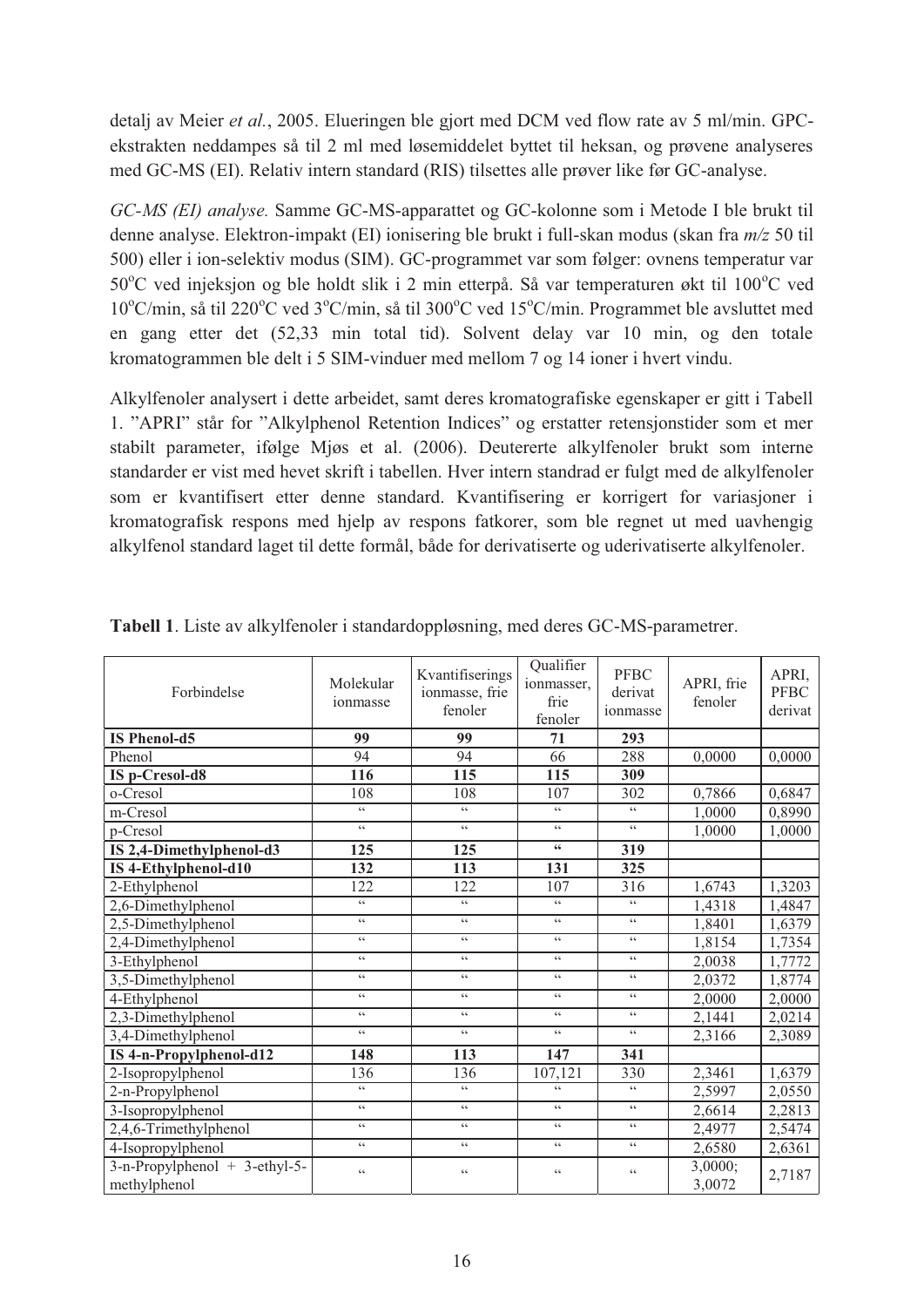| 2,3,6-Trimethylphenol         | $\zeta\,\zeta$ | $\zeta$ $\zeta$  | $\zeta\,\zeta$ | $\overline{\mathfrak{c}\mathfrak{c}}$ | 2,8106 | 2,8720 |
|-------------------------------|----------------|------------------|----------------|---------------------------------------|--------|--------|
| 2,3,5-Trimethylphenol         | ,,             | , ,              | , ,            | , ,                                   | 3,1619 | 2,9908 |
| 4-n-Propylphenol              | ,,             | , ,              | , ,            | , ,                                   | 3,0000 | 3,0000 |
| 2-tert-Butylphenol            | 150            | 135              | 107, 150       | 344                                   | 3,1241 | 2,4683 |
| 5-Methyl-4-isopropylphenol    | ,,             | , ,              | , ,            | , ,                                   | 3,7385 | 2,5872 |
| 3-tert-Butylphenol            | ,,             | , ,              | , ,            | , ,                                   | 3,3388 | 2,8624 |
| 3-Methyl-5-isopropylphenol    | ,,             | 150              | , ,            | , ,                                   | 3,5541 | 3,1440 |
| 4-tert-Butylphenol            | ,,             | 135              | , ,            | , ,                                   | 3,3528 | 3,3435 |
| 4-sec-Butylphenol             | ,,             | 150              | , ,            | , ,                                   | 3,5541 | 3,5263 |
| 4-Isopropyl-3-methylphenol    | ,,             | 135              | , ,            | , ,                                   | 3,7385 | 3,6870 |
| 4-n-butylphenol               | ,,             | , ,              | , ,            | , ,                                   | 4,0000 | 4,0000 |
| 2,3,5,6-Tetramethylphenol     | ,,             | ,                | 107            | ,                                     |        | 4,0934 |
| IS 4-n-Pentylphenol-d16       | 180            | 113              | 179            | 373                                   |        |        |
| 2-tert-Butyl-4-methylphenol   | 164            | 164              | 107, 135       | 358                                   | 4,6403 | 3,3130 |
| 2-tert-Butyl-5-methylphenol   | ,,             | , ,              | ,              | ,                                     | 4,0429 | 3,3296 |
| 2-tert-Butyl-6-methylphenol   | ,              | , ,              | , ,            | , ,                                   | 4,0431 | 3,3573 |
| 4-tert-Butyl-2-methylphenol   | ,              | , ,              | ,              | , ,                                   | 3,9819 | 3,4432 |
| 4-(1,1-Dimethylpropyl)phenol  | ,              | 107              | 164            | ,                                     | 4,3823 | 4,3855 |
| 4-n-Pentylphenol              | , ,            | ,                | ,              | ,                                     | 5,0000 | 5,0000 |
| 2,6-Diisopropylphenol         | 178            | 163              | 178            | 372                                   |        | 3,7119 |
| 2-tert-Butyl-4-ethylphenol    | ,              | ,                | ,              | ,                                     | 4,6403 | 3,8615 |
| 4-(1,1-Dimethylbutyl)phenol   | ,              | 135              | 178, 107       | ,                                     | 5,1490 | 5,1009 |
| $4-(1,2,2-$                   | , ,            | 135              |                | ,                                     | 5,3420 |        |
| Trimethylpropyl)phenol        |                |                  |                |                                       |        | 5,3609 |
| 4-n-Hexylphenol               | , ,            | 107              | 178            | , ,                                   | 6,0000 | 6,0000 |
| 4-(1-Ehtyl-1-methylpropyl)-2- | 192            | $\overline{163}$ | 192, 107       | 386                                   | 5,8761 |        |
| methylphenol                  |                |                  |                |                                       |        | 5,7248 |
| 4-(1,1-Dimethylpentyl)phenol  | ,              | 135              | ,              | ,                                     | 6,0371 | 5,9419 |
| 4-n-Heptylphenol              | , ,            | 107              | 192            | ,                                     | 7,0000 | 7,0000 |
| 4-tert-Octylphenol            | 206            | 107              | 206            | 400                                   | 6,4168 | 6,3786 |
| IS 4-n-Nonylphenol-d4         | 224            | 111              | 224            | 418                                   |        |        |
| 4-n-Octylphenol               | , ,            | , ,              | ,              | ,                                     | 8,0000 | 8,0000 |
| 4-n-Nonylphenol               |                | , ,              | 220            |                                       | 9,0000 | 9,0000 |

# **Resultater**

Detaljerte resultater er gitt i Appendikser A (spiket destillert vann) og B (produsert vann).

Nøyaktighet. Nøyaktigheten til hver av metodene ble vurdert som gjennomsnittlig % gjenvinning av alkylfenoler målt i 5 parallelle prøver av destillert vann spiket med standardoppløsning av alkylfenoler.

Gjenvinning for et utvalg av alkylfenoler er gitt i Tabell 2 (gjennomsnitt for 5 paralleller, korrigert for bidrag fra blanke prøver).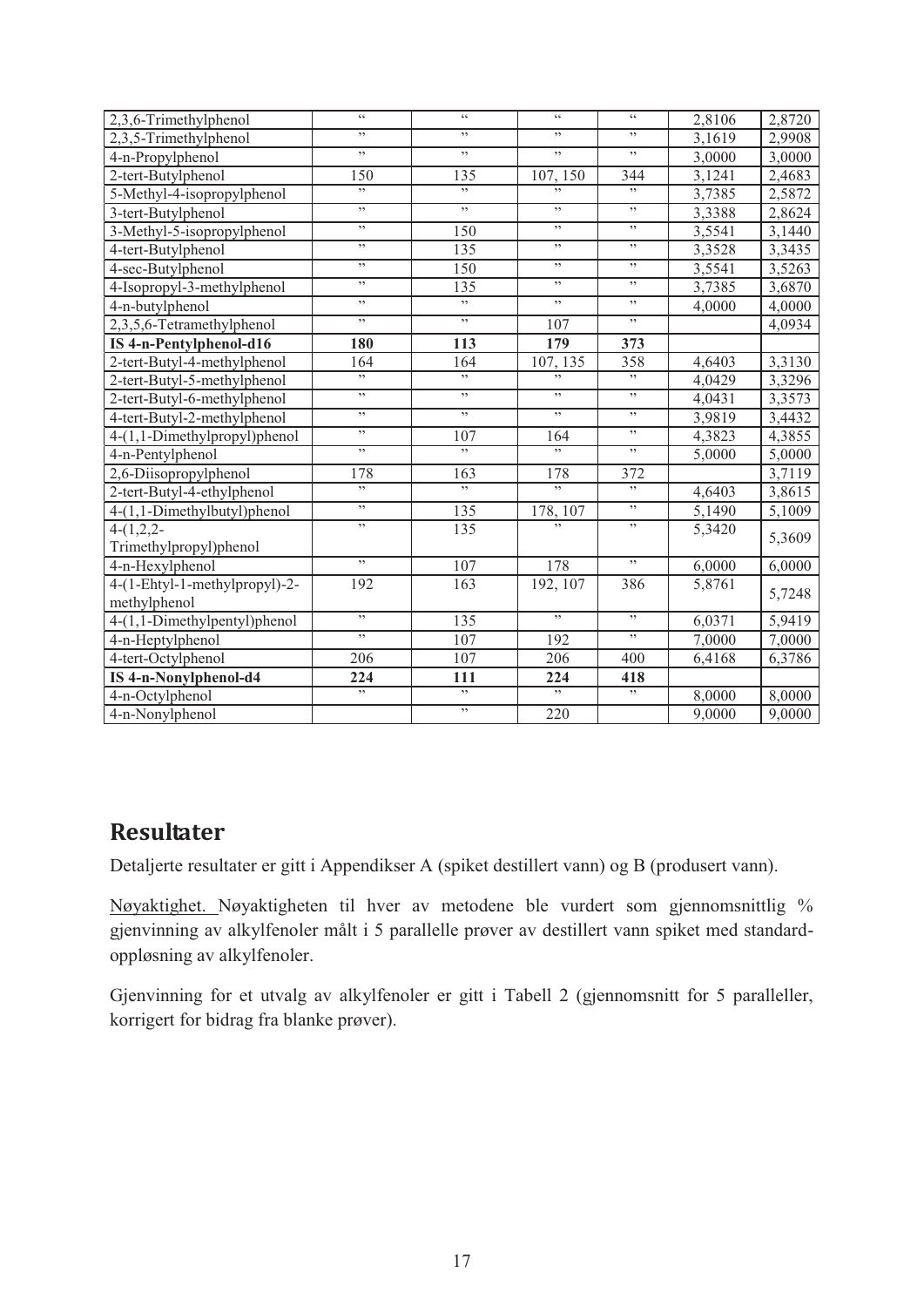|                                                                                           | Gjenvinning, % |           |            |  |  |  |  |
|-------------------------------------------------------------------------------------------|----------------|-----------|------------|--|--|--|--|
| <b>Forbindelse</b>                                                                        | Metode I       | Metode II | Metode III |  |  |  |  |
| Fenol                                                                                     | 89             | 97        | 83         |  |  |  |  |
| p-Kresol                                                                                  | 91             | 82        |            |  |  |  |  |
| 4-Etylfenol                                                                               | 99             | 148       |            |  |  |  |  |
| 2,6-dimethylphenol                                                                        | 85             | 491       | 81         |  |  |  |  |
| 4-Isopropylfenol                                                                          | 97             | 116       |            |  |  |  |  |
| 4-tert-Butylfenol                                                                         | 89             | 85        | 86         |  |  |  |  |
| 2-tert-Butyl-4-Ethylphenol                                                                | $\theta$       | $\theta$  | 95         |  |  |  |  |
| 4-n-Heptylfenol                                                                           | 91             | 140       | 79         |  |  |  |  |
| 4-tert-Oktylfenol                                                                         | 104            | 162       | 103        |  |  |  |  |
| 4-n-Nonylfenol                                                                            | 90             | 75        | 219        |  |  |  |  |
| Gjennomsnitt over alle 48 alkylfenoler                                                    | 356            | 2512      | 120        |  |  |  |  |
| Gjennomsnitt over alle alkylfenoler, ekskludert<br><i>orto</i> -substituerte alkylfenoler | 99             | 127       | 117        |  |  |  |  |

**Tabell 2.** Gjenvinning av enkelte alkylfenoler analysert med 3 forskjellige metoder.

\* o-Kresol er tatt med siden den gir god respons

Ingen metode gir perfekt gjenvinning for alle 48 alkylfenoler. Metoder I og II, som innebærer derivatisering av OH-gruppe, gir dårlig gjenvinning for orto-substituerte alkylfenoler, på grunn av sterisk hindring av OH-gruppen (dette gjelder imidlertid ikke orto-kresol og enkelte andre forbindelser med liten substiuent i orto-posisjon). Dette kan rettes på ved å bruke en separat intern standard for disse forbindelser som har samme struktur, dvs. en deuterert ortosubstituert alkylfenol. Dette ble gjort for C2-alkylfenoler (2,4-dimetylfenol-d<sub>3</sub> brukt som intern standard for dimetyl-fenoler mens 4-etylfenol- $d_{10}$  brukt for etylfenoler), og man får dermed god resultat for disse forbindelser. For alkylfenoler med lengre alkylkjede var ortosubstituerte interne standarder ikke tilgjengelige, og resultatene er mye verre, mellom 0 og ca. 10 000% gjenvinning (så høy gjenvinning kan forklares av svært lave responsfaktorene for noen forbindelser av denne type).

Når alkylfenoler med store grupper i orto-posisjon er ekskludert fra listen, gir metode I best gjennomsnittlig gjenvinning, mellom 80 og 100% for aller fleste forbindelser. Årsaken til at metode II gir noe verre resultater kan skyldes utilstrekkelig tilpassing av metoden til denne type analyse. Den publiserte versjonen av metoden (Jonsson et al., 2008) bruker en annen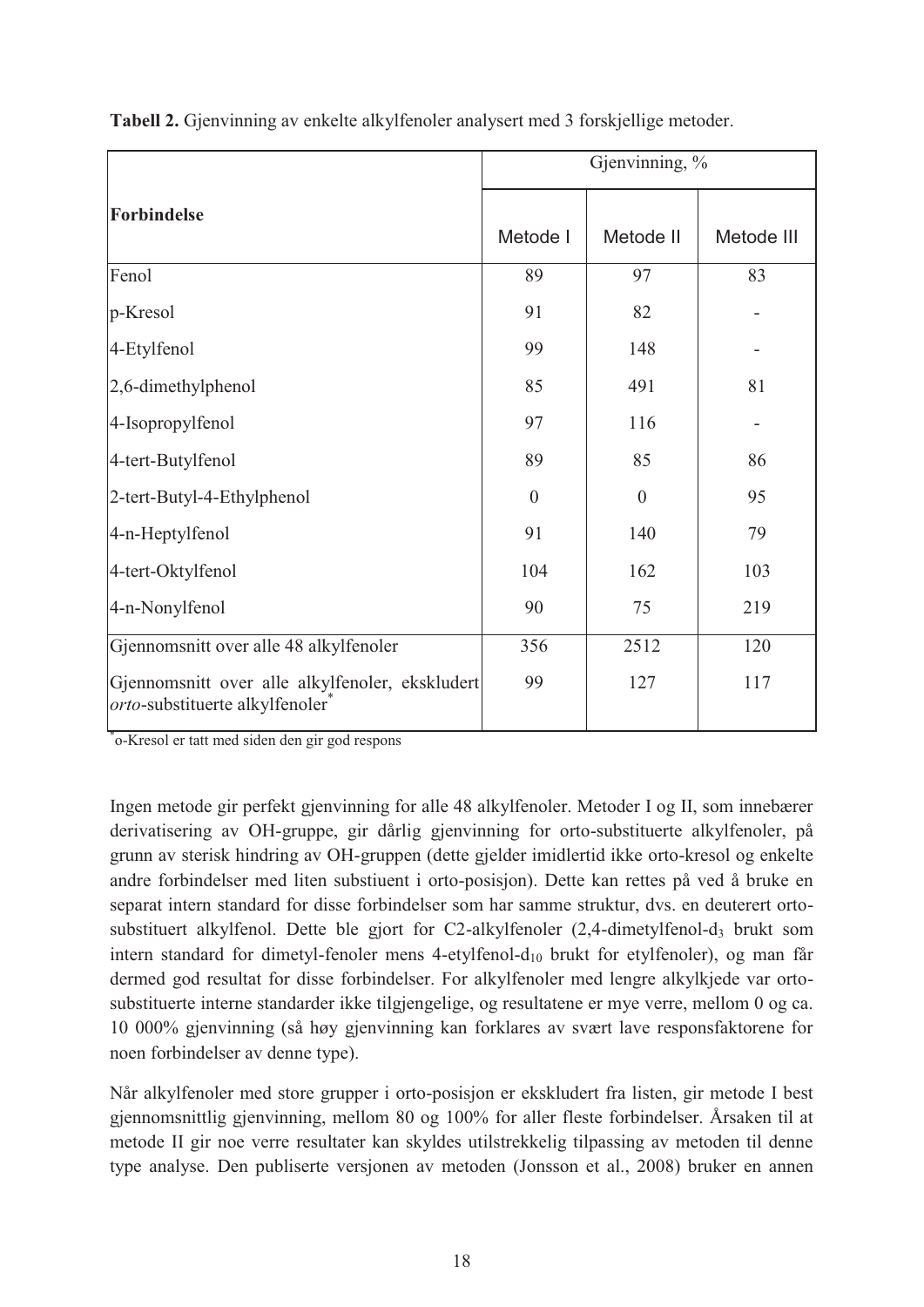derivatiseringsmiddel, TMS, mens gjeldende arbeide på HI disponerte ikke nok tid for optimalisering av betingelser. Verre resultater fått med metoden kan være forårsaket av en sterk økning i reaktiviteten i derivatiseringen under metodens forhold: 60°C i 2 timer.

Metode III tillater analyse av orto-substituerte alkylfenoler, og det er ingen vesentlig forskjell i gjennomsnittlig gjenvinning med denne metoden, når disse forbindelser er tatt til hensyn eller ikke. Men mange alkylfenoler kan ikke analyseres med Metode III på grunn av dårlig selektivitet (se nedover).

Presisjon (repeterbarhet). Presisjonen til hver av metodene ble vurdert som gjennomsnittlig relativ standardavvik av alkylfenolers mengde målt i 5 parallelle prøver av destillert vann spiket med standard-oppløsning av alkylfenoler.

Relativ standardavvik (i prosent) for et utvalg av alkylfenoler er gitt i Tabell 3 (gjennomsnitt for 5 paralleller, korrigert for bidrag fra blanke prøver).

|                                                                                                | Relativ standardavvik, % |           |                |  |  |  |  |
|------------------------------------------------------------------------------------------------|--------------------------|-----------|----------------|--|--|--|--|
| Forbindelse                                                                                    | Metode I                 | Metode II | Metode III     |  |  |  |  |
| Fenol                                                                                          | 6                        | 5         | 8              |  |  |  |  |
| p-Kresol                                                                                       | 5                        | 8         |                |  |  |  |  |
| 4-Etylfenol                                                                                    | $\overline{2}$           | 12        |                |  |  |  |  |
| 2,6-dimethylphenol                                                                             | 14                       | 40        | $\overline{4}$ |  |  |  |  |
| 4-Isopropylfenol                                                                               | 5                        | 17        |                |  |  |  |  |
| 4-tert-Butylfenol                                                                              | $\overline{7}$           | 11        | 8              |  |  |  |  |
| 2-tert-Butyl-4-Ethylphenol                                                                     |                          |           | 9              |  |  |  |  |
| 4-n-Heptylfenol                                                                                | 5                        | 60        | 8              |  |  |  |  |
| 4-tert-Oktylfenol                                                                              | 8                        | 10        | 18             |  |  |  |  |
| 4-n-Nonylfenol                                                                                 | 15                       | 61        | 24             |  |  |  |  |
| Gjennomsnitt over alle 48 alkylfenoler                                                         | 10                       | 26        | 8              |  |  |  |  |
| Gjennomsnitt over alle alkylfenoler, ekskludert<br>orto-substituerte alkylfenoler <sup>*</sup> | 6                        | 17        | 9              |  |  |  |  |

**Tabell 3.** Relativ standardavvik av enkelte alkylfenoler analysert med 3 forskjellige metoder.

\* o-Kresol er tatt med siden den gir god respons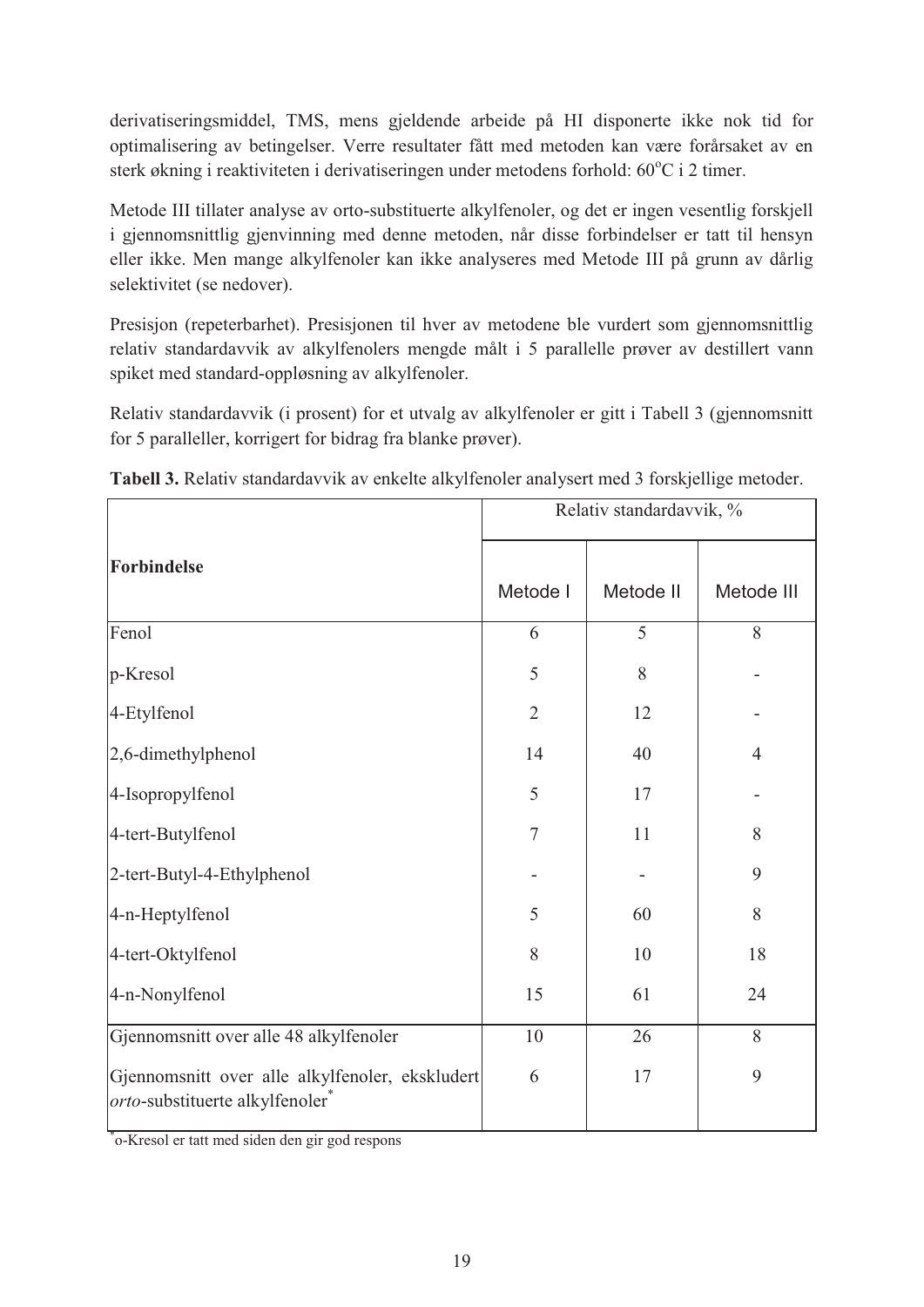Av samme årsaker som nevnt for gjenvinning, gir Metode I best presisjon for alle alkylfenoler unntatt orto-substituerte C3-C9-fenoler, mens Metode III gir like god presisjon for de forbindelser som kan analyseres kromatografisk med denne metoden.

Selektivitet (kromatografisk oppløsning). GC-MS med negativ kjemisk ionisering (NCI) gir mye bedre selektivitet enn elektron-impakt (EI). Detaljert diskusjon av årsakene når det gjelder alkylfenoler kan finnes i Boitsov et al. (2004).

I tabell 4 er det gitt resultater for noen forbindelser som illustrerer forskjell i selektiviteten mellom de to kromatografiske teknikkene.

**Tabell 4.** Gjenvinning og relativ standardavvik av enkelte alkylfenoler analysert med 3 forskjellige metoder. Forbindelser etter skråstrekk står for frie fenoler som er ikke kromatografisk adskilt og gir summert verdi.

|                                                  |     | Gjenvinning, $\%$ |                          | Relativ standardavvik, % |              |                |  |
|--------------------------------------------------|-----|-------------------|--------------------------|--------------------------|--------------|----------------|--|
| Forbindelse                                      |     | $\mathbf{I}$      | $\mathbf{III}$           |                          | $\mathbb{I}$ | Ш              |  |
| $m-Cresol/m-Cresol + p-Cresol$                   | 80  | 68                | 81                       | 6                        | 8            | 13             |  |
| $p$ -Cresol                                      | 91  | 82                |                          | 5                        | 8            |                |  |
| $3$ -Ethylphenol / 3-Ethylphenol + 4-ethylphenol | 101 | 114               | 127                      |                          | 9            | 5              |  |
| 4-Ethylphenol                                    | 99  | 148               | $\overline{\phantom{a}}$ | $\overline{2}$           | 12           |                |  |
| $ 2,3,5-Trimethylphenol + 4-n-Propylphenol$      | 128 | 207               | 131                      | 7                        | 28           | $\overline{4}$ |  |

Både metode I og II gir mulighet å analysere langt flere alkylfenoler enn Metode III. Som eksempel, gitt i Tabell 4, er det mulig å kvantifisere både p-Kresol og 4-Etylfenol med de to første metodene men ikke med metode 3. Det er også enkelte forbindelser som blir ikke adskilt kromatokrafisk ved bruk av de to første metoder, som for eksempel 2,3,5-timetylfenol og 4-n-propylfenol, men disse er heller ikke adskilt ved metode III. Blant de studerte 48 alkylfenoler, er det bare 2 par som kan ikke skilles med Metoder I og II (andre paren er 3-n-Propylphenol og 3-Ethyl-5-Methylphenol), mens det er 17 alkylfenoler som er ikke adskilt med Metode III (se resultatene i Appendiks).

Det er derfor ikke ønskelig å bruke Metode III hvis man vil finne konsentrasjoner til enkelte alkylfenoler. Som det fremgår fra eksempel i Tabell 4, man kan likevel oppnå relativt gode resultater for disse forbindelser med denne metoden hvis man ønsker å måle summen av alkylfenoler.

Følsomhet (LOQ og LOD verdier til metoden). Kvantifiserings- og deteksjonsgrense for metoden (hh. LOQ og LOD) gis vanligvis som mengde forbindelse funnet i blank prøve pluss 3 ganger standardavvik for denne forbindelse (LOD) eller 10 ganger standardavviket (LOQ).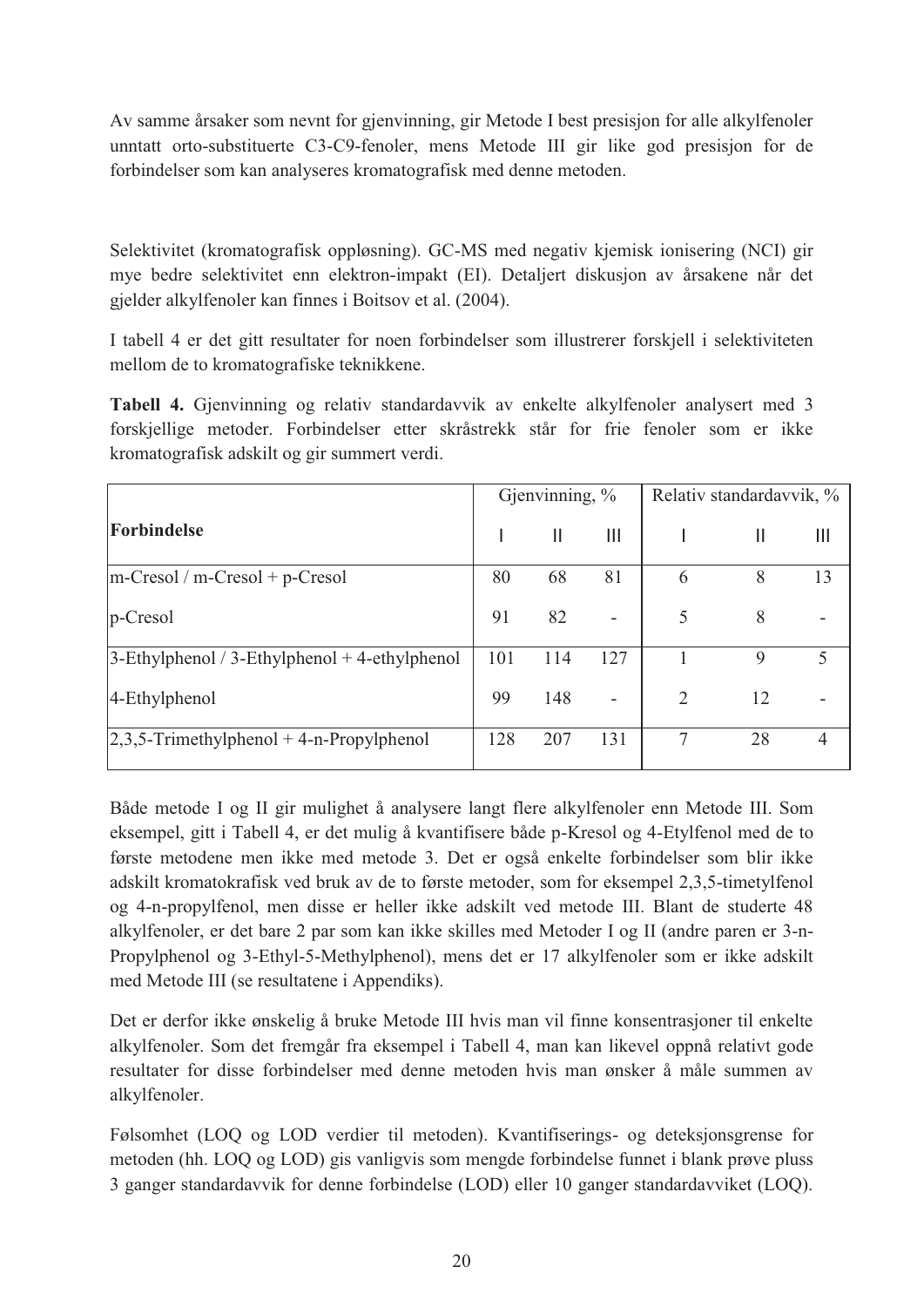Som man kan se i Appendiks Tabell A, det er ikke funnet forstyrrelser i blank prøver for de fleste av 48 alkylfenoler; der hvor det er funnet noe (typisk for fenol og kort-kjedete fenoler som finnes i størst mengde både i produsert vann, men også for nonylfenol som er funnet i mange typer plast og gummi brukt på laboratoriet), er nivåene svært lave sammenlignet med nivåer i produsert vann.

Det er derfor andre parametrer som definerer LOD og LOQ for alkylfenoler i de studerte prøvene, som linearitetsområde for måling av alkylfenoler med denne kromatografiske teknikken. Denne er svært lav for NCI, for eksempel 0,03 pg/µl for 4-n-oktylfenol pentafluorobenzoat, og er ca. 10 ganger høyere for EI, for eksempel 0,9 pg/µl for samme forbindelse.

Det er likevel en annen faktor som forstyrrer effektiv analyse ved uderivatiserte alkylfenoler når det gjelder produsert vann. Siden slike prøver inneholder en svær mengde organiske forbindelser av forskjellig type, opprensningsteknikken brukt med Metoden III (GPC) er ikke tilstrekkelig for å fjerne noen av disse forbindelser fullstendig. Dette tillater ikke å analysere de alkylfenoler som finnes i lavest mengde i produsert vann, nemlig langkjedete alkylfenoler (omtrent C6- og oppover). Massespektrometrisk analyse av forbindelser funnet ved samme retensjonstider som tilsvarende alkylfenoler (bestemt fra en standard) peker på at det er andre forbindelser av samme masse som er tilstedet. Et eksempel er gitt i Tabell 5 mens fullstendige data er gitt i Appendiks B.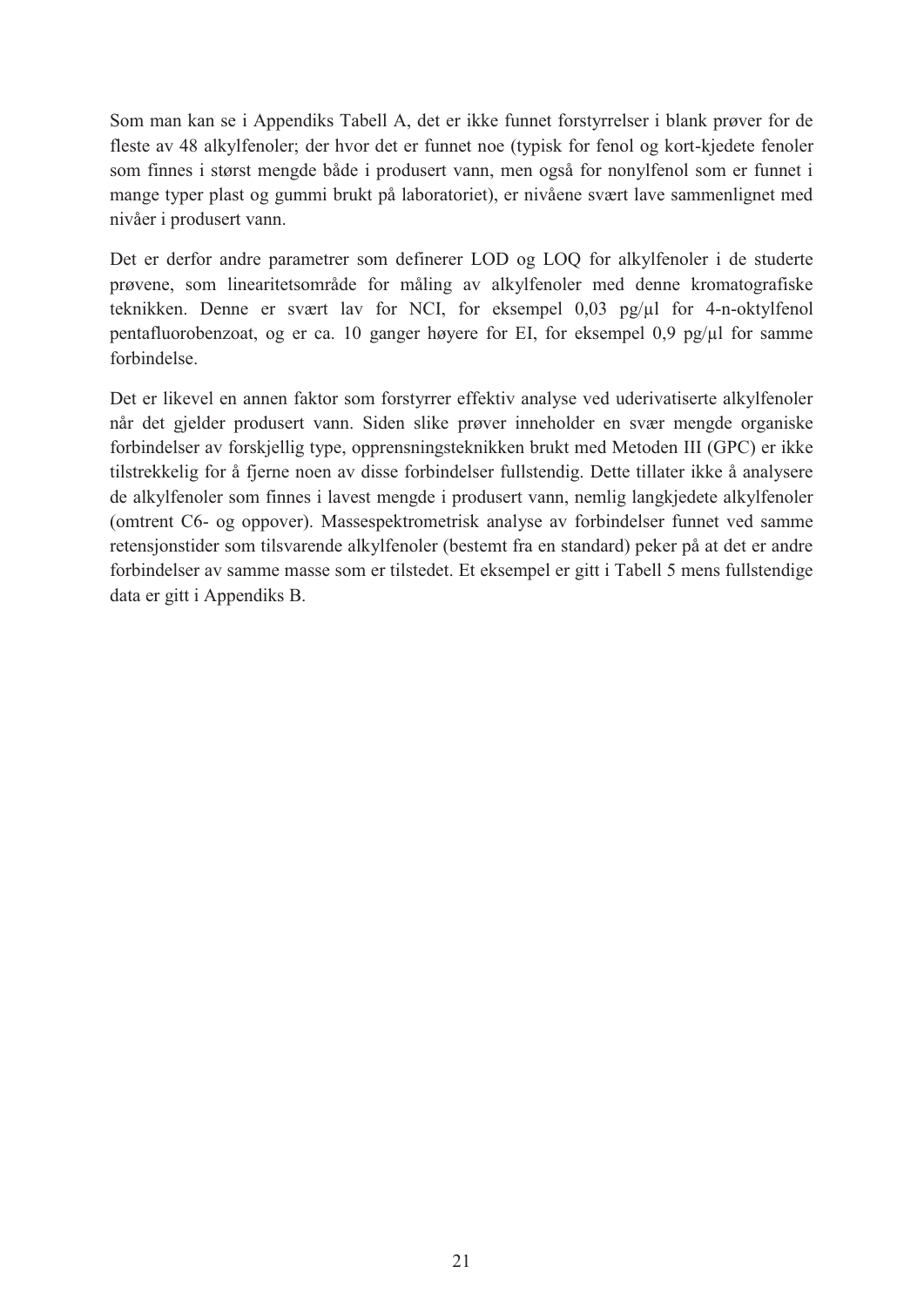|                                           |             |              | Konsentrasjon, µg/L | Relativ |                  |           |  |
|-------------------------------------------|-------------|--------------|---------------------|---------|------------------|-----------|--|
|                                           |             |              |                     |         | standardavvik, % |           |  |
| <b>Forbindelse</b>                        | $\mathbf I$ | $\mathbf{I}$ | Ш                   | I       | $\mathbf{I}$     | $\rm III$ |  |
| Phenol                                    | 2501        | 5706         | 3105                | 12      | 6                | 6         |  |
| p-Cresol                                  | 756         | 849          | $\overline{a}$      | 3       | 3                |           |  |
| 4-tert-Butyl-2-methylphenol               | 0,12        | 9,6          | 1,6                 | 38      | 13               | 56        |  |
| 4-(1,1-Dimethylpropyl)phenol              | 1,5         | 1,1          | 1,7                 | $\tau$  | 35               | 59        |  |
| 4-n-Pentylphenol                          | 0,56        | 0,35         | 0,53                | 8       | 20               | 31        |  |
| 2-tert-Butyl-4-Ethylphenol                | 1,9         | 2,2          | nq                  | 8       | 10               | 107       |  |
| 4-n-Hexylphenol                           | 0,08        | 0,08         | nq                  | 27      | 24               | 35        |  |
| 4-(1-Ethyl-1-Methylpropyl)-2-methylphenol | 0,08        | 0,11         | nq                  | 24      | 12               | 36        |  |
| 4-n-Heptylphenol                          | 0,03        | 0,03         | nq                  | 9       | 28               | 94        |  |
| 4-n-Octylphenol                           | 0,00        | 0,00         | nq                  |         |                  | 8         |  |
| 4-n-Nonylphenol                           | 0,03        | 0,16         | nq                  | 256     | 164              | 75        |  |

**Tabell 5.** Resultater av produsert vann analyse med de tre analytiske metoder, for et utvalg alkylfenoler (gjennomsnitt av 5 paralleller korrigert for blank verdi). Ikke kvantifiserbare resultater er merket med "nq".

Som man ser fra eksemplet i Tabell 5, det er ikke mulig å kvantifisere langkjedete alkylfenoler med Metode III, selv om for alkylfenoler av lavere molekylarmasse, som finnes i større mengde i produsert vann, får man like resultater med de to andre metoder, eller bedre for orto-substituerte forbindelser (hvor de er kromatografisk adskilt).

# **Konklusjon**

Valg av beste metoden er avhengig av formålet med forsøket. Ønsker man å få en estimat av total mengde alkylfenoler, med fokus på kortkjedete alkylfenoler som finnes i høyest konsentrasjon i produsert vann, kan man gjerne bruke Metode III som trenger verken derivatisering eller NCI-ionekilde på masse-spektrometeret. Summerte resultater oppnådd med denne metoden er like presise som det man får med de to andre metoder, og bedre i tilfelle orto-substituerte alkylfenoler. Men det går ikke an å analysere mange enkelte alkylfenoler med denne metoden, og ikke langkjedete alkylfenoler heller. Man kan også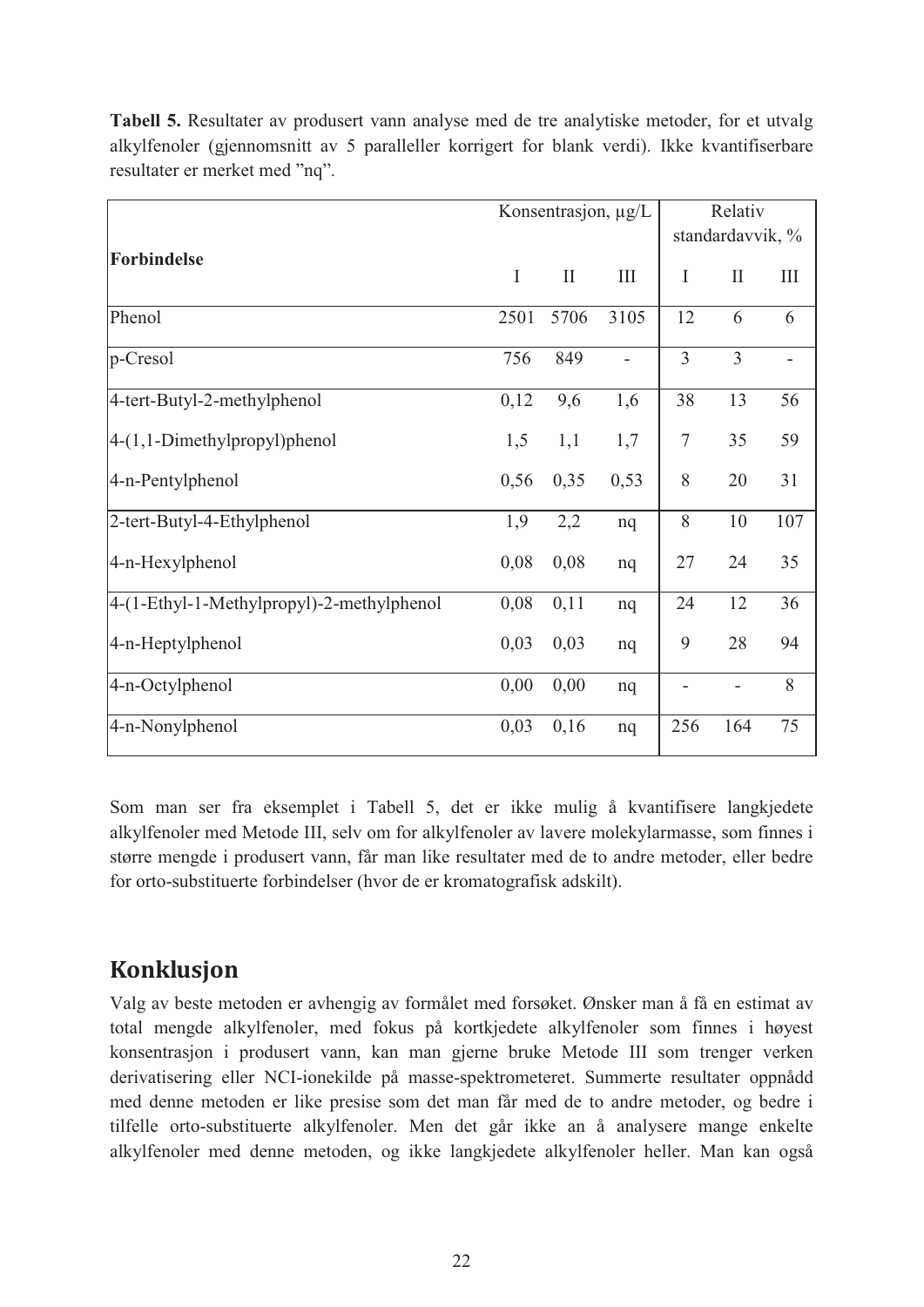bemerke at Metode III krever relativt stor forbruk av dyrt og helseskadelig organisk løsemiddel, diklormetan, og gir ingen gevinst i tiden pga. behov for GPC-oppresning.

Hvis man ønsker et detaljert bilde av mange enkelte alkylfenoler, og spesielt langkjedete meta- og para-substituerte alkylfenoler (men også mange kortkjedete fenoler, inkludert alle C0-C2 fenoler), er metode I best. Metoden er robust og svært følsom, men krever NCI ionekilde installert på mass-spektrometeret.

Metode II kan være aktuell for videre uttesting, siden dette kan føre til sparing av tid. Foreløpig er den ikke anbefalt til bruk for denne type analyser.

# **Referanser**

S. Boitsov, S. Meier, J. Klungsøyr, A. Svardal (2004). Gas chromatography–mass spectrometry analysis of alkylphenols in produced water from offshore oil installations as pentafluorobenzoate derivatives. Journal of Chromatography A, 1059, 131-141.

S.Boitsov, S.A. Mjøs, S. Meier (2007). Identification of estrogen-like alkylphenols in produced water from offshore oil installations. Marine Environmental Research, 64, 651-665.

G. Jonsson (2004). Personal communication.

G. Jonsson, A. Cavcic, T. U. Stokke, J. Beyer, R. C. Sundt, C. Brede (2008). Solid-phase analytical derivatization of alkylphenols in fish bile for gas chromatography-mass spectrometry analysis. Accepted for publication by Journal of Chromatography A in December 2007.

S. Meier, J. Klungsøyr, S. Boitsov, T. Eide, A. Svardal (2005). Gas chromatography–mass spectrometry analysis of alkylphenols in cod (*Gadus morhua*) tissues as pentafluorobenzoate derivatives. Journal of Chromatography A, 1062, 255-268.

S.A. Mjøs, S. Meier, S. Boitsov (2006). Alkylphenol retention indices. Journal of Chromatography A, 1123, 98-105.

SINTEF Rapport (2002). Forfattere: G. Durell, B. Liu, and L.-G. Faksness, Produced Water Phenol Analysis. Summary report from the Round Robin Study. SINTEF Applied Chemistry, Trondheim.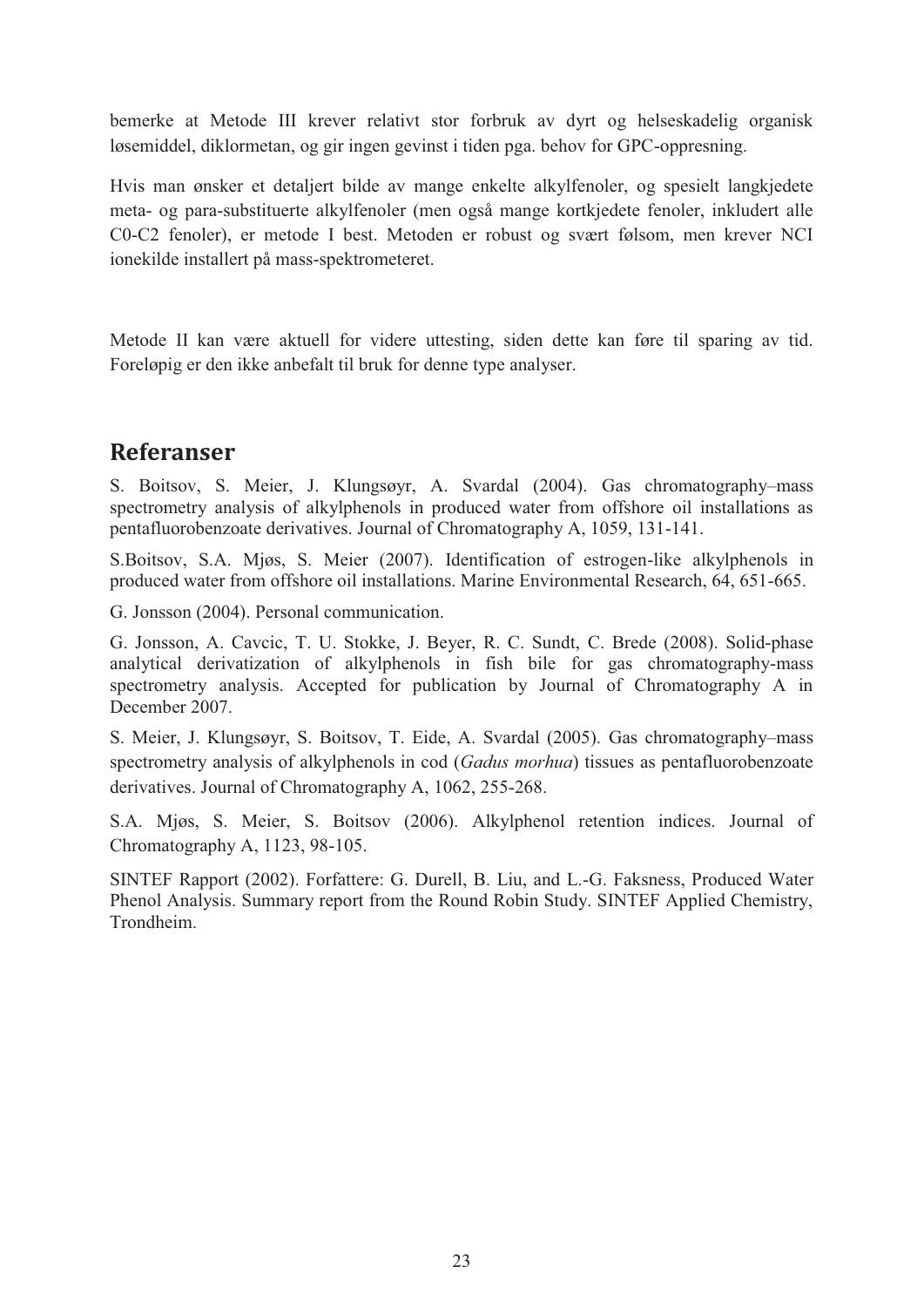Appendiks A. Resultater av spikeforsøket, alkylfenoler i destillert vann analysert med metodene I, II, III. Forbindelser etter skråstrekk står for frie fenoler som er ikke kromatografisk adskilt og gir summert verdi.

|                                                                     | Mengde<br>tilsatt,<br>ng |             | Mengde funnet, ng                                       |                                       |                  | Mengde funnet i<br>blank, ng |                          |        | Gjenvinning, % |                          |                | Relativ<br>standardavvik, % |                                    |
|---------------------------------------------------------------------|--------------------------|-------------|---------------------------------------------------------|---------------------------------------|------------------|------------------------------|--------------------------|--------|----------------|--------------------------|----------------|-----------------------------|------------------------------------|
|                                                                     | (per<br>100 ml<br>vann)  |             | (gjennomsnitt 5<br>paralleller, korrigert<br>for blank) |                                       |                  |                              |                          |        |                |                          |                |                             |                                    |
| <b>Forbindelse</b>                                                  |                          | T           | $\begin{array}{c} \hline \end{array}$                   | $\begin{array}{c} \hline \end{array}$ | $\overline{1}$   | $\vert\vert$                 | Ш                        | T      | $\vert\vert$   | Ш                        | $\mathbf{I}$   | $\mathbf{  }$               | $\begin{array}{c} \Pi \end{array}$ |
| Phenol                                                              | 79200                    |             |                                                         | 70596 76652 65886                     | 360              | 611                          | 249                      | 89     | 97             | 83                       | 6              | 5                           | $\,$ 8 $\,$                        |
| o-Cresol                                                            | 74880                    |             |                                                         | 64009 79261 65245                     | 103              | 26                           | 57                       | 85     | 106            | 87                       | 5              | 12                          | 5                                  |
| m-Cresol / m-Cresol +<br>p-Cresol                                   | 85600                    |             |                                                         | 68600 58480 122761                    | 51               | 15                           | 217                      | 80     | 68             | 81                       | 6              | $\,$ 8 $\,$                 | 13                                 |
| p-Cresol                                                            | 65440                    | 59302 53875 |                                                         | $\blacksquare$                        | 63               | 15                           | $\overline{\phantom{a}}$ | 91     | 82             | $\overline{\phantom{a}}$ | 5              | $\,$ 8 $\,$                 | -                                  |
| 2-Ethylphenol                                                       | 4975                     |             | 7910 11595                                              | 4146                                  | 0,6              | 1,6                          | 8,0                      | 159    | 233            | 83                       | $\overline{2}$ | 14                          | $\mathbf{1}$                       |
| 2,6-dimethylphenol                                                  | 6775                     |             | 5765 33259                                              | 5481                                  | $\boldsymbol{0}$ | 6,0                          | 11                       | 85     | 491            | 81                       | 14             | 40                          | $\overline{4}$                     |
| 2,5-Dimethylphenol                                                  | 9250                     | 8212        | 8115                                                    | 9521                                  | 1,0              | 3,0                          | 11                       | 89     | 88             | 103                      | $\overline{2}$ | $\,$ 8 $\,$                 | 6                                  |
| 2,4-Dimethylphenol                                                  | 9350                     | 7398        | 8360                                                    | 10408                                 | 1,0              | $\boldsymbol{0}$             | 17                       | 79     | 89             | 111                      | $\mathfrak{2}$ | 6                           | $\,$ 8 $\,$                        |
| 3-Ethylphenol / 3-<br>Ethylphenol $+4$ -<br>ethylphenol             | 6875                     | 6968        | 7864                                                    | 21049                                 | 18               | 6,6                          | 18                       | 101    | 114            | 127                      | 1              | $\overline{9}$              | 5                                  |
| 3,5-Dimethylphenol                                                  | 13600                    | 9817        | 6400                                                    | 16477                                 | 365              | 9,7                          | 12                       | 72     | 47             | 121                      | $\overline{4}$ | $\mathbf{9}$                | 6                                  |
| 4-Ethylphenol                                                       | 9700                     |             | 9623 14356                                              | $\overline{a}$                        | 27               | 17                           | $\bar{\phantom{a}}$      | 99     | 148            | $\overline{\phantom{a}}$ | $\mathfrak{2}$ | 12                          | $\overline{\phantom{0}}$           |
| 2,3-Dimethylphenol                                                  | 8850                     |             | 10063 11407 11151                                       |                                       | $\boldsymbol{0}$ | 2,5                          | 15                       | 114    | 129            | 126                      | 3              | $\,$ 8 $\,$                 | 6                                  |
| 3,4-Dimethylphenol                                                  | 6550                     | 4413        | 1718                                                    | 8067                                  | 0,7              | $\boldsymbol{0}$             | 7,0                      | 67     | 26             | 123                      | $\tau$         | 13                          | $\mathfrak{2}$                     |
| 2-Isopropylphenol                                                   | 1405                     | 1131        | 3985                                                    | 3152                                  | 2,5              | 6,3                          | $\boldsymbol{0}$         | $80\,$ | 284            | 224                      | 11             | 24                          | 5                                  |
| 2-n-Propylphenol                                                    | 1170                     | 1593        | 3645                                                    | 2049                                  | $\boldsymbol{0}$ | $\boldsymbol{0}$             | $\boldsymbol{0}$         | 136    | 312            | 175                      | 6              | 17                          | 4                                  |
| 3-Isopropylphenol / 3-<br>$Isopropylphenol + 4-$<br>isopropylphenol | 1255                     | 1176        | 1376                                                    | 5103                                  | 1,3              | $\boldsymbol{0}$             | $\overline{0}$           | 94     | 110            | 193                      | 6              | 12                          | $\mathfrak{Z}$                     |
| 2,4,6-Trimethylphenol                                               | 840                      |             | 1104 36454                                              | 1375                                  | $\boldsymbol{0}$ | $\boldsymbol{0}$             | $\boldsymbol{0}$         | 131    | 4340           | 164                      | 28             | 87                          | $\sqrt{6}$                         |
| 4-Isopropylphenol                                                   | 1390                     | 1344        | 1616                                                    | $\blacksquare$                        | 1,3              | $\boldsymbol{0}$             | $\blacksquare$           | 97     | 116            | $\Box$                   | $\sqrt{5}$     | 17                          | $\overline{\phantom{m}}$           |
| $3-n$ -Propylphenol + 3-<br>Ethyl-5-Methylphenol /                  | 1870                     | 2019        | 2505                                                    | 6923                                  | 2,8              | $\boldsymbol{0}$             | $\boldsymbol{0}$         | 108    | 134            | 192                      | 6              | 17                          | $\mathfrak{Z}$                     |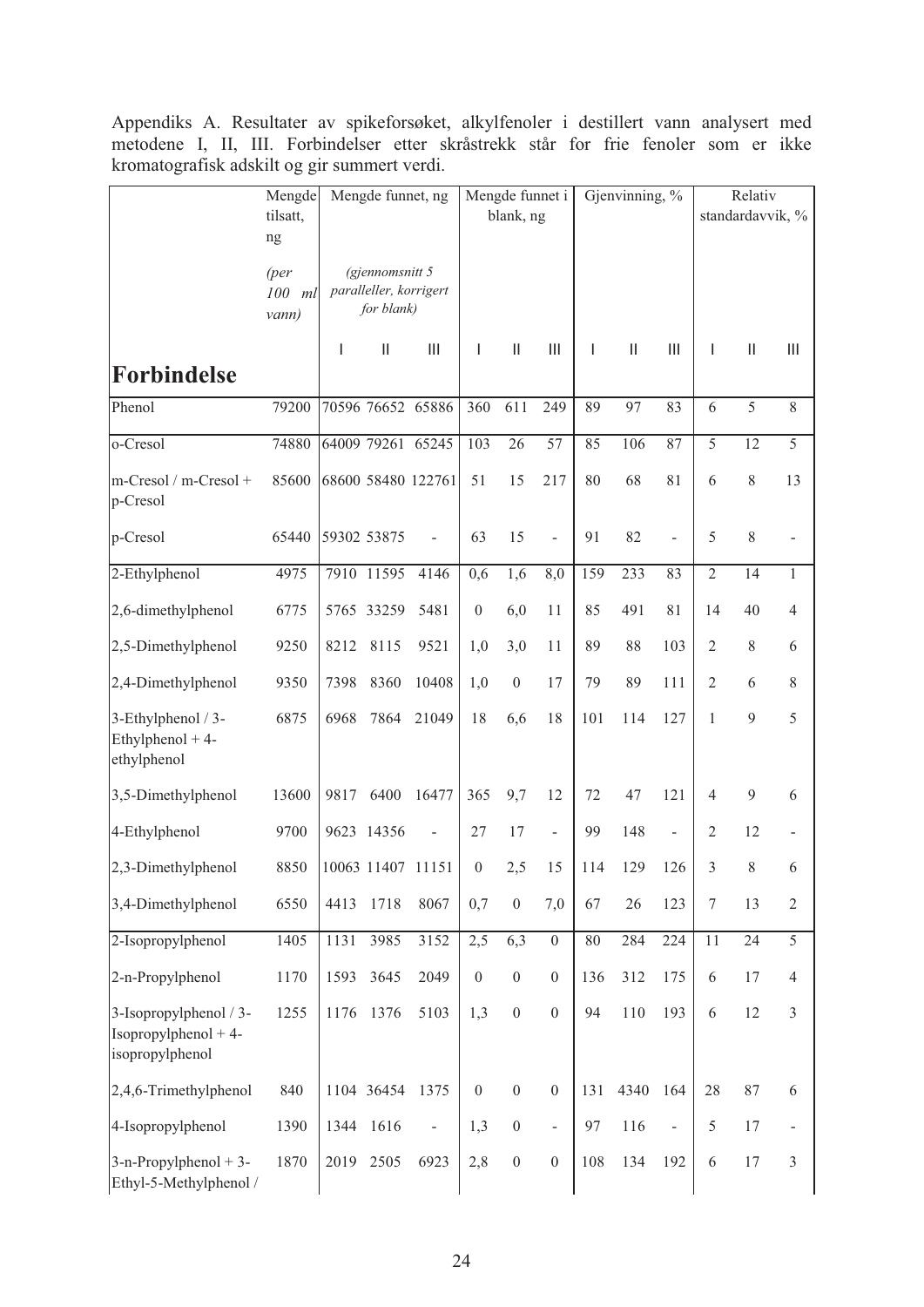| 3-n-Propylphenol+3-<br>ethyl-5-<br>methylphenol+4-n-<br>propylphenol                                   |      |        |            |                          |                  |                  |                  |                  |                |                |                          |        |                |
|--------------------------------------------------------------------------------------------------------|------|--------|------------|--------------------------|------------------|------------------|------------------|------------------|----------------|----------------|--------------------------|--------|----------------|
| 2,3,6-Trimethylphenol                                                                                  | 1185 |        | 2271 44672 | 2085                     | 25               | $\boldsymbol{0}$ | $\boldsymbol{0}$ | 192              | 3770           | 176            | 26                       | 86     | 7              |
| 2,3,5-Trimethylphenol<br>+4-n-Propylphenol                                                             | 2475 | 3176   | 5115       | 964                      | 1,9              | 2,6              | $\boldsymbol{0}$ | 128              | 207            | 131            | $\boldsymbol{7}$         | 28     | $\overline{4}$ |
| 2-tert-Butylphenol                                                                                     | 122  | 858    | 4965       | 139                      | 25               | 92               | $\mathbf{0}$     | 704              | 4070           | 114            | 13                       | 31     | $\mathfrak{Z}$ |
| 5-Methyl-4-<br>isopropylphenol / 5-<br>Methyl-4-<br>isopropylphenol+3-<br>methyl-4-<br>isopropylphenol | 104  | 173    | 545        | 209                      | $\boldsymbol{0}$ | $\boldsymbol{0}$ | $\boldsymbol{0}$ | 166              | 524            | 72             | $\,$ $\,$                | 49     | $\mathbf{1}$   |
| 3-tert-Butylphenol                                                                                     | 206  | 175    | 196        | 217                      | $\boldsymbol{0}$ | $\boldsymbol{0}$ | $\boldsymbol{0}$ | 85               | 95             | 105            | $\mathfrak{2}$           | 11     | 5              |
| 5-Isopropyl-3-<br>methylphenol                                                                         | 86   | 98     | 160        | $\overline{\phantom{a}}$ | $\boldsymbol{0}$ | $\boldsymbol{0}$ | $\overline{a}$   | 113              | 185            | ÷,             | $\overline{2}$           | 14     | $\blacksquare$ |
| 4-tert-Butylphenol                                                                                     | 255  | 226    | 217        | 219                      | 29               | 88               | $\boldsymbol{0}$ | 89               | 85             | 86             | $\boldsymbol{7}$         | 11     | $\,$ 8 $\,$    |
| 4-sec-Butylphenol / 4-<br>sec-Butylphenol+3-<br>methyl-5-<br>isopropylphenol                           | 103  | 88     | 114        | 149                      | $\boldsymbol{0}$ | $\boldsymbol{0}$ | $\boldsymbol{0}$ | 86               | 111            | 79             | $\overline{2}$           | 13     | $\overline{2}$ |
| 4-Isopropyl-3-<br>metylphenol                                                                          | 185  | 164    | 180        |                          | $\boldsymbol{0}$ | $\boldsymbol{0}$ |                  | 88               | 97             | $\overline{a}$ | $\mathfrak{2}$           | 20     |                |
| 4-n-butylphenol                                                                                        | 108  | 93     | 121        | 67                       | $\boldsymbol{0}$ | 0,8              | $\boldsymbol{0}$ | 87               | 113            | 62             | 3                        | 10     | 3              |
| $2,3,5,6$ -<br>Tetramethylphenol                                                                       | 66   | 190    | 3379       | 46                       | $\boldsymbol{0}$ | $\boldsymbol{0}$ | $\boldsymbol{0}$ |                  | 291 5159       | $70\,$         | 35                       | 93     | $\overline{9}$ |
| 2-tert-Butyl-4-<br>methylphenol                                                                        | 49   | 0,0    | 9121       | 60                       | 2508             | $\boldsymbol{0}$ | $\boldsymbol{0}$ | $\boldsymbol{0}$ | 18768 122      |                | $\overline{\phantom{a}}$ | 30     | 10             |
| 2-tert-Butyl-5-<br>methylphenol / 2-tert-<br>Butyl-5-<br>methylphenol+2-tert-<br>butyl-6-methylphenol  | 72   |        | 2074 9866  | 184                      | $\boldsymbol{0}$ | $\boldsymbol{0}$ | 31               |                  | 2873 13664 153 |                | 24                       | 27     | $10\,$         |
| 2-tert-Butyl-6-<br>methylphenol                                                                        | 48   | 277    | 24186      |                          | $\boldsymbol{0}$ | $\boldsymbol{0}$ |                  |                  | 577 50387      | $\blacksquare$ | 99                       | 91     |                |
| 4-tert-Butyl-2-<br>methylphenol                                                                        | 37   | $70\,$ | $110\,$    | 39                       | $\boldsymbol{0}$ | $\boldsymbol{0}$ | $\boldsymbol{0}$ | 191              | 299            | 108            | $\sqrt{6}$               | $17$   | $8\,$          |
| $4-(1,1-$                                                                                              | 31   | 39     | 38         | 33                       | $\boldsymbol{0}$ | 0,4              | $\boldsymbol{0}$ | 126              | 123            | $107\,$        | 6                        | $10\,$ | 5              |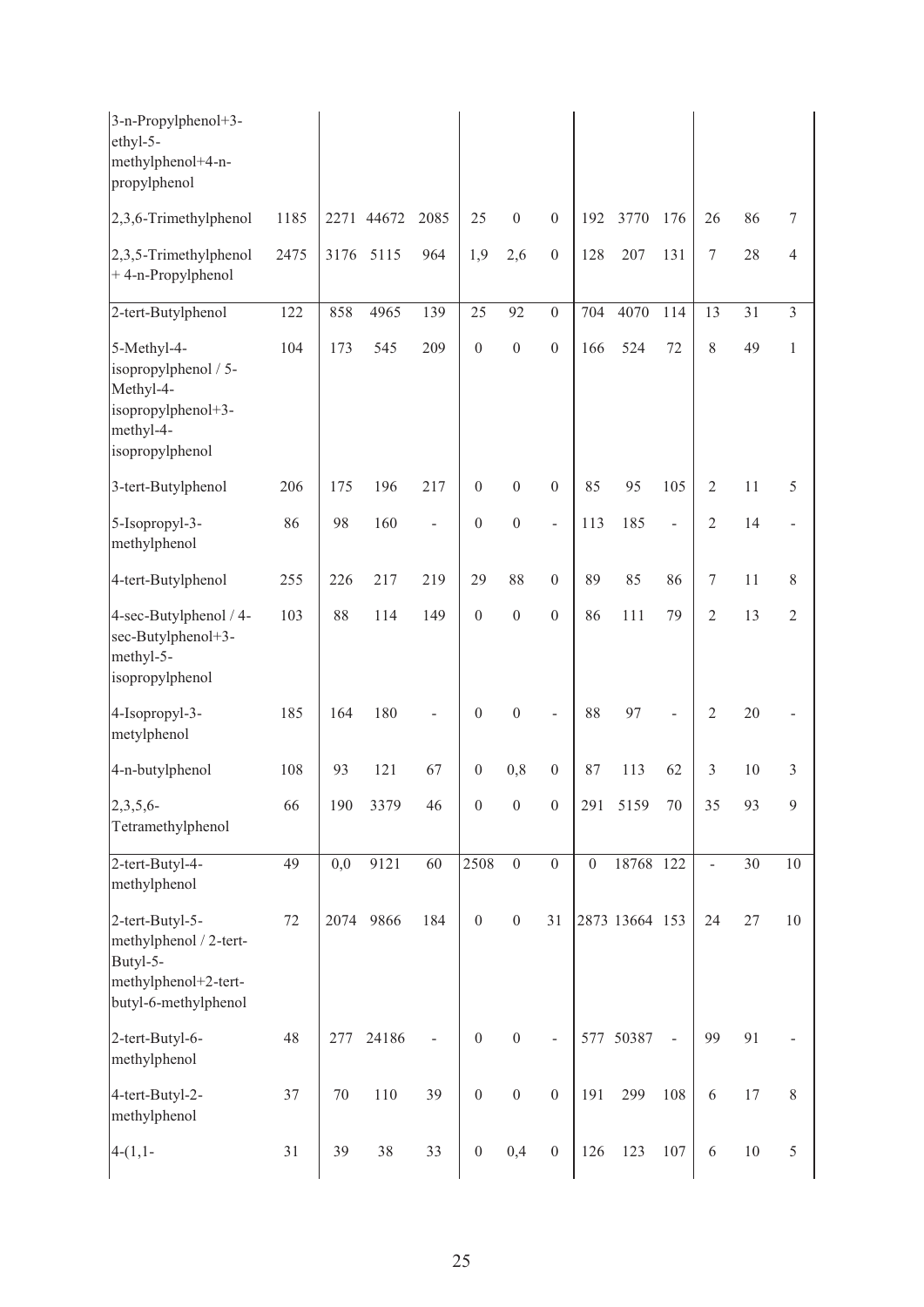| Dimethylpropyl)phenol                               |      |     |      |        |                  |                  |                  |                |                 |     |                |                  |                |
|-----------------------------------------------------|------|-----|------|--------|------------------|------------------|------------------|----------------|-----------------|-----|----------------|------------------|----------------|
| 4-n-Pentylphenol                                    | 44   | 48  | 47   | 42     | $\mathbf{0}$     | $\mathbf{0}$     | $\overline{0}$   | 110            | 108             | 96  | $\overline{4}$ | $\boldsymbol{7}$ | 5              |
| 2,6-Diisopropylphenol                               | 8,6  | 682 | 1016 | 12     | $\overline{0}$   | $\overline{0}$   | $\Omega$         |                | 7972 11887      | 137 | $\overline{8}$ | 93               | 9              |
| 2-tert-Butyl-4-<br>Ethylphenol                      | 5,8  | 0,0 | 0,0  | 5,5    | 4,4              | $\mathbf{0}$     | $\overline{0}$   | $\overline{0}$ | $\overline{0}$  | 95  |                | $\overline{a}$   | $\overline{9}$ |
| $4-(1,1-$<br>Dimethylbutyl)phenol                   | 4,2  | 4,6 | 5,0  | 5,6    | $\boldsymbol{0}$ | $\boldsymbol{0}$ | $\mathbf{0}$     | 111            | 119             | 134 | 5              | 10               | 5              |
| $4-(1,2,2-$<br>Trimethylpropyl)phenol               | 4,9  | 5,8 | 5,9  | 4,9    | $\boldsymbol{0}$ | $\mathbf{0}$     | $\boldsymbol{0}$ | 119            | 122             | 101 | $\overline{4}$ | 10               | $\,8\,$        |
| 4-n-Hexylphenol                                     | 4,5  | 3,2 | 6,5  | 5,6    | 1,4              | $\boldsymbol{0}$ | $\boldsymbol{0}$ | 71             | 145             | 124 | 10             | 6                | 14             |
| $4-(1-Ethyl-1-$<br>Methylpropyl)-2-<br>methylphenol | 13,2 | 20  | 43   | 10     | $\boldsymbol{0}$ | $\boldsymbol{0}$ | $\boldsymbol{0}$ | 150            | 326             | 77  | $\overline{3}$ | 37               | $\overline{5}$ |
| $4-(1,1-$<br>Dimethylpentyl)phenol                  | 6,5  | 6,7 | 9,5  | 6,3    | $\boldsymbol{0}$ | $\boldsymbol{0}$ | $\mathbf{0}$     | 102            | 146             | 96  | 5              | 19               | $\,8\,$        |
| 4-n-Heptylphenol                                    | 6,3  | 5,7 | 8,8  | 4,9    | $\mathbf{0}$     | $\mathbf{0}$     | $\overline{0}$   | 91             | 140             | 79  | 5              | 60               | $8\,$          |
| 4-tert-Octylphenol                                  | 8,9  | 9,3 | 14   | 9,2    | 0,9              | $\mathbf{0}$     | $\boldsymbol{0}$ | 104            | 162             | 103 | $\overline{8}$ | $10\,$           | 18             |
| 4-n-Octylphenol                                     | 4,9  | 7,1 | 8,4  | 10     | $\boldsymbol{0}$ | $\boldsymbol{0}$ | $\boldsymbol{0}$ | 146            | 171             | 212 | 25             | 35               | 36             |
| 4-n-Nonylphenol                                     | 5,1  | 4,6 | 3,8  | $1\,1$ | $\boldsymbol{0}$ | 1,0              | $\mathbf{0}$     | 90             | $\overline{75}$ | 219 | 15             | 61               | 24             |
| Gjennomsnitt uten<br>ortho-substituerte             |      |     |      |        |                  |                  |                  | 99             | 127             | 117 | 6              | 17               | 9              |
| Gjennomsnitt alle                                   |      |     |      |        |                  |                  |                  | 356            | 2512            | 120 | 10             | 26               | $\,8\,$        |

Appendiks B. Resultater av analyse av produsert-vann prøver med metodene I, II, III. Forbindelser etter skråstrekk står for frie fenoler som er ikke kromatografisk adskilt og gir summert verdi. Ikke kvantifiserbare resultater er merket med "nq".

|                                |                                                      | Konsentrasjon, µg/L |      | Relativ standardavvik, |                |    |  |
|--------------------------------|------------------------------------------------------|---------------------|------|------------------------|----------------|----|--|
|                                |                                                      |                     |      |                        |                |    |  |
|                                | (gjennomsnitt 5 paralleller,<br>korrigert for blank) |                     |      |                        |                |    |  |
|                                | T                                                    | $\mathbf{I}$        | III  | I                      | $\rm{II}$      | Ш  |  |
| <b>Forbindelse</b>             |                                                      |                     |      |                        |                |    |  |
| Phenol                         | 2501                                                 | 5706                | 3105 | 12                     | 6              | 6  |  |
| o-Cresol                       | 1266                                                 | 1809                | 1117 | 9                      | 2              | 47 |  |
| $m-Cresol/m-Cresol + p-Cresol$ | 1020                                                 | 1099                | 1401 | 3                      | $\overline{4}$ | 43 |  |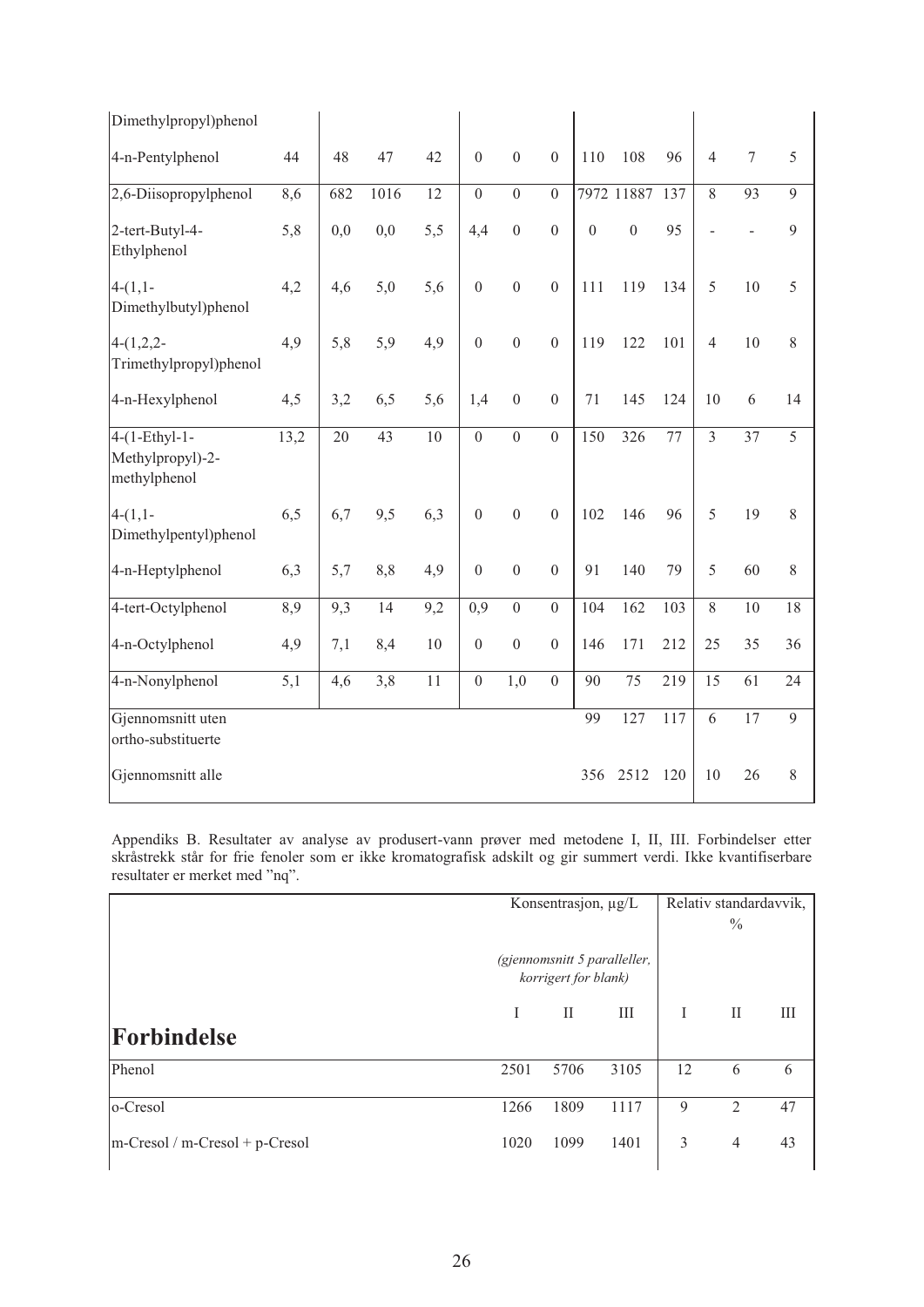| p-Cresol                                                                                                       | 756  | 849  | $\frac{1}{2}$            | $\mathfrak{Z}$ | $\mathfrak{Z}$ | $\overline{\phantom{a}}$ |
|----------------------------------------------------------------------------------------------------------------|------|------|--------------------------|----------------|----------------|--------------------------|
| 2-Ethylphenol                                                                                                  | 129  | 169  | 327                      | 12             | 5              | 48                       |
| 2,6-dimethylphenol                                                                                             | 85   | 410  | 318                      | 32             | 16             | 46                       |
| 2,5-Dimethylphenol                                                                                             | 109  | 132  | 426                      | $\mathfrak{Z}$ | 6              | 98                       |
| 2,4-Dimethylphenol                                                                                             | 159  | 176  | 1414                     | $\mathfrak{Z}$ | $\overline{2}$ | 49                       |
| 3-Ethylphenol / 3-Ethylphenol + 4-ethylphenol                                                                  | 201  | 239  | 1358                     | $\overline{9}$ | $\overline{4}$ | 46                       |
| 3,5-Dimethylphenol                                                                                             | 88   | 86   | 862                      | $\sqrt{2}$     | 6              | 66                       |
| 4-Ethylphenol                                                                                                  | 63   | 101  | $\frac{1}{2}$            | 13             | 5              | $\Box$                   |
| 2,3-Dimethylphenol                                                                                             | 54   | 39   | 645                      | 6              | $\tau$         | 83                       |
| 3,4-Dimethylphenol                                                                                             | 42   | 24   | 972                      | $\mathbf{1}$   | 9              | 53                       |
| 2-Isopropylphenol                                                                                              | 27   | 152  | 29                       | 16             | 14             | 64                       |
| 2-n-Propylphenol                                                                                               | 21   | 37   | 23                       | $\sqrt{5}$     | $\tau$         | 130                      |
| 3-Isopropylphenol / 3-Isopropylphenol + 4-isopropylphenol                                                      | 29   | 66   | 121                      | 6              | 14             | $88\,$                   |
| 2,4,6-Trimethylphenol                                                                                          | 154  | 905  | 12                       | 48             | 34             | 93                       |
| 4-Isopropylphenol                                                                                              | 40   | 127  | ÷,                       | 6              | 12             | $\blacksquare$           |
| 3-n-Propylphenol + 3-Ethyl-5-Methylphenol / 3-n-<br>$Propylphenol + 3-ethyl-5-methylphenol + 4-n-propylphenol$ | 63   | 193  | 106                      | $\overline{4}$ | $20\,$         | 90                       |
| 2,3,6-Trimethylphenol                                                                                          | 32   | 307  | 13                       | 44             | 37             | 61                       |
| $2,3,5$ -Trimethylphenol + 4-n-Propylphenol                                                                    | 24   | 66   | 45                       | $\overline{9}$ | $22\,$         | 134                      |
| 2-tert-Butylphenol                                                                                             | 114  | 1099 | 4,6                      | 35             | 27             | 71                       |
| 5-Methyl-4-isopropylphenol / 5-Methyl-4-<br>isopropylphenol+3-methyl-4-isopropylphenol                         | 30   | 86   | 5,9                      | 5              | $8\,$          | 91                       |
| 3-tert-Butylphenol                                                                                             | 0,13 | 0,38 | 23                       | 45             | 16             | 136                      |
| 5-Isopropyl-3-methylphenol                                                                                     | 15   | 40   | $\overline{\phantom{a}}$ | $\mathfrak{Z}$ | 18             | $\overline{\phantom{a}}$ |
| 4-tert-Butylphenol                                                                                             | 0,35 | 0,33 | 10                       | 29             | 108            | 115                      |
| 4-sec-Butylphenol / 4-sec-Butylphenol+3-methyl-5-<br>isopropylphenol                                           | 16   | 23   | 46                       | 24             | $\sqrt{6}$     | 89                       |
| 4-Isopropyl-3-metylphenol                                                                                      | 3,7  | 6,8  |                          | 24             | 30             | $\overline{\phantom{a}}$ |
| 4-n-butylphenol                                                                                                | 2,1  | 3,3  | 1,3                      | $\mathfrak s$  | 10             | 79                       |
| 2,3,5,6-Tetramethylphenol                                                                                      | 2,2  | 15   | 5,1                      | 32             | 46             | 78                       |
| 2-tert-Butyl-4-methylphenol                                                                                    | 30   | 155  | 2,2                      | 75             | 24             | 34                       |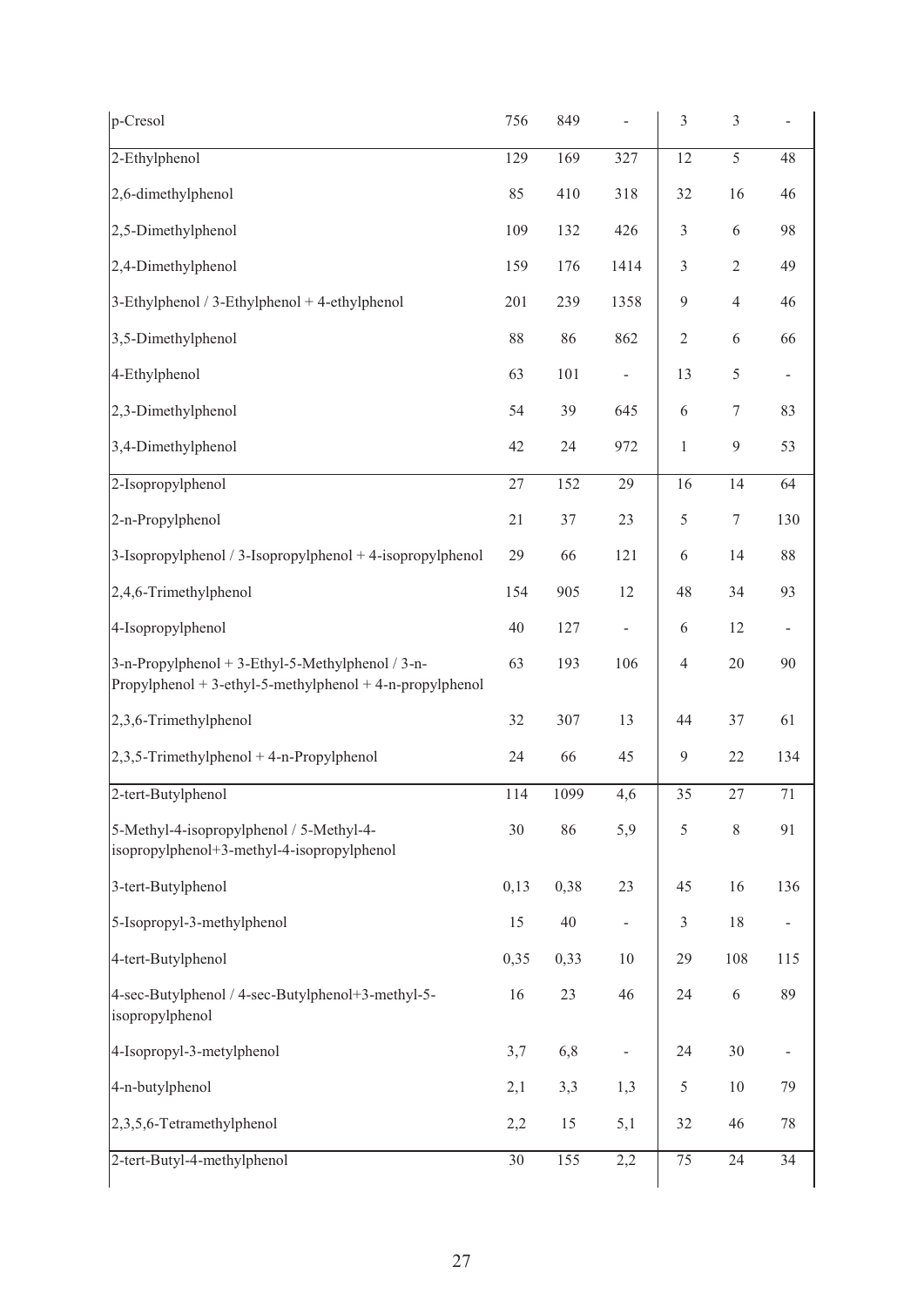| 2-tert-Butyl-5-methylphenol / 2-tert-Butyl-5-<br>methylphenol+2-tert-butyl-6-methylphenol | 328  | 283  | 1,2            | 10               | 22                       | 89             |
|-------------------------------------------------------------------------------------------|------|------|----------------|------------------|--------------------------|----------------|
| 2-tert-Butyl-6-methylphenol                                                               | 138  | 45   | $\blacksquare$ | $\,$ $\,$        | 59                       | $\blacksquare$ |
| 4-tert-Butyl-2-methylphenol                                                               | 0,12 | 9,6  | 1,6            | 38               | 13                       | 56             |
| $4-(1,1-Dimethylpropyl)$ phenol                                                           | 1,5  | 1,1  | 1,7            | $\boldsymbol{7}$ | 35                       | 59             |
| 4-n-Pentylphenol                                                                          | 0,56 | 0,35 | 0,53           | $8\,$            | $20\,$                   | 31             |
| $2,6$ -Diisopropylphenol                                                                  | 90   | 16   | nq             | 13               | 167                      | 29             |
| 2-tert-Butyl-4-Ethylphenol                                                                | 1,9  | 2,2  | nq             | $\,$ $\,$        | $10\,$                   | 107            |
| $4-(1,1-Dimethylbutyl)$ phenol                                                            | 0,08 | 0,10 | nq             | 13               | $11\,$                   | 34             |
| $4-(1,2,2$ -Trimethylpropyl)phenol                                                        | 0,02 | 0,00 | nq             | $\boldsymbol{7}$ | 224                      | 18             |
| 4-n-Hexylphenol                                                                           | 0,08 | 0,08 | nq             | 27               | 24                       | 35             |
| 4-(1-Ethyl-1-Methylpropyl)-2-methylphenol                                                 | 0,08 | 0,11 | nq             | 24               | 12                       | 36             |
| $4-(1,1-Dimethylpentyl)$ phenol                                                           | 0,01 | 0,00 | nq             | 18               | $\overline{\phantom{0}}$ | 27             |
| 4-n-Heptylphenol                                                                          | 0,03 | 0,03 | nq             | 9                | 28                       | 94             |
| 4-tert-Octylphenol                                                                        | 0,00 | 0,00 | nq             | $\blacksquare$   | $\overline{\phantom{0}}$ | 24             |
| 4-n-Octylphenol                                                                           | 0,00 | 0,00 | nq             |                  | $\overline{a}$           | $\,$ 8 $\,$    |
| 4-n-Nonylphenol                                                                           | 0,03 | 0,16 | nq             | 256              | 164                      | 75             |
| Gjennomsnitt uten ortho-substituerte                                                      |      |      |                | $\overline{21}$  | $\overline{32}$          | 59             |
| Gjennomsnitt alle                                                                         |      |      |                | 22               | 30                       | 65             |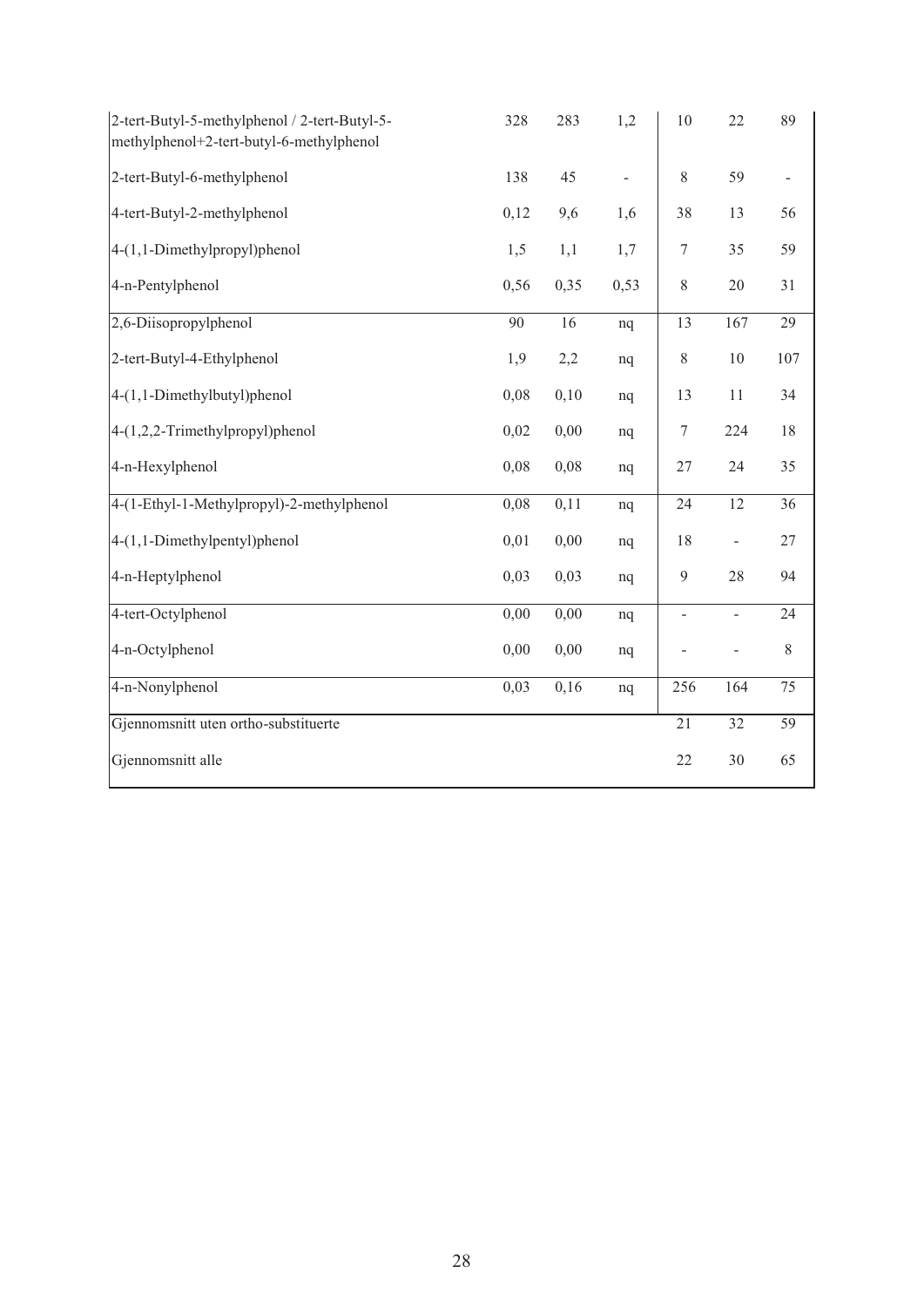|                                                   | Konsentrasjon, µg/L        | Relativ                  |
|---------------------------------------------------|----------------------------|--------------------------|
|                                                   | (gjennomsnitt 5            | standardavvik, %         |
| Forbindelse                                       | paralleller, korrigert for |                          |
|                                                   | blank)                     |                          |
| Phenol                                            | 3105                       | 6                        |
| o-Cresol                                          | 1117                       | 47                       |
| $m-Cresol/m-Cresol + p-Cresol$                    | 1401                       | 43                       |
| p-Cresol                                          |                            | $\overline{\phantom{m}}$ |
| 2-Ethylphenol                                     | 327                        | 48                       |
| 2,6-dimethylphenol                                | 318                        | 46                       |
| 2,5-Dimethylphenol                                | 426                        | 98                       |
| 2,4-Dimethylphenol                                | 1414                       | 49                       |
| $3$ -Ethylphenol / 3-Ethylphenol + 4-ethylphenol  | 1358                       | 46                       |
| 3,5-Dimethylphenol                                | 862                        | 66                       |
| 4-Ethylphenol                                     |                            |                          |
| 2,3-Dimethylphenol                                | 645                        | 83                       |
| 3,4-Dimethylphenol                                | 972                        | 53                       |
|                                                   |                            |                          |
| 2-Isopropylphenol                                 | 29                         | 64                       |
| 2-n-Propylphenol                                  | 23                         | 130                      |
| 3-Isopropylphenol / 3-Isopropylphenol $+4$ -      | 121                        | 88                       |
| isopropylphenol                                   |                            |                          |
| 2,4,6-Trimethylphenol                             | 12                         | 93                       |
| 4-Isopropylphenol                                 |                            |                          |
| $3-n$ -Propylphenol + 3-Ethyl-5-Methylphenol / 3- | 106                        | 90                       |
| $n$ -Propylphenol + 3-ethyl-5-methylphenol + 4-n- |                            |                          |
| propylphenol                                      |                            |                          |
| 2,3,6-Trimethylphenol                             | 13                         | 61                       |
| $2,3,5$ -Trimethylphenol + 4-n-Propylphenol       | 45                         | 134                      |
| 2-tert-Butylphenol                                | 4,6                        | 71                       |
| 5-Methyl-4-isopropylphenol / 5-Methyl-4-          | 5,9                        | 91                       |
| isopropylphenol+3-methyl-4-isopropylphenol        |                            |                          |
| 3-tert-Butylphenol                                | 23                         | 136                      |
| 5-Isopropyl-3-methylphenol                        |                            |                          |
| 4-tert-Butylphenol                                | 10                         | 115                      |
| 4-sec-Butylphenol / 4-sec-Butylphenol+3-          | 46                         | 89                       |
| methyl-5-isopropylphenol                          |                            |                          |
| 4-Isopropyl-3-metylphenol                         |                            |                          |
| 4-n-butylphenol                                   | 1,3                        | 79                       |
| 2,3,5,6-Tetramethylphenol                         | 5,1                        | 78                       |
| 2-tert-Butyl-4-methylphenol                       | 2,2                        | 34                       |
| 2-tert-Butyl-5-methylphenol / 2-tert-Butyl-5-     | 1,2                        | 89                       |
| methylphenol+2-tert-butyl-6-methylphenol          |                            |                          |
| 2-tert-Butyl-6-methylphenol                       |                            |                          |
| 4-tert-Butyl-2-methylphenol                       | 1,6                        | 56                       |
| 4-(1,1-Dimethylpropyl)phenol                      | 1,7                        | 59                       |
| 4-n-Pentylphenol                                  | 0,53                       | 31                       |

Table 2. Amount of alkylphenols found in produced water with the relevant analytical method. Compounds after slash are the phenols which are not chromatographically separated and are given as sum value. Non-quantifiable results are marked with "nq".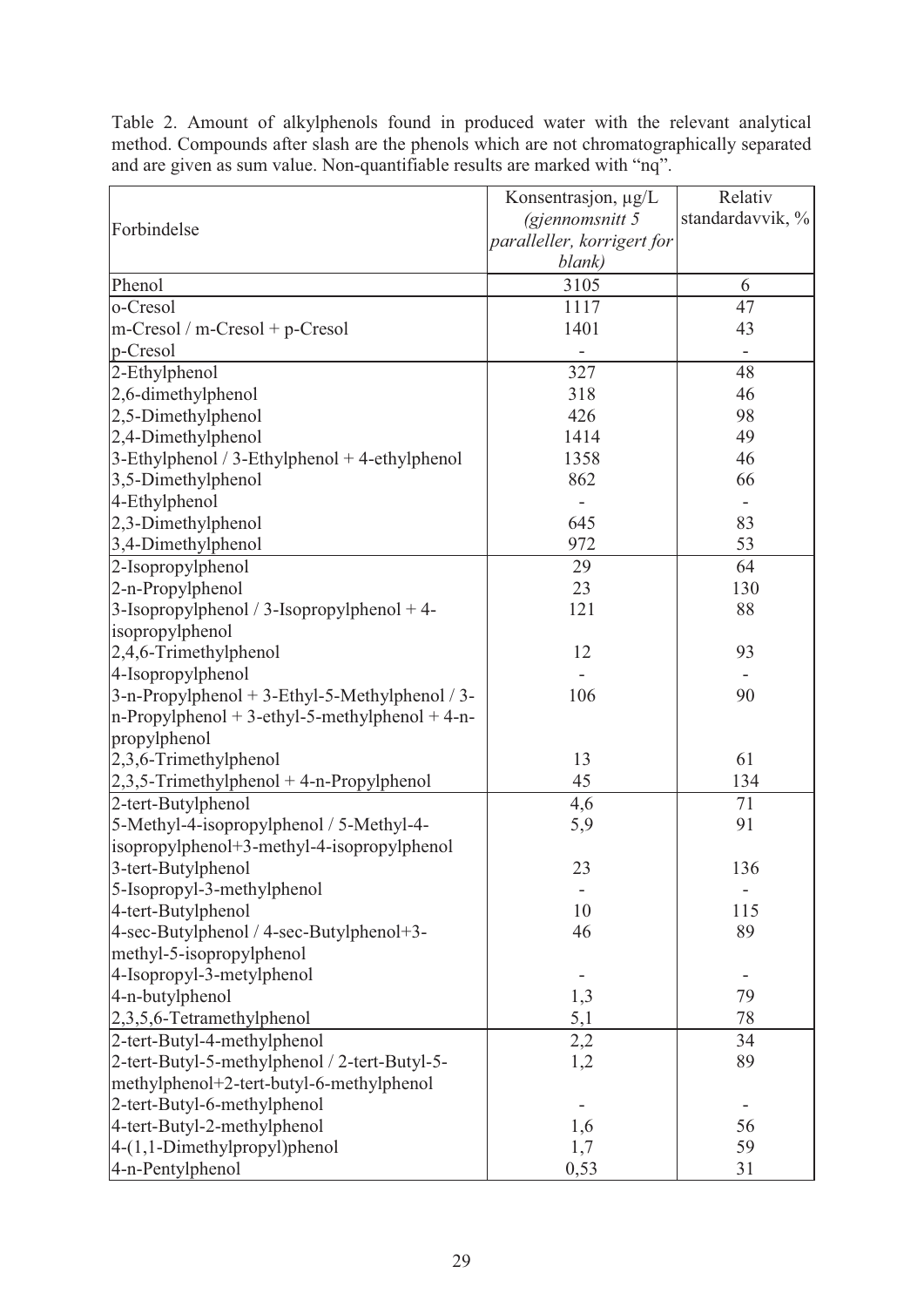| $ 2,6$ -Diisopropylphenol                 | nq | 29  |
|-------------------------------------------|----|-----|
| 2-tert-Butyl-4-Ethylphenol                | nq | 107 |
| $4-(1,1-Dimethylbutyl)$ phenol            | nq | 34  |
| $ 4-(1,2,2-Trimethylpropyl)$ phenol       | nq | 18  |
| 4-n-Hexylphenol                           | nq | 35  |
| 4-(1-Ethyl-1-Methylpropyl)-2-methylphenol | nq | 36  |
| $ 4-(1,1-Dimethylpentyl)$ phenol          | nq | 27  |
| 4-n-Heptylphenol                          | nq | 94  |
| 4-tert-Octylphenol                        | nq | 24  |
| 4-n-Octylphenol                           | nq | 8   |
| 4-n-Nonylphenol                           | nq | 75  |
| Gjennomsnitt uten ortho-substituerte      |    | 59  |
| Gjennomsnitt alle                         |    | 65  |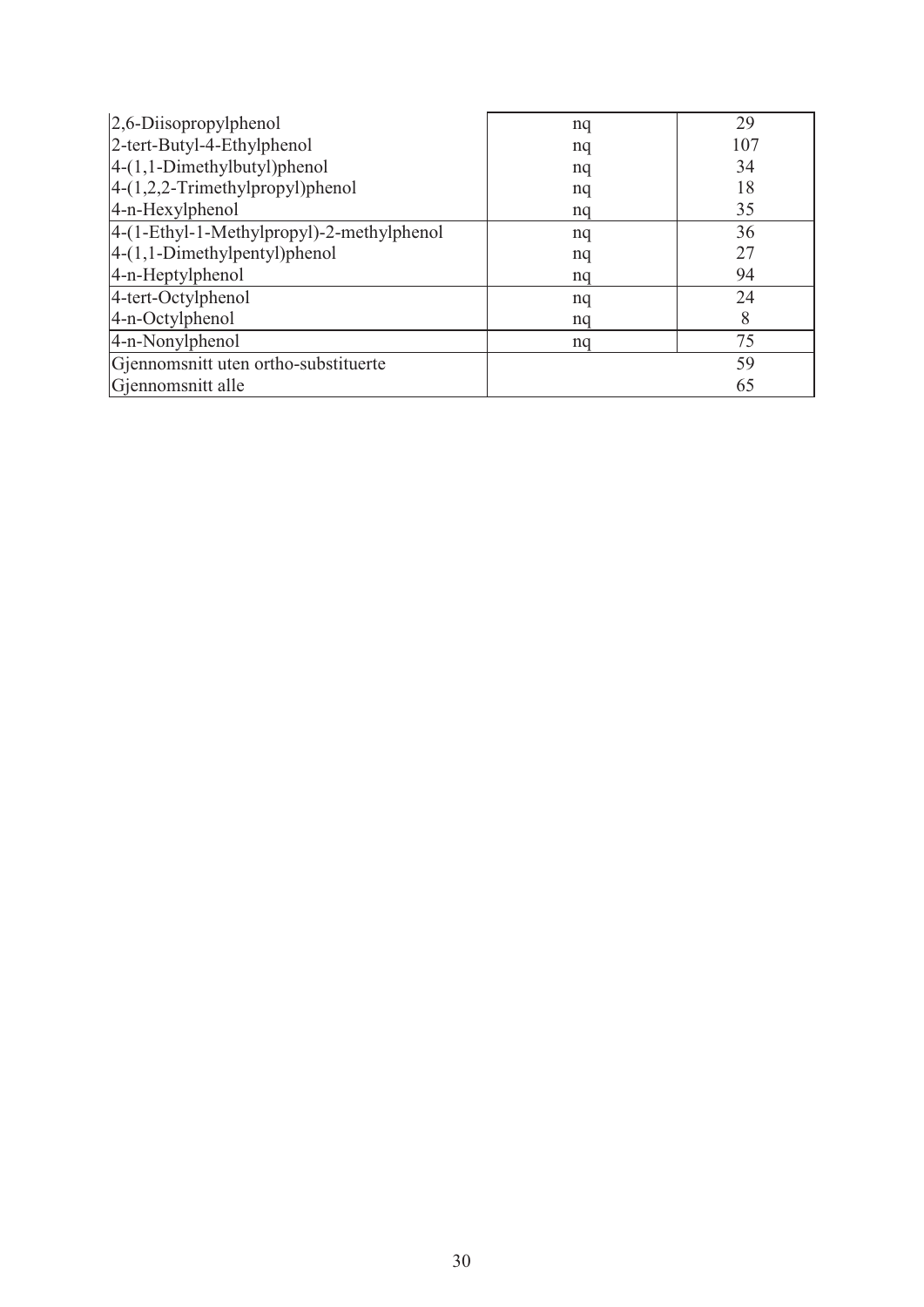**Appendix B. Description of the analytical method used by Westlab Intertek AS in this work for the determination of alkylphenols in produced water. (In Norwegian)** 

#### **Havforskningsinstituttet**

Nykirkekaien 1

5004 Bergen|

Kontaktperson: Stephan Boitsov

Rapport: 2008-07974 Dato: 10.05.2010 Side: 1 av 3 Utgave: 1

# **Vedlegg til rapport nr 2008-07974, Ringtest alkylfenoler**

Analysene er utført i henhold til Intertek Westlab's interne Metode, M-038, Alkylfenoler i vann. Vår metode er laget med referanse til "OLF's retningslinjer for prøvetaking og analyse av produsertvann". Metode M-038avviker fra ringtestens metodebeskrivelse og avvik er vist i tabell 1.

# **Kort metodebeskrivelse av M-038**

Vannprøven, som er surgjort ved prøvetaking, tilsettes deutererte intern- og surrogatstandarder og ekstraheres over i DCM ved hjelp av magnetrører og skilletrakt. Ekstraktet dampes inn vha inndampningsenhet og analyseres ved GC/MS-SIM-analyse. Som intern standarder benyttes Phenol-d5, Cresol-d8 og Phenanthrene-d10. Som surrogat standarder benyttes naphtalene-d8, biphenyl-d10, 4-eyhylphenol-s10, 4-tert-butylphenol-d13, 4-noctylphenol-d17 og 2,6-ditertbutyl-4-methylphenol-d20.

Komponenter som ikke inngår i vår metode er ikke rapportert i ringtesten.

Det ferdige ekstraktet er analysert på samme måte som prøvene. Ekstraktet mangler en av våre internstandarder, Phenanthrene-d10. Komponenter som vi kvantifiserer med Phenanthrene-d10 som internstandarder er derfor ikke rapportert for ekstraktet. Dette gjelder for 4-tert-Butylphenol, 4-n-butylphenol og 4-n-Pentylphenol.

En sammenligning melom metode beskrevet av Havforskningsinstituttet, Intertek Westlab's interne Metode M-038 og OLF's retningslinjer er gitt i tabell 1.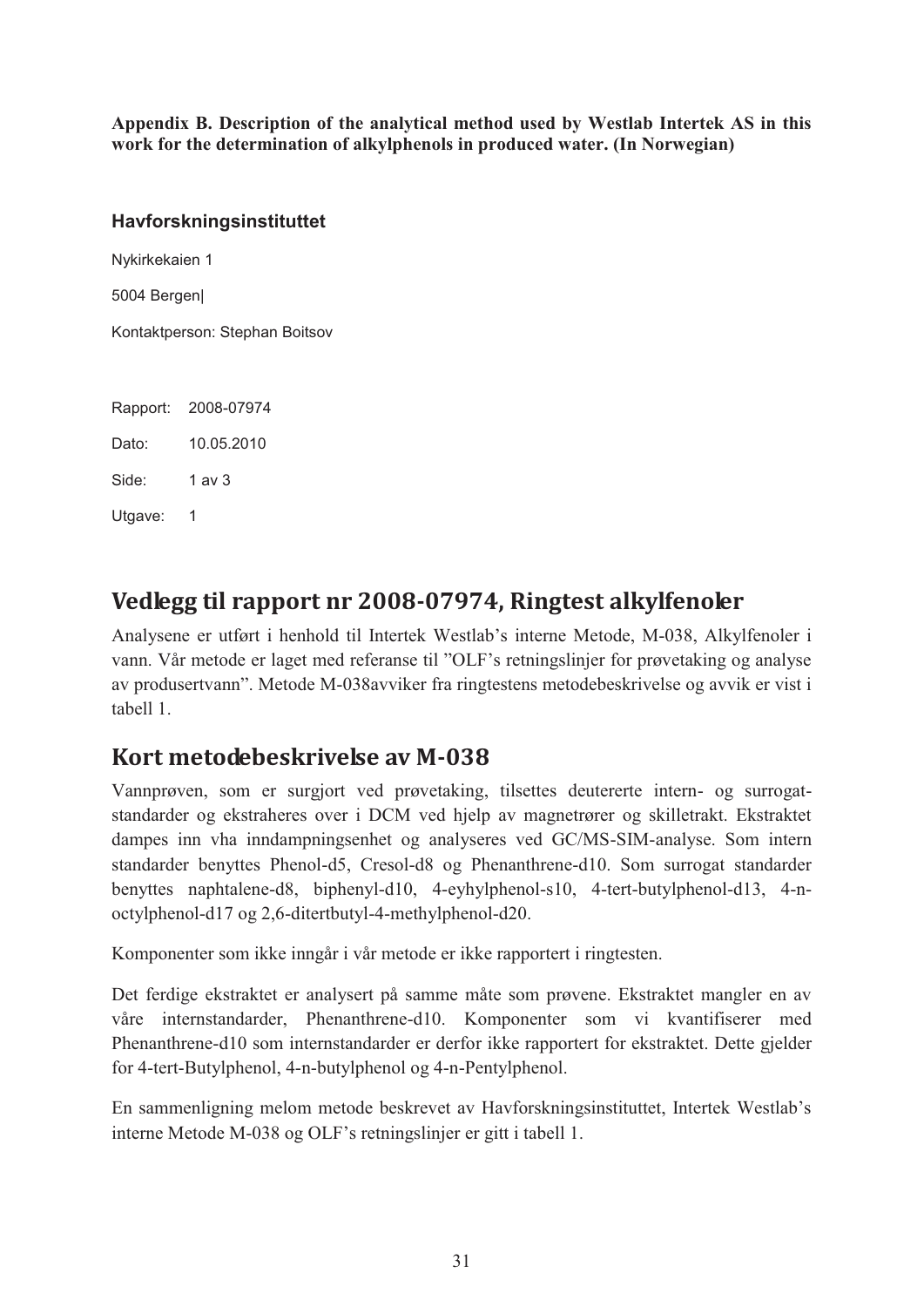|                     | Havforskningsinstituttet                               | <b>Intertek Westlab</b>                               | OLF's retningslinjer                   |
|---------------------|--------------------------------------------------------|-------------------------------------------------------|----------------------------------------|
| Filtrering          | Filtrering<br>$\rm av$<br>før<br>prøven<br>ekstraksjon | Prøven filtreres ikke                                 | Prøven filtreres ikke                  |
| Ekstraksjon         | 3 ganger ekstraksjon med DCM                           | 1 ekstraksjon med DCM,<br>røring i minimum 2<br>timer | 3 ganger ekstraksjon med<br><b>DCM</b> |
| Opprensning         | Opprensning vha GPC                                    | Ingen opprensning<br>av<br>ekstraktet                 | Opprensning vha GPC                    |
| Komponenter         |                                                        |                                                       |                                        |
| rapportert og deres |                                                        |                                                       |                                        |
| <b>ISTD</b>         | <b>IS Phenol-d5</b>                                    | <b>IS Phenol-d5</b>                                   | <b>IS Phenol-d5</b>                    |
|                     | Phenol                                                 | Phenol                                                | Phenol                                 |
|                     | IS p-Cresol-d8                                         | IS p-Cresol-d8                                        | IS p-Cresol-d8                         |
|                     | o-Cresol                                               | o-Cresol                                              | o-Cresol                               |
|                     | IS 2,4-Dimethylphenol-d3                               |                                                       | IS 2,4-Dimethylphenol-d3               |
|                     | 2,4-Dimethylphenol                                     | 2,4-Dimethylphenol                                    | 2,4-Dimethylphenol                     |
|                     |                                                        | Rapporteres ikke<br>som                               | Rapporteres<br>ikke<br>som             |
|                     | 2,3-Dimethylphenol                                     | enkelt komponent                                      | enkelt komponent                       |
|                     |                                                        | 4-Ethylphenol-d10                                     | Komponent inngår ikke i                |
|                     |                                                        | benyttes som surrogate                                | metoden                                |
|                     |                                                        | std                                                   |                                        |
|                     | IS 4-Ethylphenol-d10                                   |                                                       |                                        |
|                     |                                                        | Rapporteres ikke<br>som                               | ikke<br>Rapporteres<br>som             |
|                     | 2-Ethylphenol                                          | enkelt komponent                                      | enkelt komponent                       |
|                     | 3,5-Dimethylphenol                                     | 3,5-Dimethylphenol                                    | 3,5-Dimethylphenol                     |
|                     | IS 4-n-Propylphenol-d12                                | Komponent inngår ikke i<br>metoden                    | IS 4-n-Propylphenol-d12                |
|                     | 2-Isopropylphenol                                      | 2-Isopropylphenol                                     | 2-Isopropylphenol                      |
|                     | 2-n-Propylphenol                                       | 2-n-Propylphenol                                      | 2-n-Propylphenol                       |
|                     | 2,4,6-Trimethylphenol                                  | 2,4,6-Trimethylphenol                                 | 2,4,6-Trimethylphenol                  |
|                     | Komponent<br>ikke<br>inngår<br>$\mathbf{i}$<br>metoden | Phenanthrene-d10                                      | Phenanthrene-d10                       |
|                     | 4-tert-Butylphenol                                     | 4-tert-Butylphenol                                    | 4-tert-Butylphenol                     |
|                     | 4-n-butylphenol                                        | 4-n-butylphenol                                       | 4-n-butylphenol                        |
|                     |                                                        | Komponent inngår ikke i                               | Komponent inngår ikke i                |
|                     | IS 4-n-Pentylphenol-d16                                | metoden                                               | metoden                                |
|                     | 4-n-Pentylphenol                                       | 4-n-Pentylphenol                                      | 4-n-Pentylphenol                       |
|                     |                                                        | Komponent inngår ikke i                               | Komponent inngår ikke i                |
|                     | <b>RIS Pentafluorobenzophenone</b>                     | metoden                                               | metoden                                |

# Tabell 1. Sammenligning av alkylfenol-metoder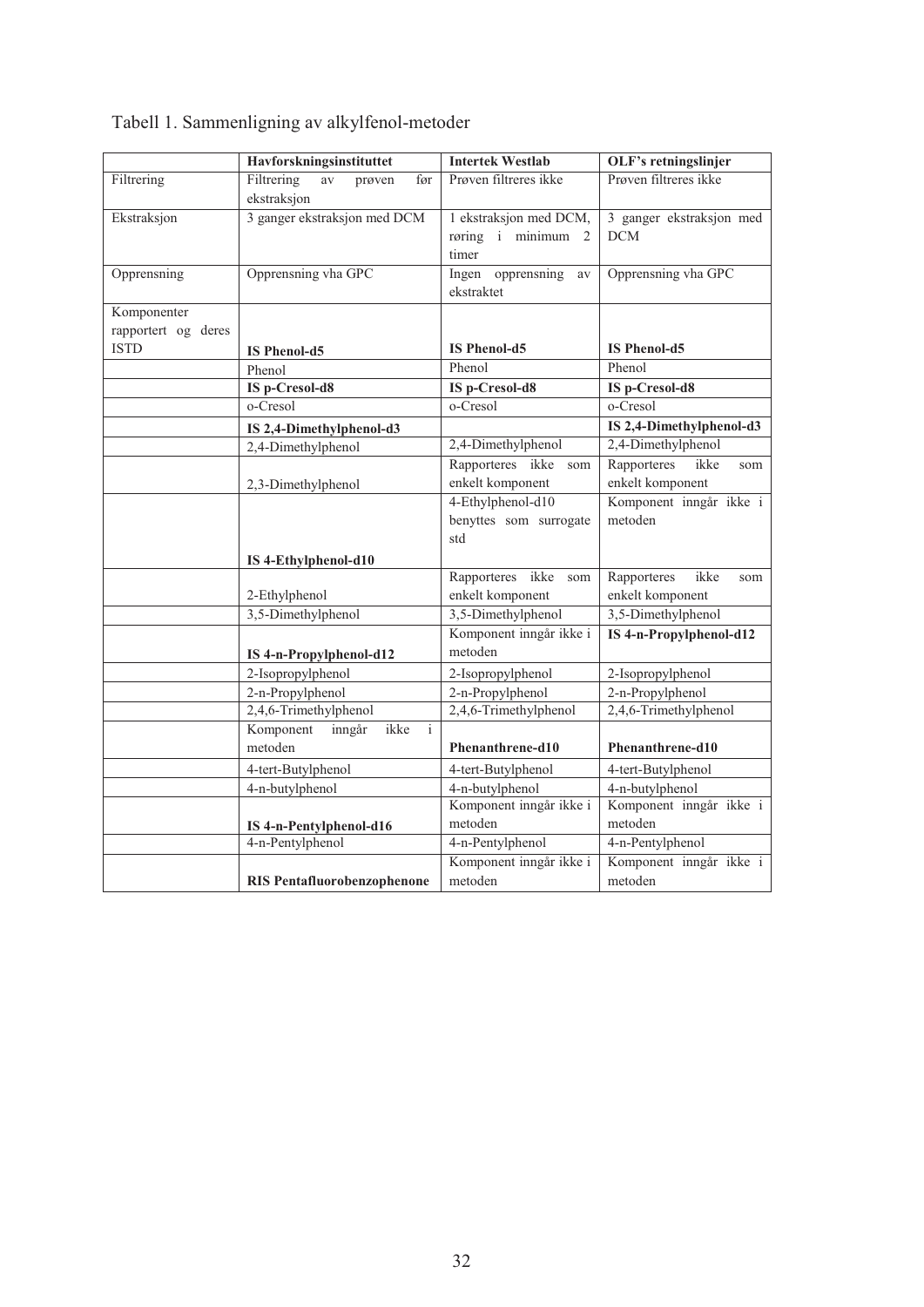# Tabell 2. Komponenter som inngår i M-038

| Komponent                                                                                                                                                                                                                                                                                                                                                       | Intern-standard | Surrogat-standard                                          |
|-----------------------------------------------------------------------------------------------------------------------------------------------------------------------------------------------------------------------------------------------------------------------------------------------------------------------------------------------------------------|-----------------|------------------------------------------------------------|
| fenol                                                                                                                                                                                                                                                                                                                                                           | fenol-D5        | naftalen-D8<br>bifenyl-D10                                 |
| 2-metylfenol<br>3-metylfenol<br>4-metylfenol                                                                                                                                                                                                                                                                                                                    | 2-metylfenol-D8 | 4-etylfenol-D10<br>naftalen-D8<br>bifenyl-D10              |
| 2,4-dimetylfenol<br>2,5-dimetylfenol<br>4-etylfenol<br>3,5-dimetylfenol<br>2-n-propylfenol<br>2,4,6-trimetylfenol<br>2-n-propylfenol<br>4-n-propylfenol<br>2,3,5-trimetylfenol<br>4-tert-butylfenol<br>4-iso-propyl-3-metylfenol<br>4-n-butylfenol<br>2-tert-butyl-4-metylfenol<br>4-tert-butyl-2-metylfenol<br>4-n-pentylfenol                                 | fenantren-D10   | 4-etylfenol-D10<br>naftalen-D8<br>bifenyl-D10              |
| 2,6-di-iso-propylfenol<br>6-tert-butyl-2,4-dimetylfenol<br>2-tert-butyl-4-etylfenol<br>2,5-di-iso-propylfenol<br>4-n-hexylfenol<br>4-n-heptylfenol<br>2,6-di-tert-butylfenol<br>2,4-di-sec-butylfenol<br>4-tert-octylfenol<br>4-n-octylfenol<br>2,6-di-tert-butyl-4-metylfenol<br>4,6-di-tert-butyl-2-metylfenol<br>2-metyl-4-tert-octylfenol<br>4-n-nonylfenol | fenantren-D10   | 4-tert-butylfenol-D13<br>2,6-di-tertbutyl-4-metylfenol-D20 |

### Med vennlig hilsen

Unn Endresen

#### Senior kjemiker Miljø

E-post: unn.endresen@intertek.com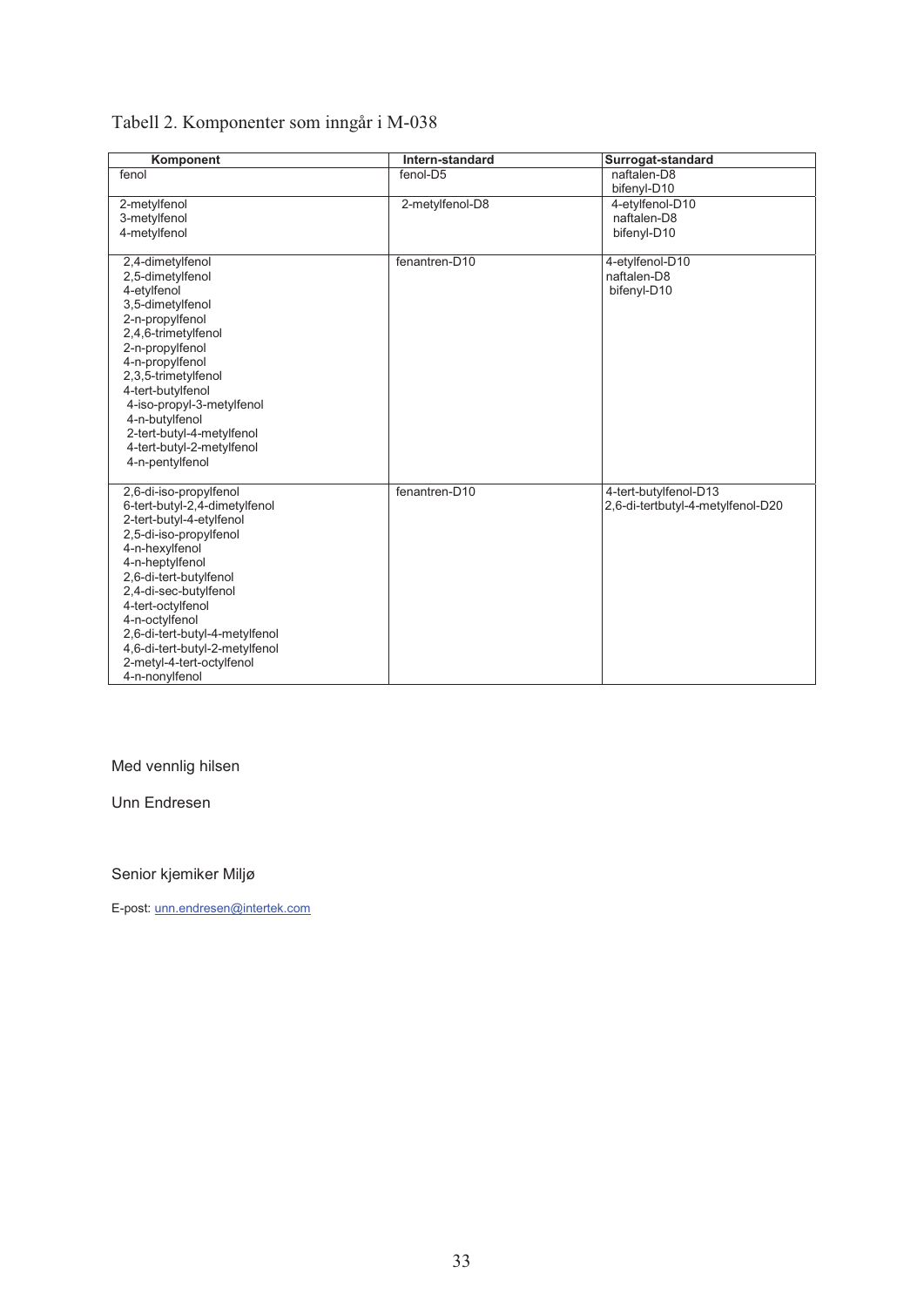|                                                                                                                                                                                                                                                                                                                                                                                                                                                                                          | Blank                            | ᡪ                                                | 2            | ო       | 4              | 5                                                 | <b>IMR</b>   |              | GPC test |
|------------------------------------------------------------------------------------------------------------------------------------------------------------------------------------------------------------------------------------------------------------------------------------------------------------------------------------------------------------------------------------------------------------------------------------------------------------------------------------------|----------------------------------|--------------------------------------------------|--------------|---------|----------------|---------------------------------------------------|--------------|--------------|----------|
|                                                                                                                                                                                                                                                                                                                                                                                                                                                                                          | ug/L<br>Below                    | Tran                                             | Tran         | Thön    | Trön           | Tron                                              | µg/extrac    | ijs 7/6H     | ಸಿ       |
| Phenol                                                                                                                                                                                                                                                                                                                                                                                                                                                                                   | ತ                                | 4667,93                                          | 4718,74      | 4612,08 | 4552,08        | 4681,89                                           | 2543,22      | 5086,44      | 107      |
| 0-cresol                                                                                                                                                                                                                                                                                                                                                                                                                                                                                 | Below<br>Cal                     | 1182,98                                          | 1205,25      | 1178    | 1228,77        | 1187,45                                           | 579,86       | 1159,72      | ଚ        |
| 2,4-Dimethylphenol                                                                                                                                                                                                                                                                                                                                                                                                                                                                       | Below<br>ල<br>ප                  | 312,64                                           | 308,83       | 294,98  | 314,6          | 346,18                                            | 149,48       | 298,96       | 80       |
| 2,3-Dimethylphenol                                                                                                                                                                                                                                                                                                                                                                                                                                                                       | Below<br>ු                       | 60,28                                            | 61,06        | 58,25   | 64,85          | 68,86                                             | 57,28        | 114,56       | 88       |
| 2-Ethylphenol                                                                                                                                                                                                                                                                                                                                                                                                                                                                            | Below<br>Below<br>$\overline{c}$ | 43,94                                            | 44,72        | 43,92   | 44,22          | 45,05                                             | 25,13        | 50,26        | 88       |
| 3,5-Dimethylphenol                                                                                                                                                                                                                                                                                                                                                                                                                                                                       | ලි                               | Q<br>156,                                        | 163,8        | 162,05  | 171,02         | 162                                               | 81,99        | 163,98       | 89       |
| 2-Isopropylphenol                                                                                                                                                                                                                                                                                                                                                                                                                                                                        | 0,02                             |                                                  | 38,26        | 36,59   | 42,73          | 48,84                                             | 14,34        | 28,68        | 89       |
| 2,4,6-Trimethylphenol                                                                                                                                                                                                                                                                                                                                                                                                                                                                    | p.q                              | $37 + 70$<br>$77 - 90$<br>$77 - 90$<br>$79 - 90$ | 11,33        | 10,84   | 12,73          | 14,54                                             |              |              | 83       |
| 2-n-propylphenol                                                                                                                                                                                                                                                                                                                                                                                                                                                                         | n.d                              |                                                  | 7,29         | 6,98    |                | 9,29                                              | 4.49<br>4.99 | 8,96<br>6,98 | 86       |
| 4-tert-butylphenol                                                                                                                                                                                                                                                                                                                                                                                                                                                                       | 0,03                             |                                                  | 41,5         | 39,07   | 8,09<br>43,77  | 51,54                                             | 20,05        | 40,1         | 104      |
| 4-n-Butylphenol                                                                                                                                                                                                                                                                                                                                                                                                                                                                          | 0,02                             |                                                  | 1,89         | 1,75    | $1,91$<br>0,25 | 1,93                                              | 0,81         | 1,62         | 895      |
| 4-n-Pentylphenol                                                                                                                                                                                                                                                                                                                                                                                                                                                                         |                                  | က<br>$\circ$                                     | 0,27         | 0,23    |                | 0,31                                              | 0,12         | 0,24         |          |
| 3. Some of extract from samples 4 and 5 were lost during solvent reduction.<br>8. IMR sample reported as $\mu$ g/extract as the extraction volume is unknown?<br>6. Long gap (10 weeks) between extraction and GPC/ analysis<br>7. GPC recovery tested as a separate step as we have recently<br>2. Approximately 2/3 of sample is injected through GPC.<br>1.500µLSIS was added to samples, not 100µ<br>4. Solvent reduction by nitrogen not rotary<br>5. Final solvent DCM not hexane. |                                  |                                                  | evaporation. |         |                | as we have recently changed our system. Seems ok. |              |              |          |

Appendix C. The results of NIVA (raw data). **Appendix C. The results of NIVA (raw data).** 

34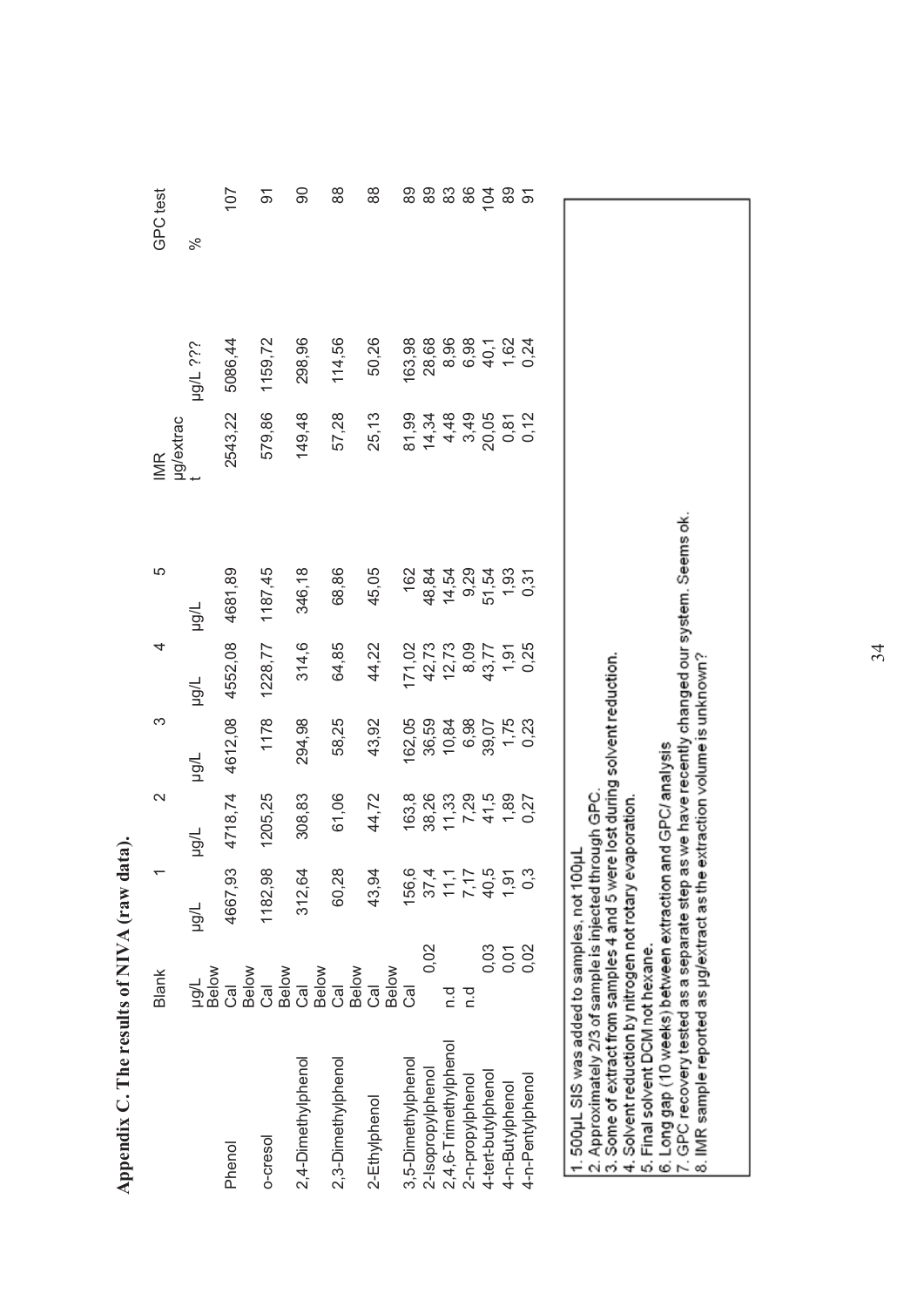p chain-of-custody documentation was received. Battelle prepared the chain-of-custody documentation as part of the log-in procedure. mmary of the materials provided by the Institute of Marine Research is listed below.

#### **ratory**

**lient ID Volume Date Received** 

7 Produced Water 2 @ 2.5 L January 29, 2009 8 Produced Water Extract in Hexane 1.5 mL January 29, 2009 29-01 Alkylphenol Calibration Solution 20 mL January 29, 2009 29-02

phenol Surrogate Internal ard (SIS) Solution 8 mL January 29, 2009

29-03 phenol Relative Internal

ard (RIS) Solution 20 mL January 29, 2009

29-04 APRI Standard Solution 20 mL January 29, 2009

#### **ods**

**ple Extraction:** Five sub-samples, 500 mL each, of the produced water sample were processed by liquid/liquid extraction. Initially, the pH was che djusted, if need, to < 2 with the addition of 10 % HCL. The samples were filtered through GF/C glass fiber filter under vacuum. The water was s 100 μL of alkyphenol surrogate internal standards (SIS) and serially extracted three times with dichloromethane (DCM). The filter was extracted using an orbital shaker table for 1 hour. The water extracts and the filter extracts were combined and concentrated to 1 mL using a combinati rna Danish and nitrogen evaporation techniques. The extracts were cleaned-up through HPLC equipped with a size exclusion column to isolate analy st. The extracts were solvent exchanged to hexane and spiked with recovery internal standards (RIS) and submitted for the analysis of alkylphenols b matography/mass spectrometry (GC/MS) in the selected ion monitoring (SIM) mode. The following quality control (QC) samples were processed the batch of produced water samples: a procedural blank (PB) and a laboratory control sample (LCS). The IMR extract was analyzed with the bat ted samples.

**ple Analysis:** The produced water samples and extract provided by IMR were analyzed for ol and selected alkylated phenol compounds by GC/MS operating in the SIM mode. An ized, highly compound-specific, mass spectrometric acquisition method was used to ensure le quantitation of the specific compounds of interest and to avoid potential interferences. to sample analysis the GC/MS was tuned with perfluorotributylamine (PFTBA) and calibrated wo initial calibrations to demonstrate the linear range of the analysis: a low level 6-point ation which contains all individual target analytes ranging from .06 ng/ $\mu$ L to 2 ng/ $\mu$ L; and a evel 6-point calibration which contains all individual target analytes ranging from 4 ng/μL to g/μL. Continuing calibration check standards were analyzed at least every 10 samples. The as equipped with a 60-m DB-5 column  $(0.25 \text{ mm ID}, 0.25 \text{ \mu m film thickness})$ , and a splitless injector (with electronic pressure control) operated in the splitless mode was used. oncentrations of the individual target compounds were calculated by the internal standard od. The individual low level compound concentrations were quantified using average nse factors (RF) generated from the low level initial calibration linear. The high level ound concentrations were quantified using the RF from the high level curve. As a result, each le was quantified using both initial calibrations. Final concentrations were determined versus ppropriate surrogate compound.

tical reporting limits and estimated limits of detections were determined for each sample. The ting limits are defined as the sample concentration equivalent to the low level standard. The ated limits of detection are based on a sample concentration equivalent to a signal:noise ratio . The data were qualified with a "J" if the measured concentration was below the reporting Each non-detect was qualified with a "ND".

#### **ity Assurance/Quality Control**

boratory and data assessment and reporting activities were conducted under a Quality System ed in the Quality Assurance Manual for the BDO Laboratory. Project activities were defined aboratory quality assurance project plan (QAPP) that was prepared by the Project Manager and wed by management. The QAPP specified the work to be performed, the analytical methods followed, the measurement quality objectives (MQOs) to be achieved, and level of data w. All sample receipt, storage, preparation, analysis, and reporting procedures followed n Standard Operating Procedures (SOPs). Project staff members were responsible for wing these procedures and ensuring that MQOs were achieved. In the event that an MQO was et, the analytical staff documented all corrective actions taken related to that exceedance. The ct manager reviewed and approved corrective actions. An independent QC Chemist reviewed mple preparation and analytical documentation for completeness and accuracy and conducted ror checking of reported project data. The project manager was responsible for ensuring that ct objectives were met and that the data were traceable and defensible.

#### **ity Control Issues**

QC data for the produced water analysis were overall good, particularly considering the complex le matrix, low detection limits, and the variable target compound concentrations. The procedural extracted with the batch of samples did not indicate any notable laboratory contamination. alkylphenols were detected, but at concentrations at or below the RL and generally orders of itude lower than what was detected in the field samples.

urrogate recoveries for all of the field and QC samples met the MQO criteria  $(40 - 120\%$ ,  $\sim$  120%) with a few exceptions. The surrogate recovery of phenol-d5 in the PB and LCS 3% and 20%, respectively. Also the surrogate recovery of 4-methylphenol-d8 was low in all roduced water samples. The majority of the surrogate recoveries were in the 40 to 115% range. ecovery of spiked analytes for the laboratory control spike (LCS) results met the MQO criteria  $-130\%$ ) with a couple of exceptions. The recovery of 2-methylphenol and 2,4,6hylphenol were lower than expected (64% and 61%, respectively).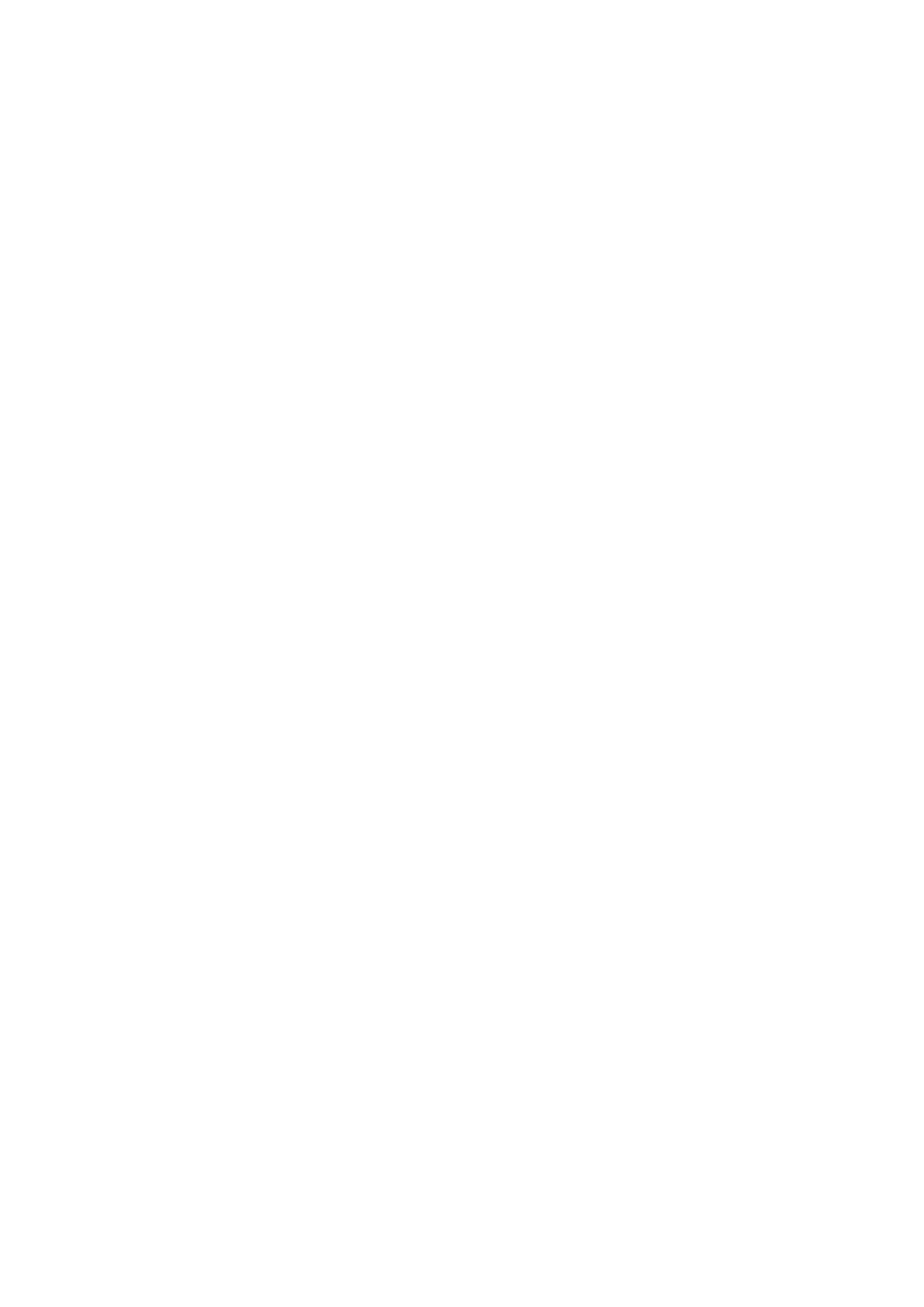#### **PMENT**

**od of Delivery:** Commercial Carrier **Tracking Number:** 4787079205 **Forms: Shipped with samples No Forms** 

# **oler(s)/Box(es)**

#### **mples**

**The Tracking No. Seal Seal Condition Container Condition Temp C Smps** Cardboard Box 4787079205 Tape Intact Intact 17.3 7 Cardboard Box 4787079205 Tape Intact Intact 13.2 0 **le Labels:** Sample labels agree with COC forms pancies (see Sample Custody Corrective Action Form) **ainer Seals:** Tape Custody Seals Other Seals (See sample Log) ntact for each shipping container broken (See sample log for impacted samples) **ition of Samples:** Sample containers intact e containers broken/leaking (See Custody Corrective Action Form) **erature upon receipt (°C):** 17.3 Temperature Blank used Yes No *If temperature upon receipt differs from required conditions, see sample log comment field)*  **les Acidified:** Yes No Unknown **l pH 5-9?:** Yes No NA *individual sample adjustments on the Auxiliary Sample Receipt Form*  **Residual Chlorine Present?:** Yes No NA *individual sample adjustments on the Auxiliary Sample Receipt Form*  **Space <1% in samples for water VOC analysis:** Yes No NA *dual sample deviations noted on sample log*  **les Containers:**  es returned in PC-grade jars: Yes No Unknown /Lot No.: UnKnown **les logged in by:** Seyfert, Jeannine **Date/Time:** 01/29/2009 12:00 AM **ge Location:** Chem South: Refrigerator - R0003 (Upper Cold **BDO IDs Assigned:** Q6277 - Q6348 **oved By: Approved On: orized By: Authorized On:**  d on 4/1/2009 Page 1 of 1 **mple Receipt Form Details No SHP-090203-01 oved: Authorized ct Number: Client:** Institute of Marine Research **ved by:** Seyfert, Jeannine **Date/Time Received:** Thursday, January 29, 2009 12:00 AM **f Shipping Containers: 2 d: Client Sample ID: Collection Date: Login Date: Ctrs: Matrix: Temp: pH: TRC: VOC: Stored In: Loc: No: Comments: telle Project No:1013183-AP**  7 Produced water 10/30/08 0:00 02/03/09 10:27 6 WATER 17.3 NA NA NA R0003 (Upper C 8 Produced water extract in hexane 01/26/09 0:00 02/03/09 10:30 1 WATER 17.3 NA NA NA R0003 (Upper C extract 4 Produced Water-1 10/30/08 0:00 02/10/09 13:13 1 WATER 17.3 NA NA NA R0003 (Upper C Q6277 5 Produced Water-2 10/30/08 0:00 02/10/09 13:13 1 WATER 17.3 NA NA NA R0003 (Upper C Q6277 6 Produced Water-3 10/30/08 0:00 02/10/09 13:13 1 WATER 17.3 NA NA NA R0003 (Upper C Q6277 7 Produced Water-4 10/30/08 0:00 02/10/09 13:14 1 WATER 17.3 NA NA NA R0003 (Upper C Q6277 8 Produced Water-5 10/30/08 0:00 02/10/09 13:14 1 WATER 17.3 NA NA NA R0003 (Upper C Q6277 **Samples:** 7 d on 4/1/2009 Page 1 of 1 **ort Corrective Actions orized Approved: ective Action No: 1 of No: SHP-090203-01** 

#### **telle Project No:1013183-AP**

**Client:** Institute of Marine Research **Project:** Institute of Marine Research **Date:** 2/3/2009 10:02:00 AM **mentation of project manager notification e:** 2/3/2009 10:32:00 AM **e: e:** 2/10/2009 11:53:00 A **mentation of client notification (should be completed by project manager within 24 hrs): contacted at ts of communication with client (Describe any corrective action directed by the client):**  d with analysis.

**e this form was received back to the custodian:** 

**rence Number:** 

**ple Custodian** Seyfert, Jeannine

**oratory Manager:** 

**ect Manager:** Krahforst, Kerylynn

**cription of Problem: Explanation:** 

e samples arrived without a COC. A was created in-house by the sample dian.

ody Incomplete sample custody forms e samples were received at ambient erature.

perature Receipt temperature outside of acceptability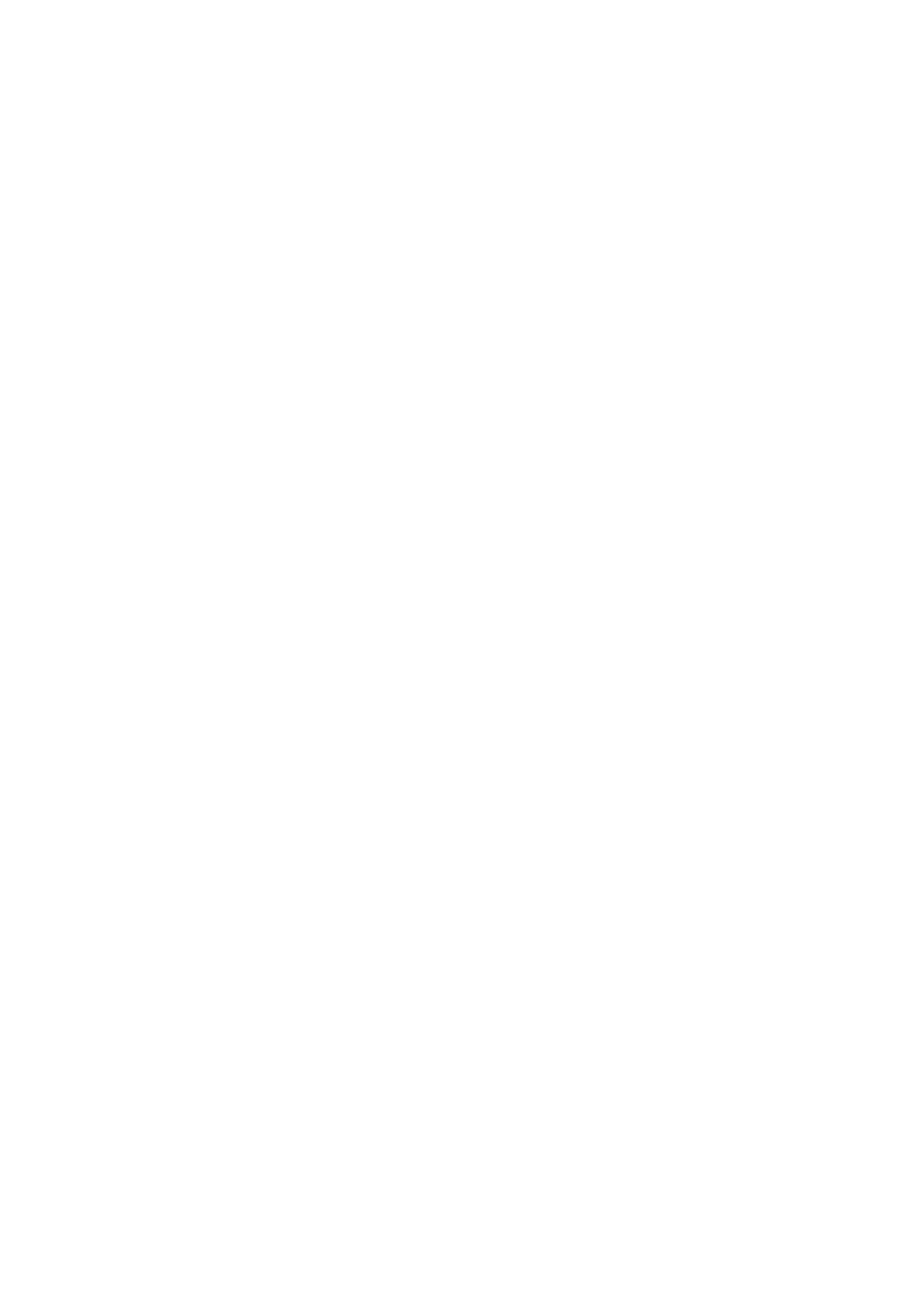| ID            | O6347-P      | O6348-P      |
|---------------|--------------|--------------|
| <b>Type</b>   | <b>SA</b>    | <b>SA</b>    |
| on Date       | 10/30/2008   | 10/30/2008   |
| on Date       | 02/17/2009   | 02/17/2009   |
| s Date        | 03/05/2009   | 03/05/2009   |
| al Instrument | MS           | MS           |
| ture          | <b>NA</b>    | <b>NA</b>    |
|               | <b>NA</b>    | <b>NA</b>    |
|               | <b>WATER</b> | <b>WATER</b> |
| <b>Size</b>   | 0.50         | 0.50         |
| t-Basis       | L LIQUID     | L LIQUID     |
|               | UG/L LIQUID  | UG/L LIQUID  |
|               |              |              |

405.32 D 4205.59 D lphenol 2548.28 D 2305.07 D ethylphenol 301.08 D 274.23 D thylphenol 52.59 D 52.60 D henol 73.28 69.00 ethylphenol 578.85 D 552.75 D pylphenol U U ylphenol 8.40 8.33 methylphenol U U tylphenol 5.19 5.15 lphenol 2.32 2.24 ylphenol 0.20 J 0.19 J

*te Recoveries (%)* 5 43 44 lphenol-d8 37 N 42 ethylphenol-d10 68 71 henol-d10 51 56 ylphenol-d12 87 93 ylphenol-d16 111 115

By Thorn, Jonathan

L09-0029MS-New\_Phenols:FINAL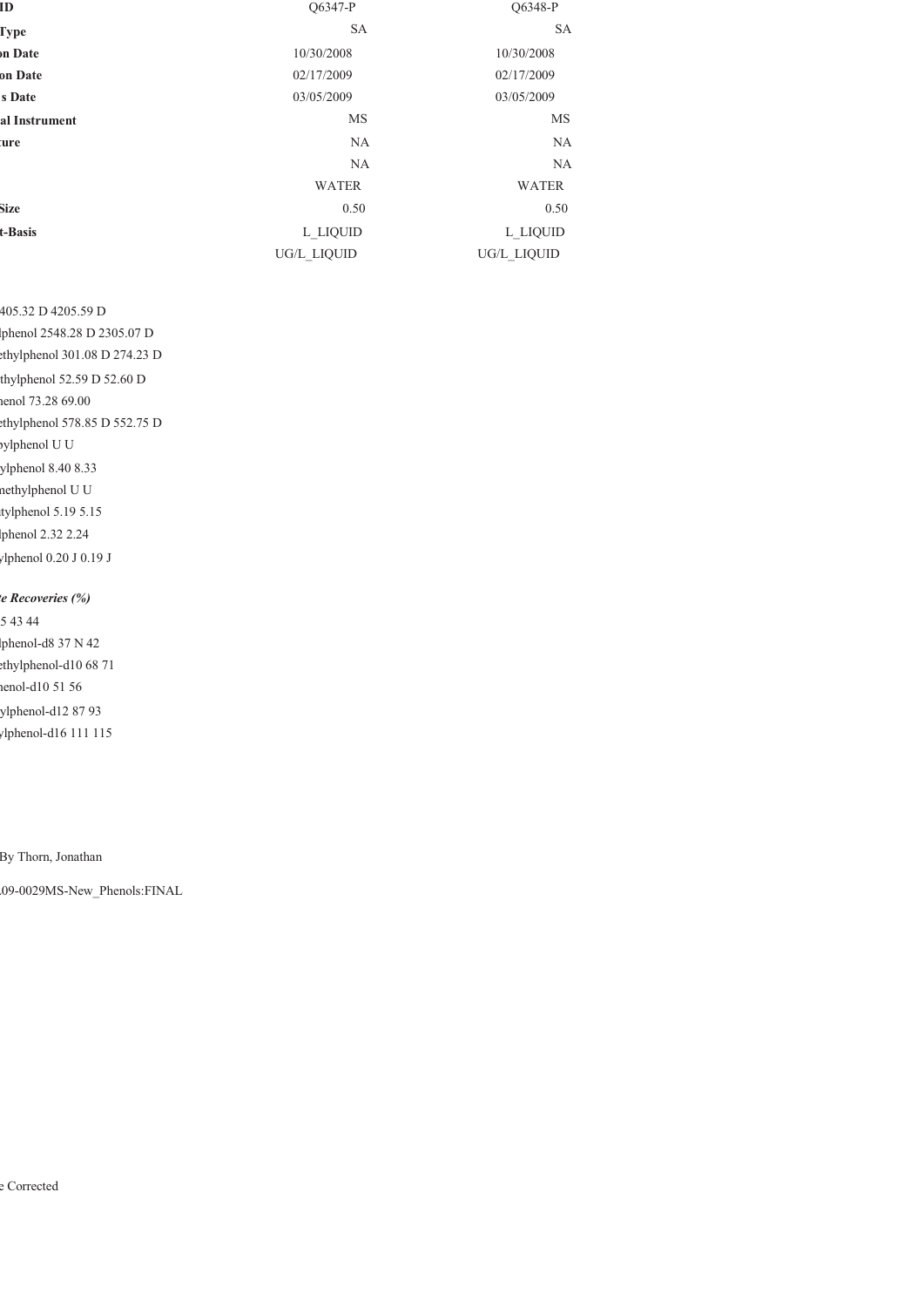| ID             | <b>BM858PB-P</b> |
|----------------|------------------|
| Type           | <b>PB</b>        |
| <b>on Date</b> | 02/17/2009       |
| on Date        | 02/17/2009       |
| s Date         | 03/04/2009       |
| al Instrument  | MS               |
| ture           | <b>NA</b>        |
|                | <b>NA</b>        |
|                | <b>WATER</b>     |
| Size           | 0.50             |
| t-Basis        | L LIQUID         |
|                | UG/L LIQUID      |

lphenol 0.04 J

ethylphenol 0.03 J

thylphenol 0.01 J

henol U

ethylphenol 0.02 J

pylphenol U

ylphenol U

methylphenol U

tylphenol 0.05 J

lphenol U

ylphenol U

#### *te Recoveries (%)*

 $523 N$ lphenol-d8 43

ethylphenol-d10 49

henol-d10 51

ylphenol-d12 51

ylphenol-d16 42

Analyzed By Thorn, Jonathan

e Corrected 4/1/2009 L09-0029MS-New\_Phenols:FINAL